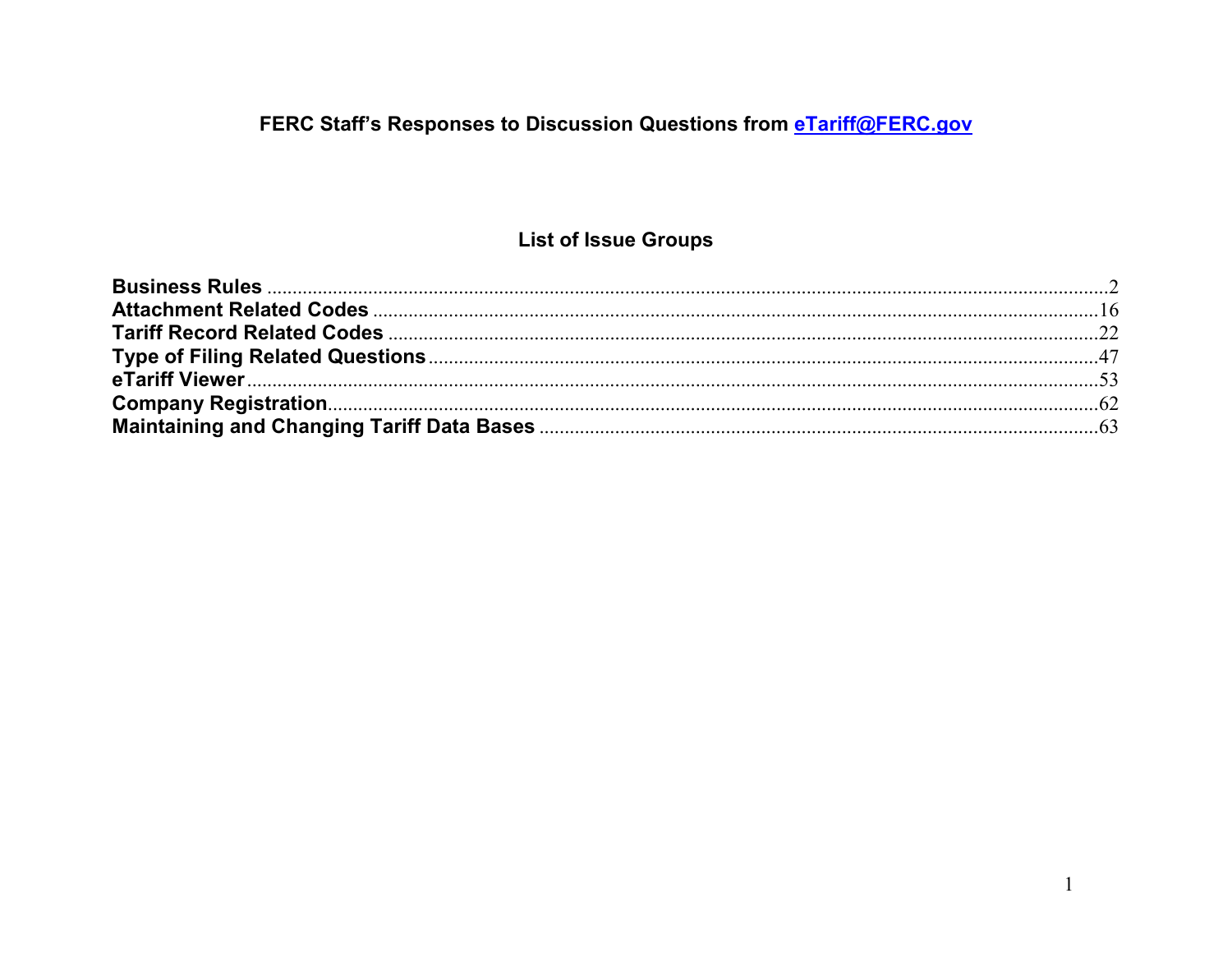#### <span id="page-1-0"></span>**Business Rules**

|                | Question                                                                                                                                                                                                                                                                                                                                                                                                 | Answer                                                                                                                                                                                                                                                                                                                                                                                                                                                                                                                                       | Date                |
|----------------|----------------------------------------------------------------------------------------------------------------------------------------------------------------------------------------------------------------------------------------------------------------------------------------------------------------------------------------------------------------------------------------------------------|----------------------------------------------------------------------------------------------------------------------------------------------------------------------------------------------------------------------------------------------------------------------------------------------------------------------------------------------------------------------------------------------------------------------------------------------------------------------------------------------------------------------------------------------|---------------------|
| $\mathbf{1}$   | If a record change type of CHANGE is filed<br>in a filing for record id 1234 version 2.0.0<br>and then is subsequently withdrawn in a<br>later filing via a record change type of<br>WITHDRAW, can record id 1234 version<br>2.0.0 be filed again at some later date?<br>Upon processing the latter (WITHDRAW)<br>filing, is the earlier filed record physically<br>delete from FERC's eTariff database? | Neither the Filing Identifier (filing_id) number nor<br>the Tariff Record's Record Version Number<br>(record_version_num) can be reused once the<br>filing has been accepted by the OSEC. Once the<br>OSEC has accepted a filing, the filing is an official<br>document with the Commission. A withdraw filing<br>initiates a set of FERC processes. Neither the<br>WITHDRAW filing type nor the WITHDRAW<br>Record Change Type results in the removal of the<br>tariff filing or the Tariff Record data being from the<br>FERC's databases. | 1/15/10             |
| $\overline{2}$ | Under what circumstances will a filing<br>include tariff record versions that do not<br>contain tariff content?<br>Withdrawal filings?<br>$\bullet$<br>Cancellation filings?<br>Motion filings?<br>Are there other filing types?                                                                                                                                                                         | The Record Version Number<br>(record version num) is not used in any<br>automated fashion. It is not required for the Type<br>of Filing (filing_type) identified as a Motion,<br>Withdraw or Cancellation category. All other<br>categories of Type of Filing that require Tariff<br>Record Content Data require a Record Version<br>Number.                                                                                                                                                                                                 | 12/19/08            |
| 3              | For which types of filings is an<br>associated_filing_id required in a filing?<br>Amendment? Compliance? Motion?<br>Withdraw? Report? Other?                                                                                                                                                                                                                                                             | The Baseline, Normal and Cancellation Type of<br>Filing categories do not require an Associated<br>Filing Identifier (associated_filing_id).<br>Compliance may require an Associated Filing<br>Identifier depending on the circumstance. All<br>other Type of Filing categories require an<br>Associated Filing Identifier.                                                                                                                                                                                                                  | 12/19/08<br>5/25/10 |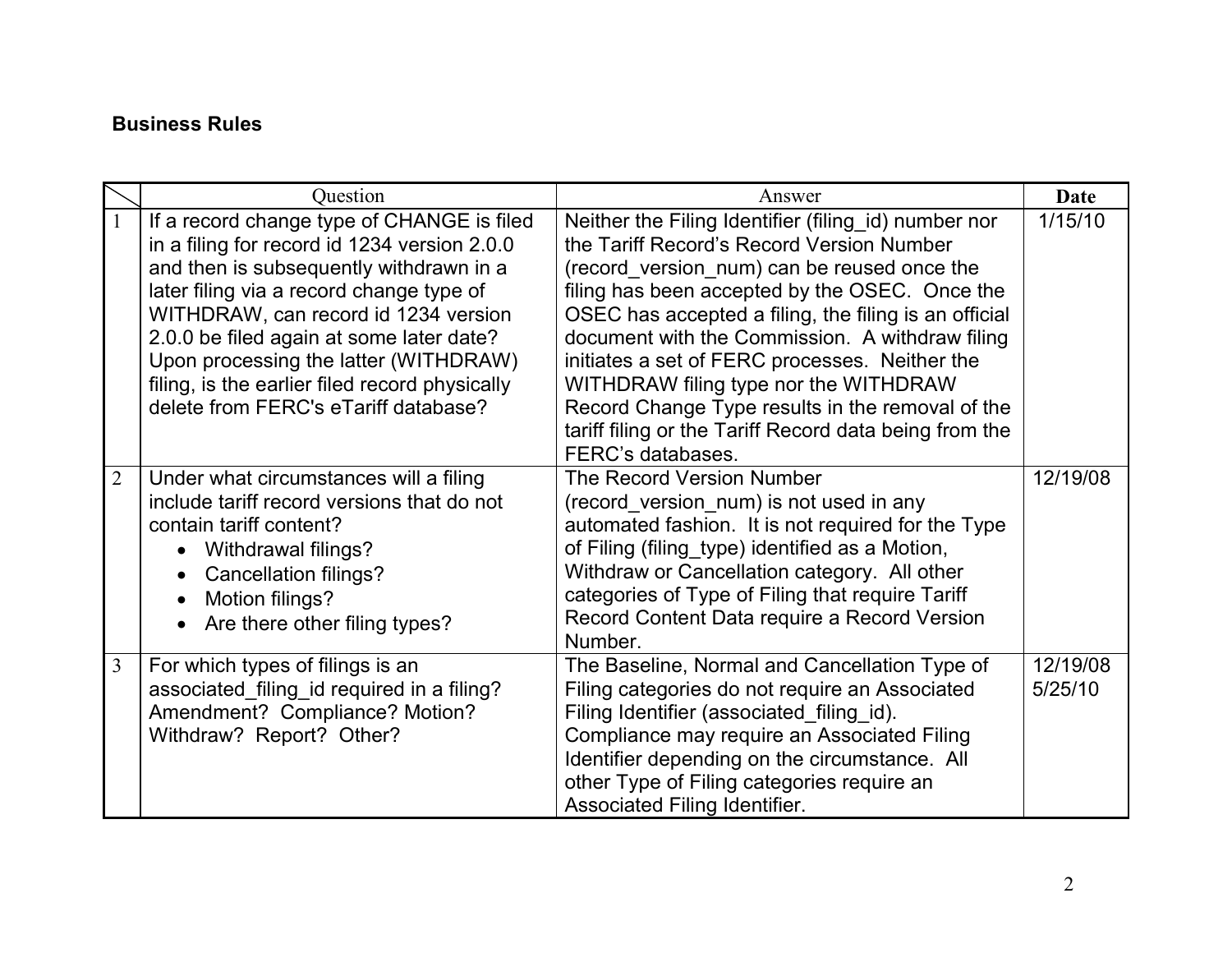|                | Question                                                                                                                                                                                                                                                                                                                                                                                                                                                                  | Answer                                                                                                                                                                                                                                                                                                                                                                                                                                                                                                                                                                                                                                                                                        | Date                           |
|----------------|---------------------------------------------------------------------------------------------------------------------------------------------------------------------------------------------------------------------------------------------------------------------------------------------------------------------------------------------------------------------------------------------------------------------------------------------------------------------------|-----------------------------------------------------------------------------------------------------------------------------------------------------------------------------------------------------------------------------------------------------------------------------------------------------------------------------------------------------------------------------------------------------------------------------------------------------------------------------------------------------------------------------------------------------------------------------------------------------------------------------------------------------------------------------------------------|--------------------------------|
| $\overline{4}$ | Which types of filings can BE the associated<br>filing for a filing being filed?                                                                                                                                                                                                                                                                                                                                                                                          | The Commission's program specific regulations<br>and business rules specify which types of filings<br>may be associated with which filings. For<br>example, Withdraw and Amendment Type of<br>Filings can only be associated with tariff filings<br>that the Commission has not acted upon.                                                                                                                                                                                                                                                                                                                                                                                                   | 12/19/08<br>5/25/10            |
| 5              | In the FERC documentation there are<br>references to automated actions<br>(amendment type filings, suspension<br>motions, status_change_timeout) to update<br>the status of filings and tariff records. Are<br>these things that happen automatically<br>within FERC's tariff software? Are the<br>owners of the affected tariffs notified? Will<br>every tariff filing result in a FERC order?                                                                           | The referenced Amendment and Motion Type of<br>Filing categories will in many cases automatically<br>update the status of filings. An amendment filing<br>for example will automatically change the filing<br>date for the proceeding (defined as all open tariff<br>filings within the root docket number set) after the<br>$30th$ or 60 <sup>th</sup> day which the Commission is required<br>to act. In some cases, the Commission may issue<br>a notice indicating that the filing has been made,<br>but no explicit notification of the status tariff filing<br>or tariff record change will be issued. The filer<br>needs to be aware of the regulatory implications<br>of its actions. | 12/19/08<br>1/15/10<br>8/12/13 |
| 6              | Currently, there is no way for software to<br>understand and enforce the quantity of each<br>type of attachment that may be placed into a<br>filing. For example, it wouldn't make sense<br>for a filing to have two transmittal letters, but<br>it would make sense for a filing to have two<br>"Other Support not otherwise specified"<br>attachments. Is FERC willing to add a<br>column to the attachment-reference-<br>code.csy file that specifies whether multiple | Attachments are governed by the current<br>Secretary's filing rules and in many cases,<br>multiple documents and filing types are used for<br>almost all types of documents. For example, a<br>transmittal letter may consist of a Word document<br>with an Excel spreadsheet as an appendix. Also,<br>confidential information with redacted and<br>unredacted copies may require the same<br>attachment type be used more than once. Thus,<br>designating which documents can be used                                                                                                                                                                                                       | 12/19/08                       |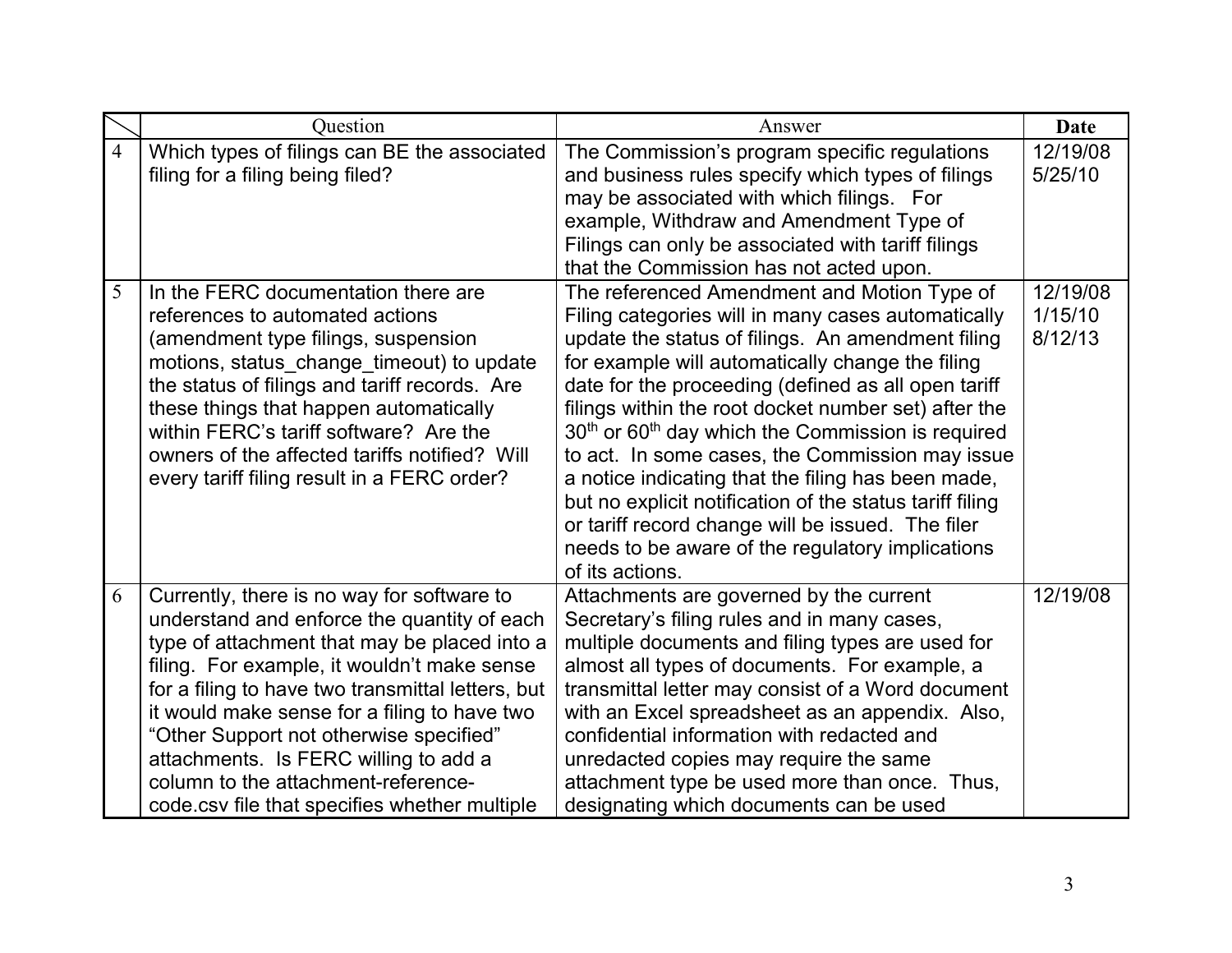|                | Question                                                                                                                                                                                  | Answer                                                                                                                                                                                                                                                                                                                                                                                                                                                                                                                                                                                                                                                                                                                                                                     | <b>Date</b>         |
|----------------|-------------------------------------------------------------------------------------------------------------------------------------------------------------------------------------------|----------------------------------------------------------------------------------------------------------------------------------------------------------------------------------------------------------------------------------------------------------------------------------------------------------------------------------------------------------------------------------------------------------------------------------------------------------------------------------------------------------------------------------------------------------------------------------------------------------------------------------------------------------------------------------------------------------------------------------------------------------------------------|---------------------|
|                | attachments of a particular type are allowed<br>in a filing?                                                                                                                              | multiple times is not worthwhile.                                                                                                                                                                                                                                                                                                                                                                                                                                                                                                                                                                                                                                                                                                                                          |                     |
| $\overline{7}$ | Can there be only one baseline filing<br>(new_type=Y) for a tariff/database?                                                                                                              | Yes. The Baseline Type of Filing category is a<br>special case used to establish a new Tariff<br>Identifier (tariff_id) for a company. Once the Tariff<br>Identifier has been established, then all<br>subsequent modifications to that tariff id's<br>database must be performed by one of the other<br>Type of Filing categories. For example, an<br>applicant may file in its Baseline Type of Filing<br>filing only one record id: the first section of its<br>tariff. That would establish the Tariff Identifier.<br>Subsequently, and for the first time, the applicant<br>could file 1,000 record_ids that compose the rest<br>of the tariff and do not yet exist in the database.<br>This second filing must use a Type of Filing<br>category other than Baseline. | 12/19/08<br>1/15/10 |
| 8              | Under what circumstances can a filing of<br>refiled type=Y be filed?                                                                                                                      | Many FERC programs' regulations require<br>different business rules depending on whether a<br>tariff is filed with the Commission for the first time<br>(for example, a new company: refiled_type = $N$ ),<br>or is simply a restatement of what the<br>Commission has already reviewed and accepted<br>$(refilled_type = Y).$                                                                                                                                                                                                                                                                                                                                                                                                                                             | 12/19/08            |
| 9              | Are there rules regarding the filing of root<br>tariff records (those without a parent) within<br>such a filing? Or are they treated the same<br>as tariff records that do have a parent? | A Tariff Identifier database can have multiple<br>parent (root) Tariff Record Identifiers (record_ids).<br>For example, Part 154 requires pipelines to<br>maintain Volume No. 1 for their open access<br>transportation and sales services, and a Volume                                                                                                                                                                                                                                                                                                                                                                                                                                                                                                                   | 12/19/08            |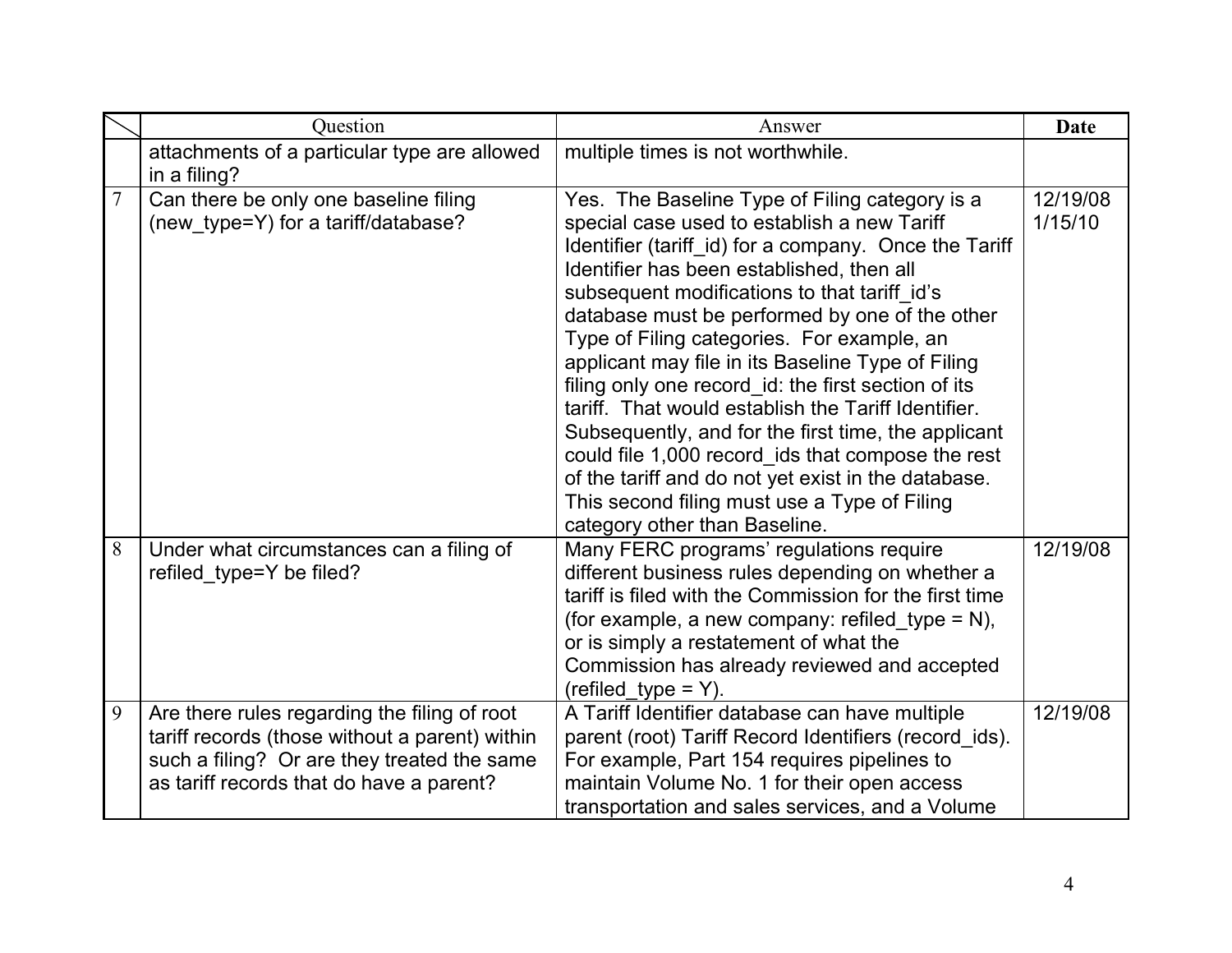|                 | Question                                                                                                                                                                                                                                                                                                                                                                          | Answer                                                                                                                                                                                                                                                                                                                                                                | <b>Date</b>                     |
|-----------------|-----------------------------------------------------------------------------------------------------------------------------------------------------------------------------------------------------------------------------------------------------------------------------------------------------------------------------------------------------------------------------------|-----------------------------------------------------------------------------------------------------------------------------------------------------------------------------------------------------------------------------------------------------------------------------------------------------------------------------------------------------------------------|---------------------------------|
|                 | suppose at the crux of this topic is the<br>difference in FERC's eyes between a single<br>tariff/database that contains multiple root<br>tariff records VS multiple tariffs/databases<br>each of which containing a single root tariff<br>record.                                                                                                                                 | No. 2 for their traditionally certificated services.<br>Both of these Volumes can be placed in a single<br>Tariff Identifier database under different parent<br><b>Tariff Record Identifiers.</b>                                                                                                                                                                     |                                 |
| 10 <sup>1</sup> | How does the "Etariff Filing Rules Table"<br>PDF relate to the type-of-filing.csv? Are<br>these supposed to convey the same<br>information, the former in human readable<br>format and the latter in machine readable<br>format? When is the next time that these<br>resources will be updated with the latest<br>information?                                                    | The Etariff Filing Rules Table in PDF format is the<br>human readable format of the type-of-filing.csv<br>and att ref code.csv documents. The table and<br>related CSV files may be updated to reflect<br>business and regulatory changes.                                                                                                                            | 12/19/08<br>3/6 / 09<br>5/25/10 |
| 11              | The Type of Filing list posted on FERC's<br>web site contains a lot of information that<br>does not appear to be directly relevant to<br>the eTariff process (e.g. amendment type,<br>withdrawal type, refiled type). Why are these<br>included?                                                                                                                                  | The Type of Filing data shows the business rules<br>eTariff applies to each and every Type of Filing<br>Code (filing_type) available to applicants. The<br>data provides information on how a tariff filing and<br>the attached Tariff Records are processed. The<br>information is provided to enhance applicants'<br>tariff filing and tariff maintenance software. | 12/19/08<br>1/15/10<br>5/25/10  |
| 12              | If Companies A, B and C have a joint rate<br>schedule, and Company A has agreed to be the<br>party responsible to maintain the rate schedule,<br>and Companies B and C have tariff records for<br>the rate schedule which incorporates by<br>reference Company A's rate schedule, must<br>Companies B and C make a tariff filing to<br>modify their tariff records when Company A | No. However, Order No. 714 did not change<br>Companies B's or C's responsibilities for service and<br>supporting any changes to the joint rate schedule as<br>required by the statutes and Commission regulations.                                                                                                                                                    | 3/6 /09                         |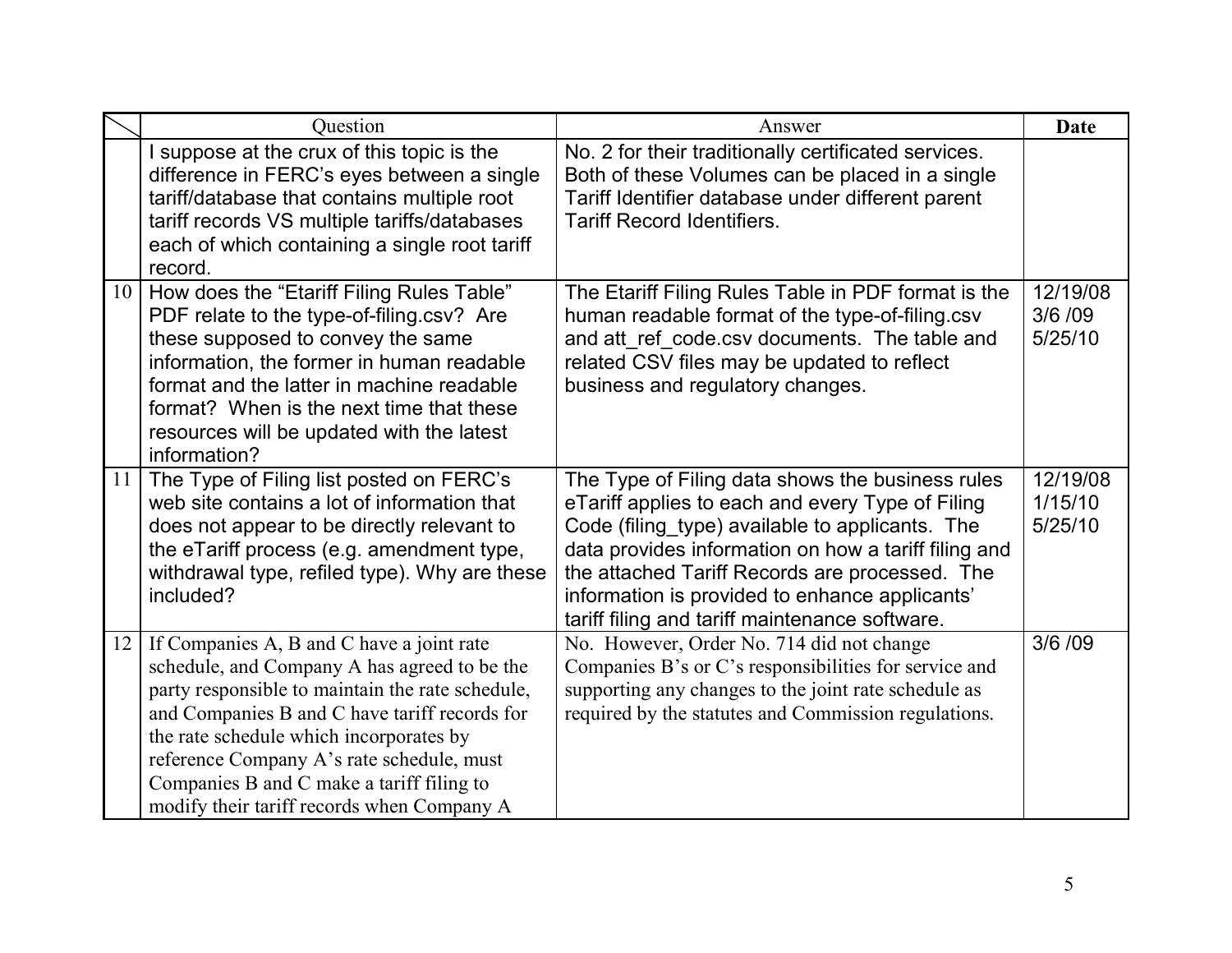|                 | Question                                                                                                                                                                                                                                                               | Answer                                                                                                                                                                                                                                                                                                                                                                                                                                                                                                                                                                                                                                                                                                                                                                                                                                                                                                                                          | <b>Date</b>                   |
|-----------------|------------------------------------------------------------------------------------------------------------------------------------------------------------------------------------------------------------------------------------------------------------------------|-------------------------------------------------------------------------------------------------------------------------------------------------------------------------------------------------------------------------------------------------------------------------------------------------------------------------------------------------------------------------------------------------------------------------------------------------------------------------------------------------------------------------------------------------------------------------------------------------------------------------------------------------------------------------------------------------------------------------------------------------------------------------------------------------------------------------------------------------------------------------------------------------------------------------------------------------|-------------------------------|
|                 | makes a tariff filing affecting the joint rate<br>schedule?                                                                                                                                                                                                            |                                                                                                                                                                                                                                                                                                                                                                                                                                                                                                                                                                                                                                                                                                                                                                                                                                                                                                                                                 |                               |
| 13 <sup>1</sup> | Companies A, B and C have a joint rate<br>schedule, and Company A has filed a proposed<br>change to that rate schedule. Companies B and<br>C wish to file additional material to the record to<br>support their parts of the proposed change. How<br>can they do this? | Companies B and C can file through eTariff utilizing a<br>REPORT filing type, such as FPA program's Type of<br>Filing Code (filing type) 150. When Companies B<br>and C make such a filing, they must use Company A's<br>Company Identifier (company_id) and Filing Identifier<br>(filing id) to ensure their material is properly routed to<br>Company A's tariff filing proceeding.                                                                                                                                                                                                                                                                                                                                                                                                                                                                                                                                                           | 3/6/09<br>1/15/10             |
| 14              | Companies A, B and C have a joint rate<br>schedule, and Company B wishes to make a<br>change to the joint rate schedule that only affects<br>them. Can Company B make the tariff filing?                                                                               | The responsibilities of Companies A, B and C with<br>regard to filing and maintaining the joint rate schedule,<br>and responsibilities for satisfying all other statutory<br>and regulatory requirements related to proposed<br>changes and compliance, are a matter of the certificate<br>of concurrence agreement. If Companies A, B and C<br>wish to treat Company A's joint rate schedule as a<br>shared rate schedule (see Order No. 714 at P 65-73),<br>the Tariff Filing XML schema will support such tariff<br>filings.<br>If Company B makes such a filing, it must use<br>Company A's Company Identifier (company id),<br>Tariff Identifier (tariff id) and an appropriate Filing<br>Identifier (filing id).<br>NOTE: Certificates of concurrences are NOT tariff<br>records. Certificates of concurrence are agreements<br>between the companies with tariffs defining who is<br>responsible for tariff maintenance, identifying the | 3/6 / 09<br>1/15/10<br>1/6/14 |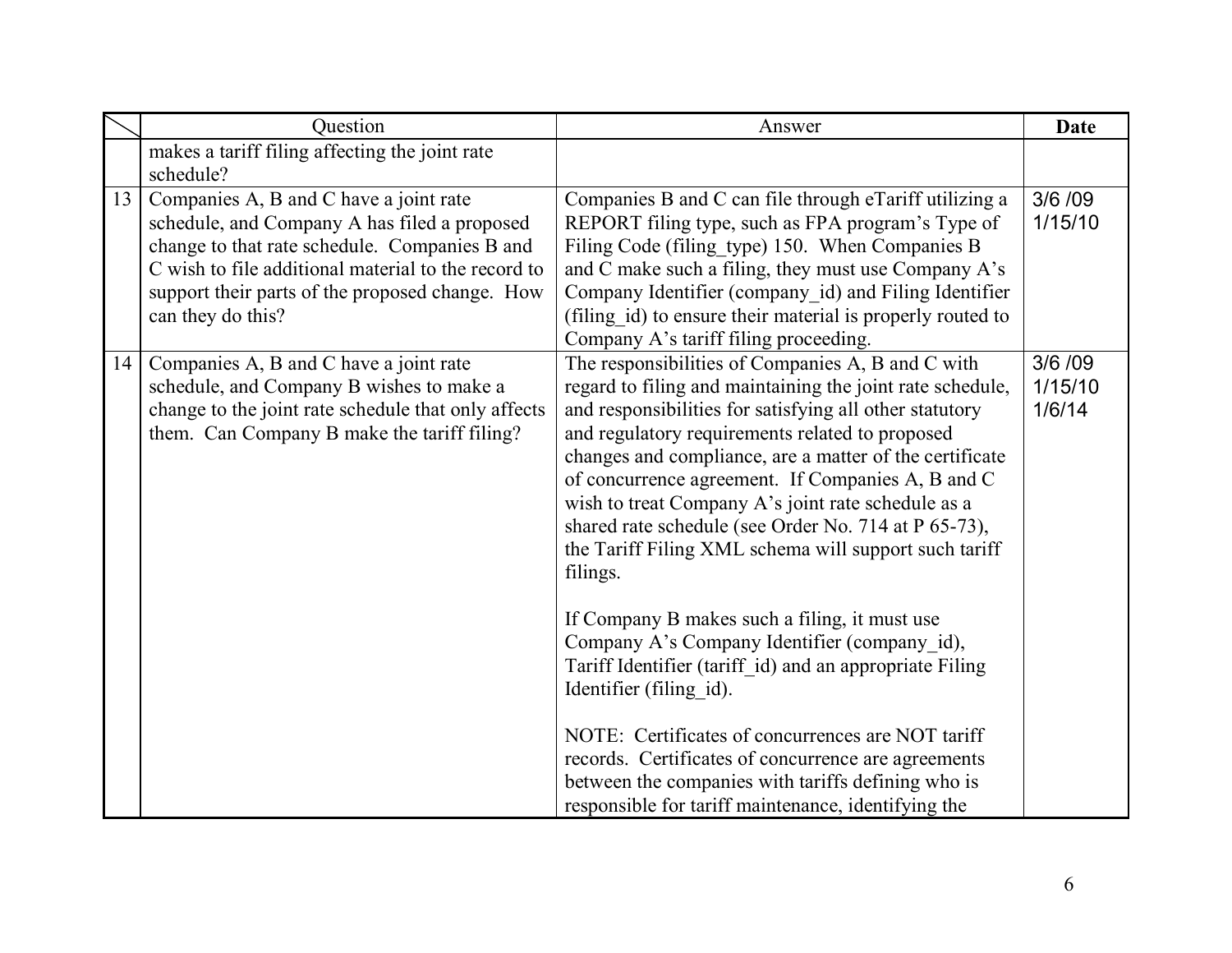|                 | Question                                                                                                                                         | Answer                                                                                                                                                                                                                                                                                                                                                                                                                                                                                                                                                                                                                                                                                       | <b>Date</b> |
|-----------------|--------------------------------------------------------------------------------------------------------------------------------------------------|----------------------------------------------------------------------------------------------------------------------------------------------------------------------------------------------------------------------------------------------------------------------------------------------------------------------------------------------------------------------------------------------------------------------------------------------------------------------------------------------------------------------------------------------------------------------------------------------------------------------------------------------------------------------------------------------|-------------|
|                 |                                                                                                                                                  | tariffs subject to the agreement, and memorializing any<br>limitations. Certificates of concurrence should only be<br>filed as a supporting document $-$ NOT as a tariff<br>record.                                                                                                                                                                                                                                                                                                                                                                                                                                                                                                          |             |
| 15              | Regarding the first two lines of the XML<br>Schema, can anything be removed, edited or<br>added to these lines without resulting in an<br>error? | No. The first two lines of the XML Schema must be<br>provided exactly as shown. If they are not provided<br>exactly as shown, the OSEC cannot process the filing<br>and it will be rejected.                                                                                                                                                                                                                                                                                                                                                                                                                                                                                                 | 1/15/10     |
| 16 <sup>1</sup> | My type of filing does not require all the data<br>elements provided in the XML Schema. May I<br>omit that row of information?                   | No. Every row of information for every sequence must<br>be provided, even if there is no information to convey.<br>If all the data elements are not provided exactly as<br>shown, the OSEC cannot process the filing and it will<br>be rejected.                                                                                                                                                                                                                                                                                                                                                                                                                                             | 1/15/10     |
| 17              | What is the proper format for data elements that<br>are not populated?                                                                           | Depending on the Type of Filing definition, different<br>data elements need not be populated. For example, a<br>BASELINE type of filing should not have an<br>associated filing id. However, the XML Schema<br>requires that all tariff filings provide that data element:<br><xs:element <br="" name="associated_filing_id">type="xs:integer" nillable="true"/&gt;<br/>The tariff filing's XML code for this data element should<br/>appear as follows:<br/>&lt; associated_filing_id xsi:nil="true" /&gt;<br/>Please note the guidance provided at the XML Schema's<br/>note in the OSEC Implementation Guide with regard to<br/>known issues for certain XML software tools.</xs:element> | 1/15/10     |
|                 | 18 If 0 (zero) is used to populated an XML Schema                                                                                                | No. Zero and null are different. Zero is read as                                                                                                                                                                                                                                                                                                                                                                                                                                                                                                                                                                                                                                             | 1/15/10     |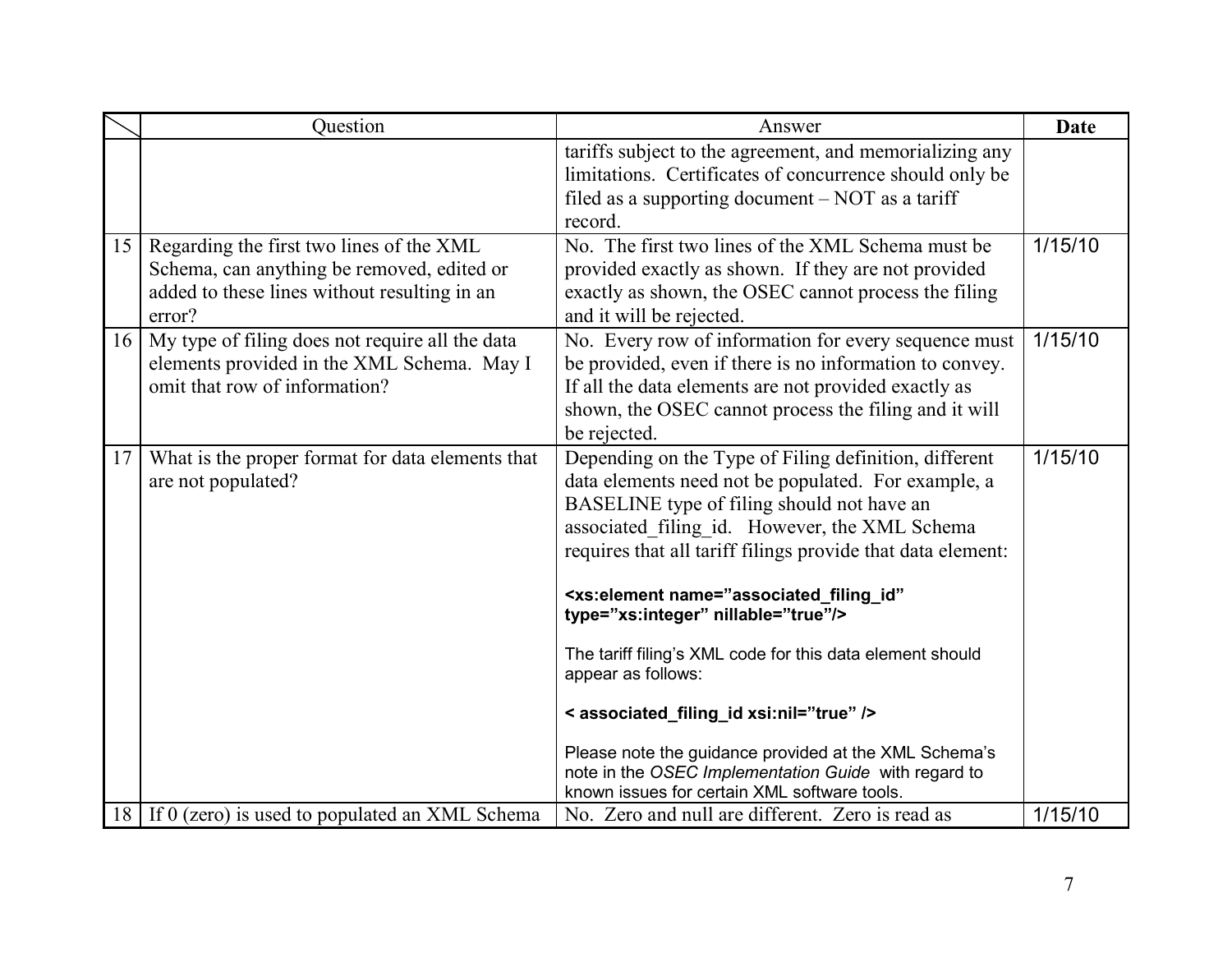|    | Question                                         | Answer                                                                                                                                                                                                                                                                                                                                                                                                                                                                                             | <b>Date</b>       |
|----|--------------------------------------------------|----------------------------------------------------------------------------------------------------------------------------------------------------------------------------------------------------------------------------------------------------------------------------------------------------------------------------------------------------------------------------------------------------------------------------------------------------------------------------------------------------|-------------------|
|    | data element, will it be read by the             | populating the data element. Null is read as not                                                                                                                                                                                                                                                                                                                                                                                                                                                   |                   |
|    | Commission's software the same as "null"?        | populating the data element.                                                                                                                                                                                                                                                                                                                                                                                                                                                                       |                   |
| 19 | Can the order of the XML Schema's data           | No. The data elements must be provided in the same                                                                                                                                                                                                                                                                                                                                                                                                                                                 | 1/15/10           |
|    | elements be changed?                             | order as given in the XML Schema.                                                                                                                                                                                                                                                                                                                                                                                                                                                                  |                   |
| 20 | My filing had an ERROR and was rejected by       | Yes.                                                                                                                                                                                                                                                                                                                                                                                                                                                                                               | 1/15/10           |
|    | the OSEC. May I correct the filing, use the same |                                                                                                                                                                                                                                                                                                                                                                                                                                                                                                    |                   |
|    | filing id and resubmit it to the Commission?     |                                                                                                                                                                                                                                                                                                                                                                                                                                                                                                    |                   |
| 21 | Can the clean tariff have headers and footers?   | Yes. Order No. 714 removed the regulations that<br>required some program's tariffs to include headers and<br>footers. Headers may be included in the tariff text, or<br>left as part of the RTF file's page definition. However,<br>information in the headers or footers cannot be<br>contrary to any Commission finding, such as effective<br>date, or contrary to other meta data provided by the<br>company, such as section titles.<br>Headers that do not identify the proper tariff program | 6/25/10<br>1/6/14 |
|    |                                                  | may also result in the Commission requiring the<br>applicant to refile the tariff records. The Commission                                                                                                                                                                                                                                                                                                                                                                                          |                   |
|    |                                                  | is responsible for five different tariff programs,<br>including two different electric and two different gas                                                                                                                                                                                                                                                                                                                                                                                       |                   |
|    |                                                  | tariff programs. "FERC Electric Tariff" and "FERC                                                                                                                                                                                                                                                                                                                                                                                                                                                  |                   |
|    |                                                  | Gas Tariff" are not adequate to identify the tariff                                                                                                                                                                                                                                                                                                                                                                                                                                                |                   |
|    |                                                  | program. See 149 FERC 161,283, at P 89. If headers                                                                                                                                                                                                                                                                                                                                                                                                                                                 |                   |
|    |                                                  | are used, they should use the program identifiers<br>provided in the OSEC Implementation Guide.                                                                                                                                                                                                                                                                                                                                                                                                    |                   |
| 22 | Must the tariff or rate schedule have a table of | If the Commission's regulations or order requires a                                                                                                                                                                                                                                                                                                                                                                                                                                                | 6/25/10           |
|    | contents?                                        | table of content for a tariff, rate schedule or any other                                                                                                                                                                                                                                                                                                                                                                                                                                          |                   |
|    |                                                  | tariff document, it must be included.                                                                                                                                                                                                                                                                                                                                                                                                                                                              |                   |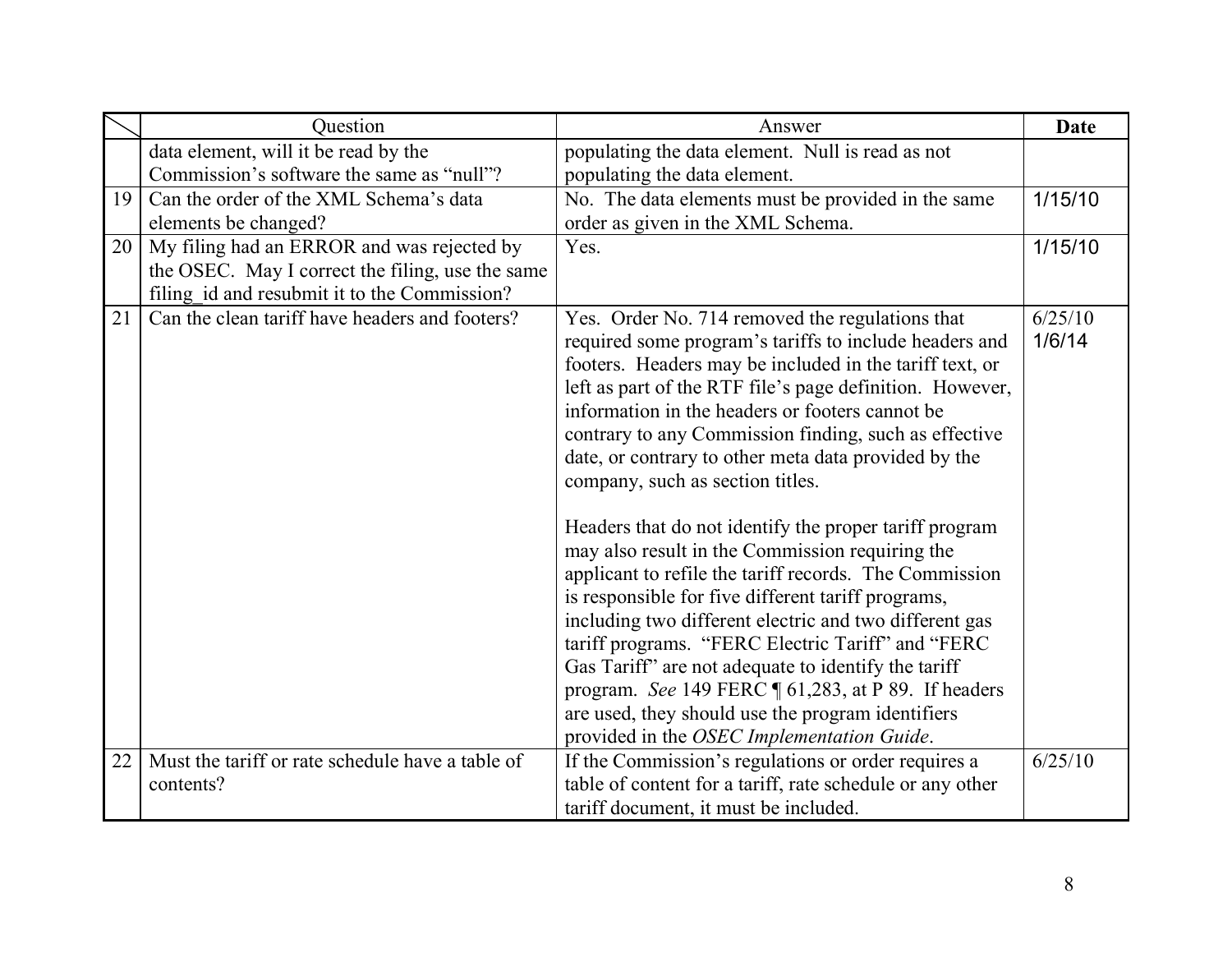|    | Ouestion                                                                                                                                                                                                                                                                                       | Answer                                                                                                                                                                                                                                                                                                                                                                                                                                                                                  | <b>Date</b>         |
|----|------------------------------------------------------------------------------------------------------------------------------------------------------------------------------------------------------------------------------------------------------------------------------------------------|-----------------------------------------------------------------------------------------------------------------------------------------------------------------------------------------------------------------------------------------------------------------------------------------------------------------------------------------------------------------------------------------------------------------------------------------------------------------------------------------|---------------------|
| 23 | Can a company continue use of the old<br>designation system?                                                                                                                                                                                                                                   | Yes. However, if a company chooses to use its old<br>system, it still must abide by the general rule that the<br>designations must be unique so as not to create<br>confusion. See RP10-563-000.                                                                                                                                                                                                                                                                                        | 6/25/10             |
| 24 | Order No. 714 permits companies sharing joint<br>tariffs to incorporate a tariff by reference. Joint<br>tariffs are most common in the FPA program.<br>May other programs incorporate tariffs by<br>reference?                                                                                 | Yes, Order No. 714's findings apply to all the tariff<br>programs, not just the Part 35 program.                                                                                                                                                                                                                                                                                                                                                                                        | 6/25/10             |
| 25 | As a non-designated party to a joint tariff, what<br>should be included on the tariff section<br>incorporating the designated filer's tariff?                                                                                                                                                  | Generally, the non-designated tariff section should<br>have an informative section title, the name of the<br>designated party, tariff and, as necessary, section title,<br>and any other information or limitations applicable to<br>the tariff and non-designated party. See Portland<br>General Electric Company for an example of a<br>designated party filing, and Puget Sound Energy, Inc.<br>for an example of a non-designated filing, especially<br>the accepted tariff record. | 6/25/10<br>10/11/13 |
| 26 | Company A's paper version of the OATT was<br>maintain and filed with the Commission under a<br>Service Company B designation. That OATT<br>will now be in another Company C's tariff. Can<br>Company A's Order No. 714 baseline tariff<br>filing incorporate Company C's OATT by<br>reference? | This is similar to a Joint tariff situation. Yes, Company<br>A can provide a single tariff record incorporating<br>Company C's OATT by reference in the baseline<br>filing. The Transmittal Letter of Company A must<br>clearly explain that Company C will be the location of<br>the OATT in place of what used to be Service<br>Company B's tariff, and confirm that no other<br>significant changes are in the baselined Company C<br>incorporated tariff.                           | 6/25/10             |
| 27 | Company A's paper rate schedule is identical to<br>Company B's paper rate schedule. Can                                                                                                                                                                                                        | If the rate schedules are clearly marked as a joint tariff<br>and are identical in all respects, Company A can                                                                                                                                                                                                                                                                                                                                                                          | 6/25/10<br>10/11/13 |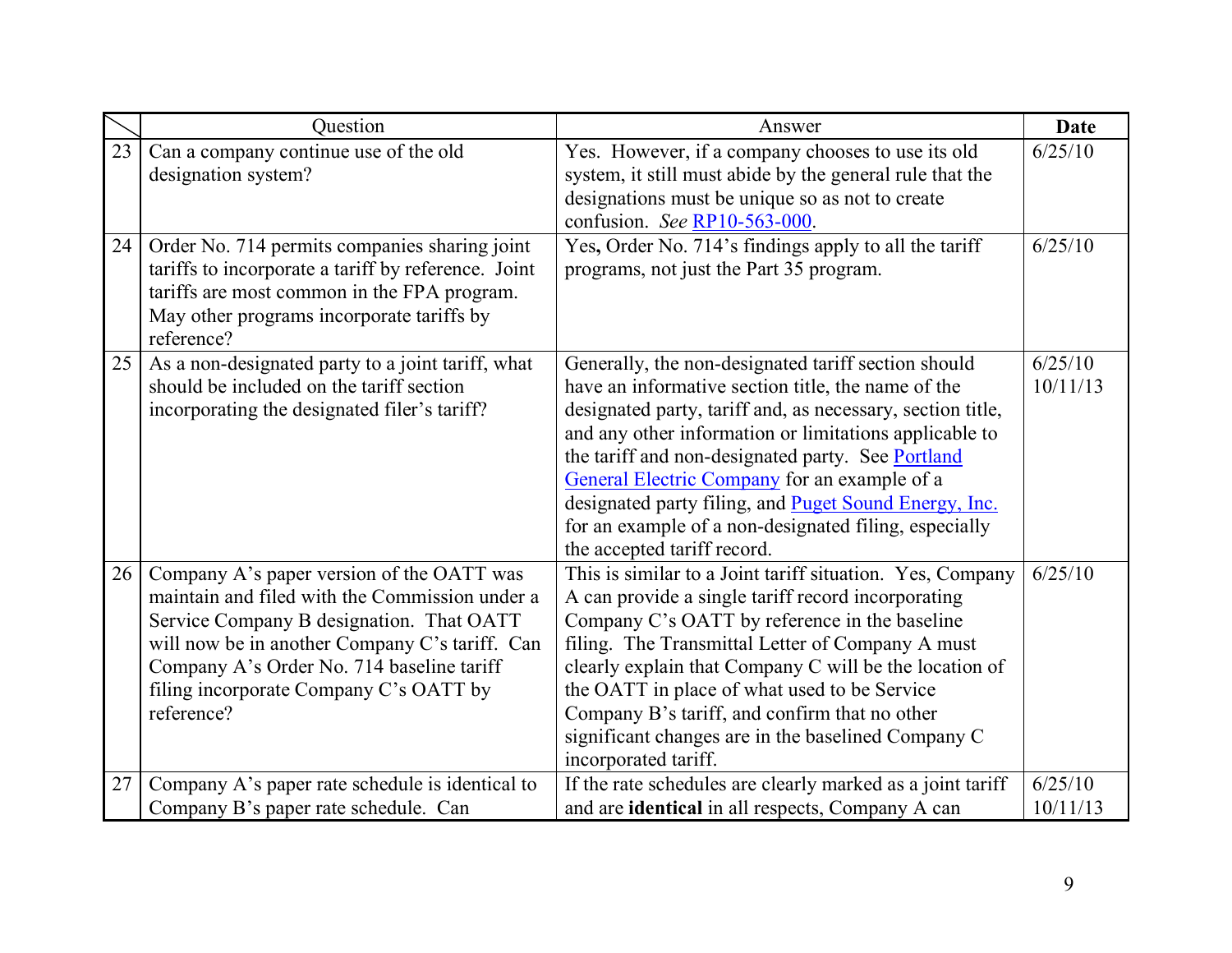|    | Question                                                                                                                                       | Answer                                                                                                                                                                                                                                                                                                                                | <b>Date</b>        |
|----|------------------------------------------------------------------------------------------------------------------------------------------------|---------------------------------------------------------------------------------------------------------------------------------------------------------------------------------------------------------------------------------------------------------------------------------------------------------------------------------------|--------------------|
|    | Company A incorporate Company B's rate<br>schedule as part of its Order No. 714 compliance<br>filing?                                          | incorporate Company B's rate schedule provided the<br>appropriate letters of concurrence are provided. The<br>Transmittal Letter must clearly state the nature of the<br>incorporation by reference. See also answers to Qu. 12<br>and 14 above.                                                                                      |                    |
|    |                                                                                                                                                | If Company A's incorporation by reference is limited<br>or conditional, any proposals by either Company A or<br>B to change the incorporated rate schedule imply that<br>the rate schedules, or their application, are not<br>identical. In that case, Company A needs to make a<br>Normal/Statutory filing with its proposal for the |                    |
|    |                                                                                                                                                | incorporated by reference rate schedule.                                                                                                                                                                                                                                                                                              |                    |
| 28 | In a contested proceeding before an ALJ, the<br>parties wish to file a settlement with the ALJ.<br>Can eTariff be used to file the Settlement? | eTariff must be used to file Settlements. Parties should<br>follow the instructions of the ALJ. Public, Procedures<br>Governing Rule 602 Settlement Filings (Oct. 13, 2017)<br>(Accession Number 20171013-3043).                                                                                                                      | 6/25/10<br>4/11/19 |
|    |                                                                                                                                                | Any Settlement that claims to have real tariff records<br>as part of the Settlement and those tariff records are not<br>filed through eTariff must be followed up with an<br>eTariff Compliance filing to enter the tariff records into<br>the eTariff data base.                                                                     |                    |
| 29 | A Settlement contains tariff records. Can eTariff<br>be used to file the Settlement?                                                           | Any filing that contains real tariff records must be filed<br>in eTariff.                                                                                                                                                                                                                                                             | 6/25/10<br>4/11/19 |
|    |                                                                                                                                                | Any Settlement with real or pro forma tariff records<br>must be filed in eTariff. Further, pro forma Tariff<br>Records must be filed as Tariff Records using Record                                                                                                                                                                   |                    |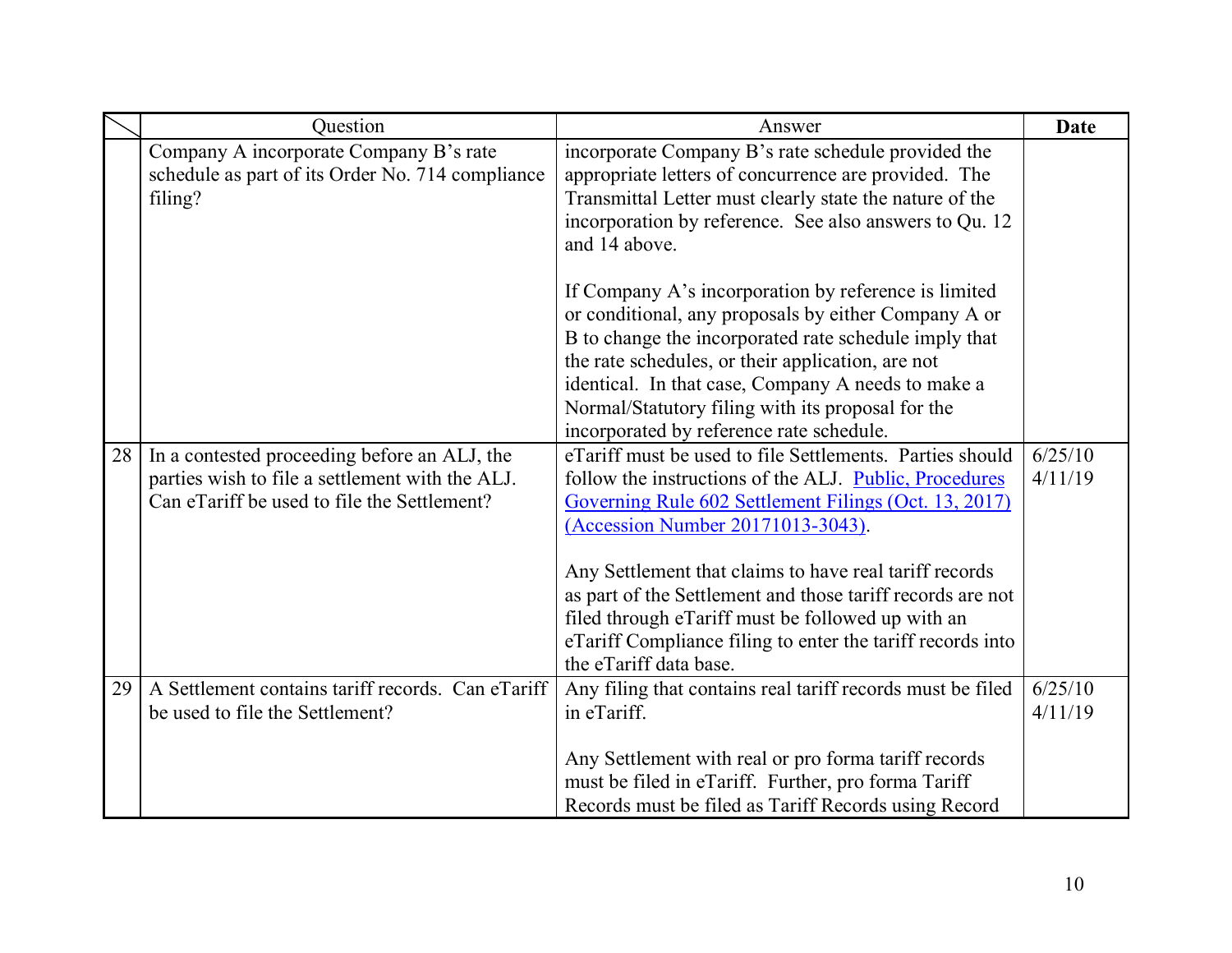|                 | Question                                           | Answer                                                   | <b>Date</b> |
|-----------------|----------------------------------------------------|----------------------------------------------------------|-------------|
|                 |                                                    | Change Type Pro Forma. Blackstone Wind Farm,             |             |
|                 |                                                    | LLC, 167 FERC 1 61,004, at P 5 (2019).                   |             |
| 30 <sup>1</sup> | A Settlement contains tariff records and provides  | When an applicant does not know or have a proposed       | 6/25/10     |
|                 | that the agreed upon tariff records will go into   | effective date, the Tariff Record Proposed Effective     | 10/4/2011   |
|                 | effect upon Commission approval. What date         | Date should be populated with 12/31/9998. Note           |             |
|                 | should be used to populate the Tariff Record       | special case when establishing a new Tariff Identifier:  |             |
|                 | Proposed Effective Date?                           | Tariff Record Related Codes, Qu. 32.                     |             |
| 31              | The ISO has, under one of its tariffs, tariff      | eFiling provides functionality to add co-applicants to   | 1/27/2011   |
|                 | documents of its members. As the eTariff XML       | an eTariff filing. eFiling's instructions are located at |             |
|                 | schema only contains the Company Identifier of     | https://ferconline.ferc.gov/efiling-help.asp.            |             |
|                 | the owner of the Tariff Identifier, how can the    |                                                          |             |
|                 | other party to the shared tariff be made a co-     |                                                          |             |
|                 | applicant to the proceeding?                       |                                                          |             |
| 32 <sup>2</sup> | My Transmittal Letter requested that several       | Since Order No. 703, eFiled material is not read by      | 1/27/2011   |
|                 | names be added to the Commission maintained        | staff to transcribe names to the Commission service      |             |
|                 | service list in my proceeding. However, only the   | list. Populating the Commission's service list is        |             |
|                 | name on the service list is the one associated     | performed by the applicant as part of the eFiling        |             |
|                 | with the Company Profile. Why are the names        | process. eFiling's instructions on how to add names to   |             |
|                 | in the Transmittal Letter not on the service list? | the Commission's service list are located at             |             |
|                 |                                                    | https://ferconline.ferc.gov/efiling-help.asp. If a party |             |
|                 |                                                    | wishes to add more names to the Commission's service     |             |
|                 |                                                    | list, they may do so by using the electronic             |             |
|                 |                                                    | Documentless Intervention function. Those                |             |
|                 |                                                    | instructions are available at                            |             |
|                 |                                                    | https://ferconline.ferc.gov/efiling-                     |             |
|                 |                                                    | help.asp#intervention.                                   |             |
| 33              | I ZIPped my XML tariff filing using Apple's OS     | Apple's OS X's embedded compression software is          | 4/18/11     |
|                 | X's embedded compression software. However,        | known to include a sub-folder and a file in that sub     |             |
|                 | upon making the filing with the Commission, I      | folder that is usually hidden from OS X users. The       |             |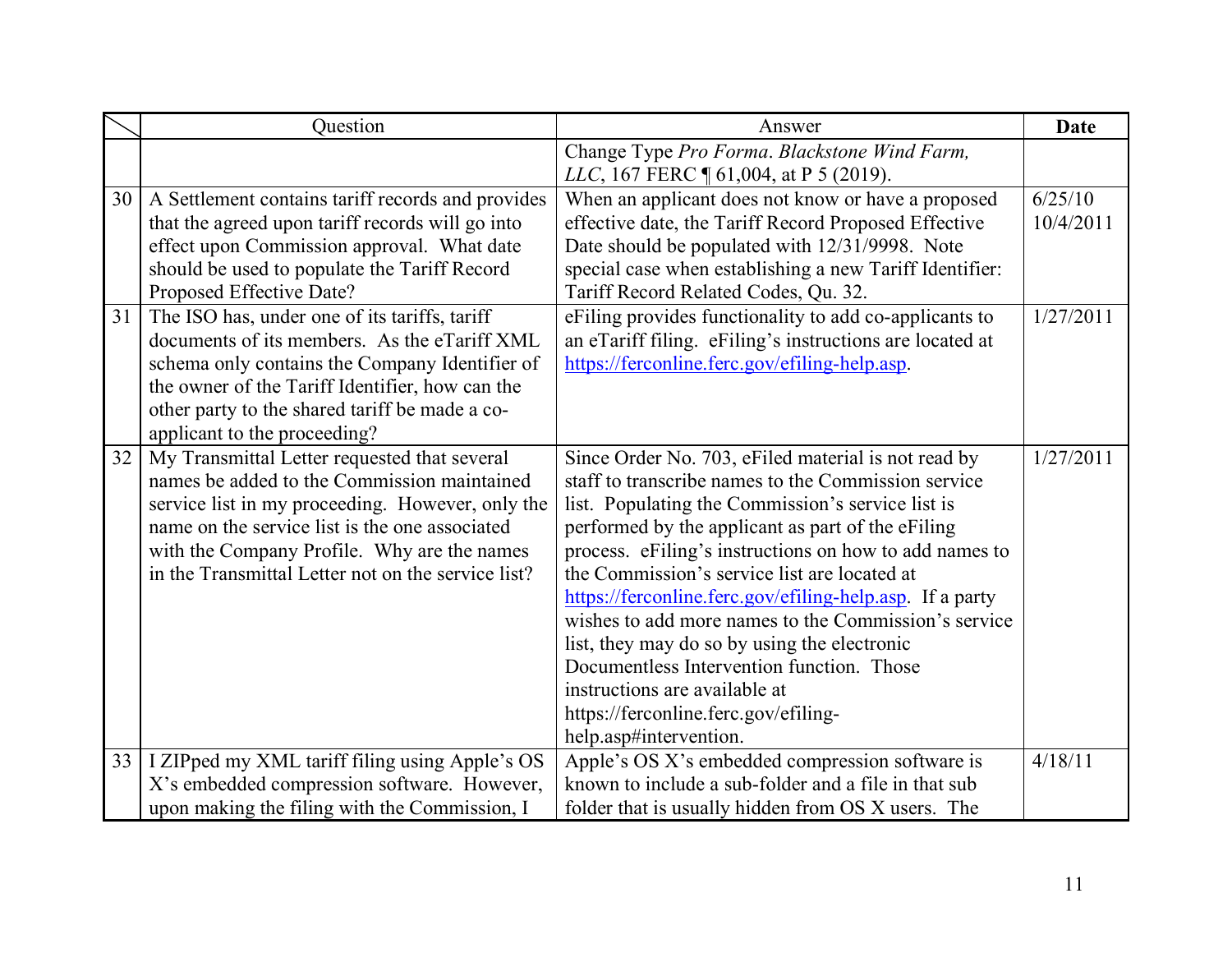|    | Question                                                                                                                                                                                                                                                                                                                                                                                                                                                        | Answer                                                                                                                                                                                                                                                                                                                                                                                                                                                                                                                                                                                                                                                                                                                                                                                                                                                                                                                                                                                               | <b>Date</b>        |
|----|-----------------------------------------------------------------------------------------------------------------------------------------------------------------------------------------------------------------------------------------------------------------------------------------------------------------------------------------------------------------------------------------------------------------------------------------------------------------|------------------------------------------------------------------------------------------------------------------------------------------------------------------------------------------------------------------------------------------------------------------------------------------------------------------------------------------------------------------------------------------------------------------------------------------------------------------------------------------------------------------------------------------------------------------------------------------------------------------------------------------------------------------------------------------------------------------------------------------------------------------------------------------------------------------------------------------------------------------------------------------------------------------------------------------------------------------------------------------------------|--------------------|
|    | received and error message that the eTariff Zip<br>file contains more that one file. I looked at the<br>file and I do not see anything other than the<br>XML file. What is happening?                                                                                                                                                                                                                                                                           | subfolder contains another file with the identical name<br>as the file at the parent level, but whose content is<br>different. eFiling screens ZIP files to ensure that only<br>one file is included, and that the file is an XML file.<br>The subfolder is considered by eFiling as a second file.<br>eTariff filers should not use compression software that<br>uses proprietary formats.                                                                                                                                                                                                                                                                                                                                                                                                                                                                                                                                                                                                          |                    |
| 34 | I made a Normal/Statutory filing in the NGA<br>Gas program. I entered "Y" in the<br>Suspension Motion data element. The<br>Transmittal Letter stated that the pipeline<br>was motioning into effect the tariff record if<br>the Commission suspended the tariff record.<br>The Commission suspended the tariff record<br>for more than one day. Why does the<br>Public Viewer show the tariff record as<br>Suspended after the end of the suspension<br>period? | The Suspension Motion data element is only to<br>reflect the NGA pipeline's motion proposal in the<br>event of minimal suspension consistent with the<br>filing requirements of section $154.7(a)(9)$ of the<br>Commission's regulations. A Transmittal Letter<br>statement that the pipeline motions tariff records<br>suspended for more than the minimal period does<br>not comport with the Commission's electronic tariff<br>filing requirements to place suspended tariff<br>records into effect. If the tariff records were:<br>1. suspended for more than the minimal<br>period,<br>2. for which the Suspended Motion data<br>element was populated with "N", or<br>3. the Commission rejected the pipeline's<br>minimal suspension motion into effect,<br>neither a Suspension Motion data element<br>populated with "Y" nor a statement in the<br>Transmittal Letter is adequate to place the<br>suspended tariff records into effect.<br>If the NGA pipeline wishes to motion into effect | 11/13/13<br>1/6/14 |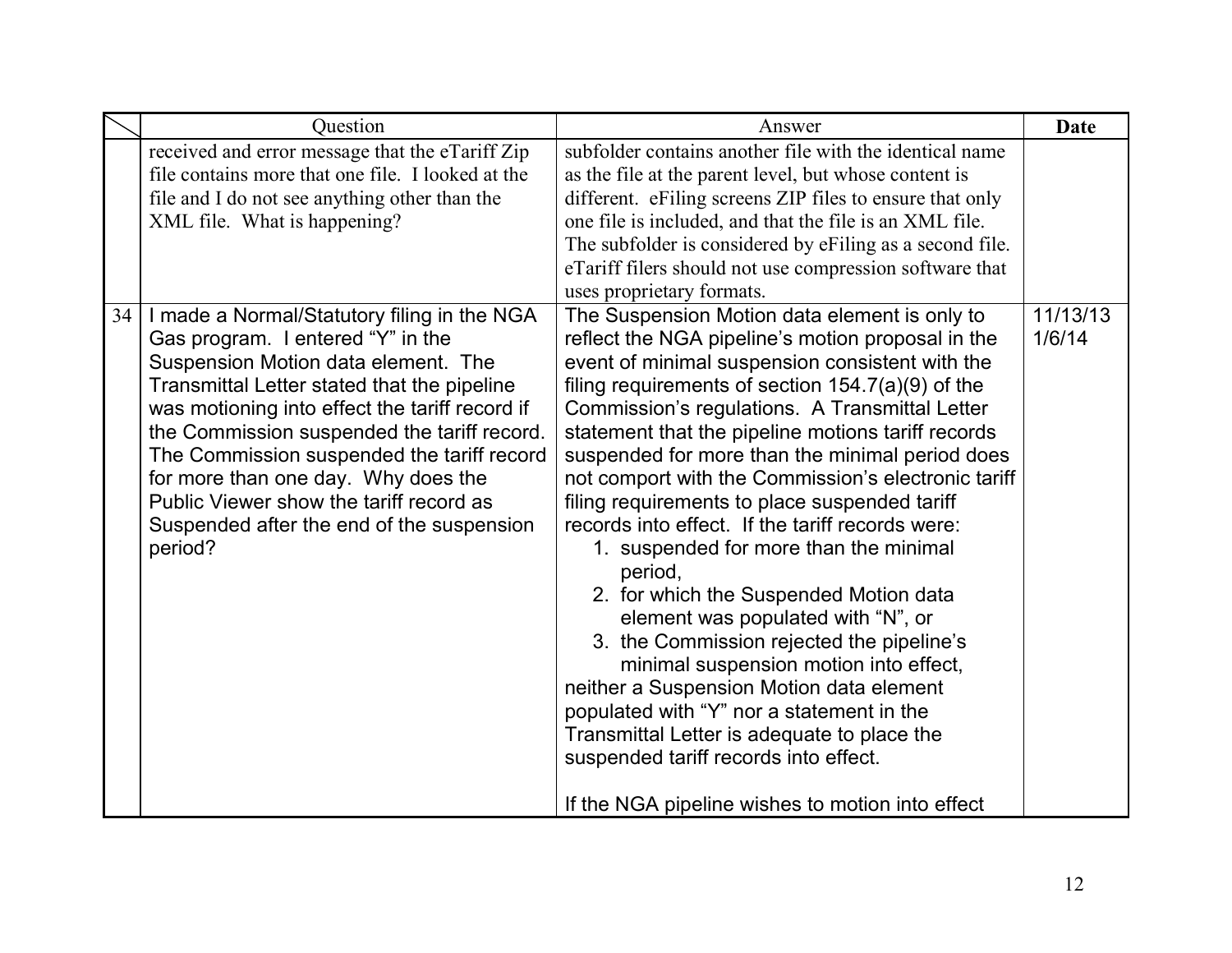|                 | Question                                                                                                                                                                                                | Answer                                                                                                                                                                                                                                                                                                                                                                                                                                                                                                                                                                                                                                         | <b>Date</b> |
|-----------------|---------------------------------------------------------------------------------------------------------------------------------------------------------------------------------------------------------|------------------------------------------------------------------------------------------------------------------------------------------------------------------------------------------------------------------------------------------------------------------------------------------------------------------------------------------------------------------------------------------------------------------------------------------------------------------------------------------------------------------------------------------------------------------------------------------------------------------------------------------------|-------------|
|                 |                                                                                                                                                                                                         | tariff records that remain in Suspended status, it<br>must do so pursuant to section 154.206 of the<br>Commission's regulations. Such filings require a<br>TOFC 610 Motion category filing with a proposed<br>effective date for each record equal to or later<br>than the end of the suspension period. Motion<br>filings cannot propose a retroactive effective date.<br>Motions filings can be made any time after the<br>tariff record is suspended and before the end of<br>the Commission's suspension period or later<br>effective date as proposed by the pipeline in its<br>TOFC 610 Motion filing. See 149 FERC 161,123.<br>at P 30. |             |
| 35 <sup>1</sup> | I need access to the eTariff XML file that<br>was filed with the Commission. Can I<br>request a copy of that file from the<br>Commission?                                                               | The Commission does not retain a copy of the<br>eTariff XML file once the data within the file has<br>been extracted.                                                                                                                                                                                                                                                                                                                                                                                                                                                                                                                          | 5/12/16     |
| 36              | I, as an eTariff filing agent, made an eTariff<br>filing. However, I forgot to select the co-<br>applicants of the filing. How do I correct this<br>mistake and add co-applicants to the<br>proceeding? | eLibrary and the Commission's Notices are<br>dependent upon eTariff filing agents properly<br>identifing all co-applicants as part of the eFiling<br>process. If co-applicants are not properly<br>identified in the eFiling process, they will not<br>appear as co-applicants in eLibrary, the Notice<br>and, possibly, the Commission order.<br>To add co-applicants to an Open eTariff<br>proceeding, prepare a new eTariff filing under the<br>same CID as the one initially used. Select a Type<br>of Filing category of AMENDMENT or                                                                                                     | 5/12/16     |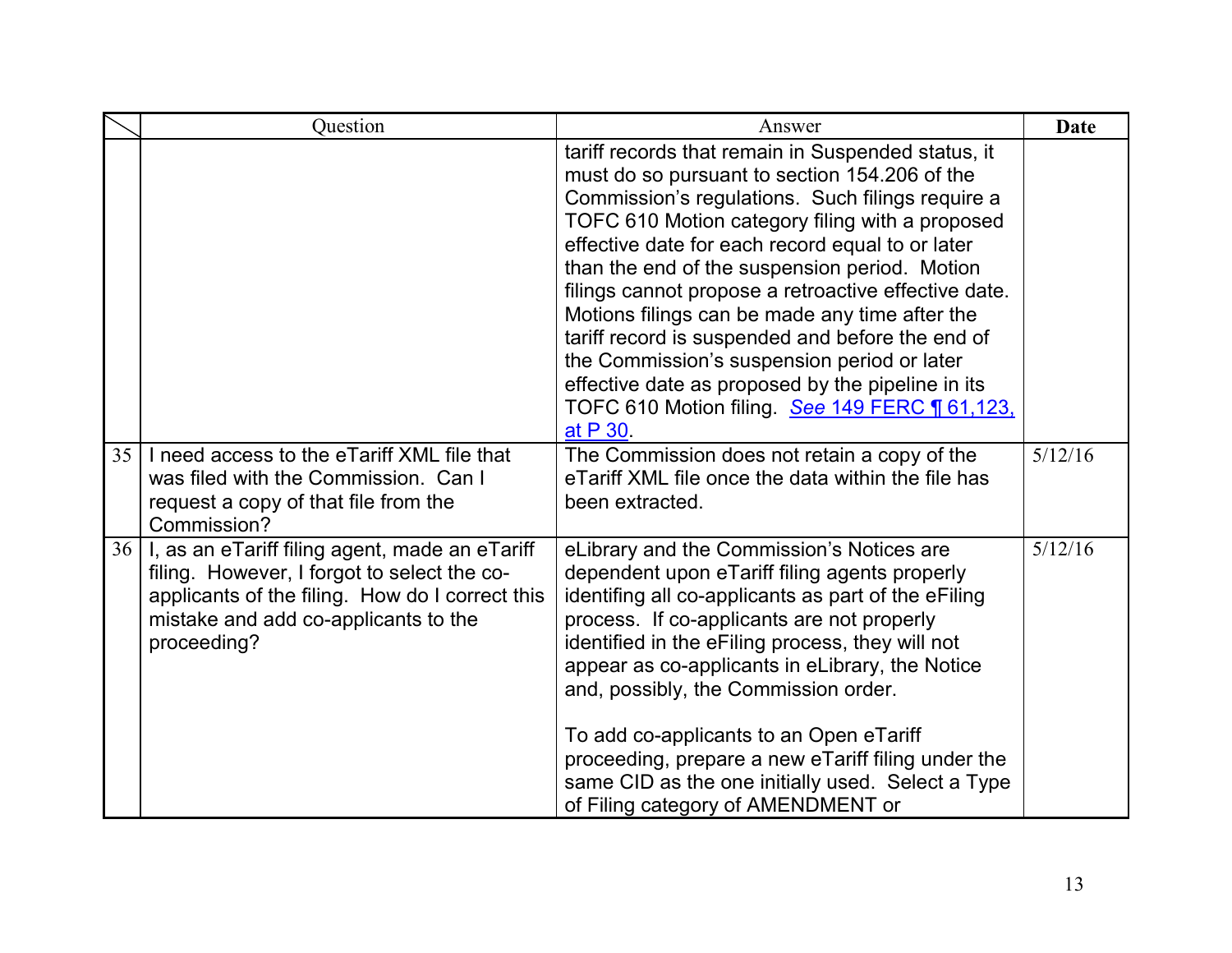|                 | Question                                                                                                                                           | Answer                                                                                                                                                                                                                                                                                                                                                                                                                                                                                                                                                                                                                                                                       | <b>Date</b> |
|-----------------|----------------------------------------------------------------------------------------------------------------------------------------------------|------------------------------------------------------------------------------------------------------------------------------------------------------------------------------------------------------------------------------------------------------------------------------------------------------------------------------------------------------------------------------------------------------------------------------------------------------------------------------------------------------------------------------------------------------------------------------------------------------------------------------------------------------------------------------|-------------|
|                 |                                                                                                                                                    | COMPLIANCE as appropriate for the Associated<br>Filing Identifier. File as a normal eTariff filing<br>through eFiling, this time selecting the appropriate<br>co-applicants.                                                                                                                                                                                                                                                                                                                                                                                                                                                                                                 |             |
|                 |                                                                                                                                                    | NOTE 1: Type of Filing category AMENDMENT<br>eTariff filings must have at least one Tariff<br>Record. Type of Filing category COMPLIANCE<br>eTariff filings do not have to have a Tariff Record.<br>Both type of filings will receive a new sub-docket.                                                                                                                                                                                                                                                                                                                                                                                                                      |             |
|                 |                                                                                                                                                    | NOTE 2: The eTariff filing agent must also be<br>listed as an eTariff filing agent in each co-<br>applicant's CID profile. If the agent is not listed in<br>a company's CID, eFiling will not list that company<br>for the agent to select as a co-applicant.                                                                                                                                                                                                                                                                                                                                                                                                                |             |
| 37 <sup>1</sup> | The company wishes to file a<br>NORMAL/STATUTORY filing without a<br>Tariff Record and still achieve a statutory<br>action date. Is that possible? | No. Order No. 714-A provides that applicants<br>may only make tariff filings designated as a<br>statutory filing through eTariff. Designating a tariff<br>filing as a statutory filing is accomplished through<br>the applicant choosing a NORMAL/STATUTORY<br>or AMENDMENT Type of Filing Code appropriate<br>for the program. Statutory action dates are a<br>function of the date of filing and the Tariff<br>Record's Tariff Record Proposed Effective<br>Date(s). A Tariff Record's Tariff Record Proposed<br>Effective Date metadata is part of a proposed<br>Tariff Record. If there is no Tariff Record, the will<br>be no Tariff Record Proposed Effective Date and | 5/12/16     |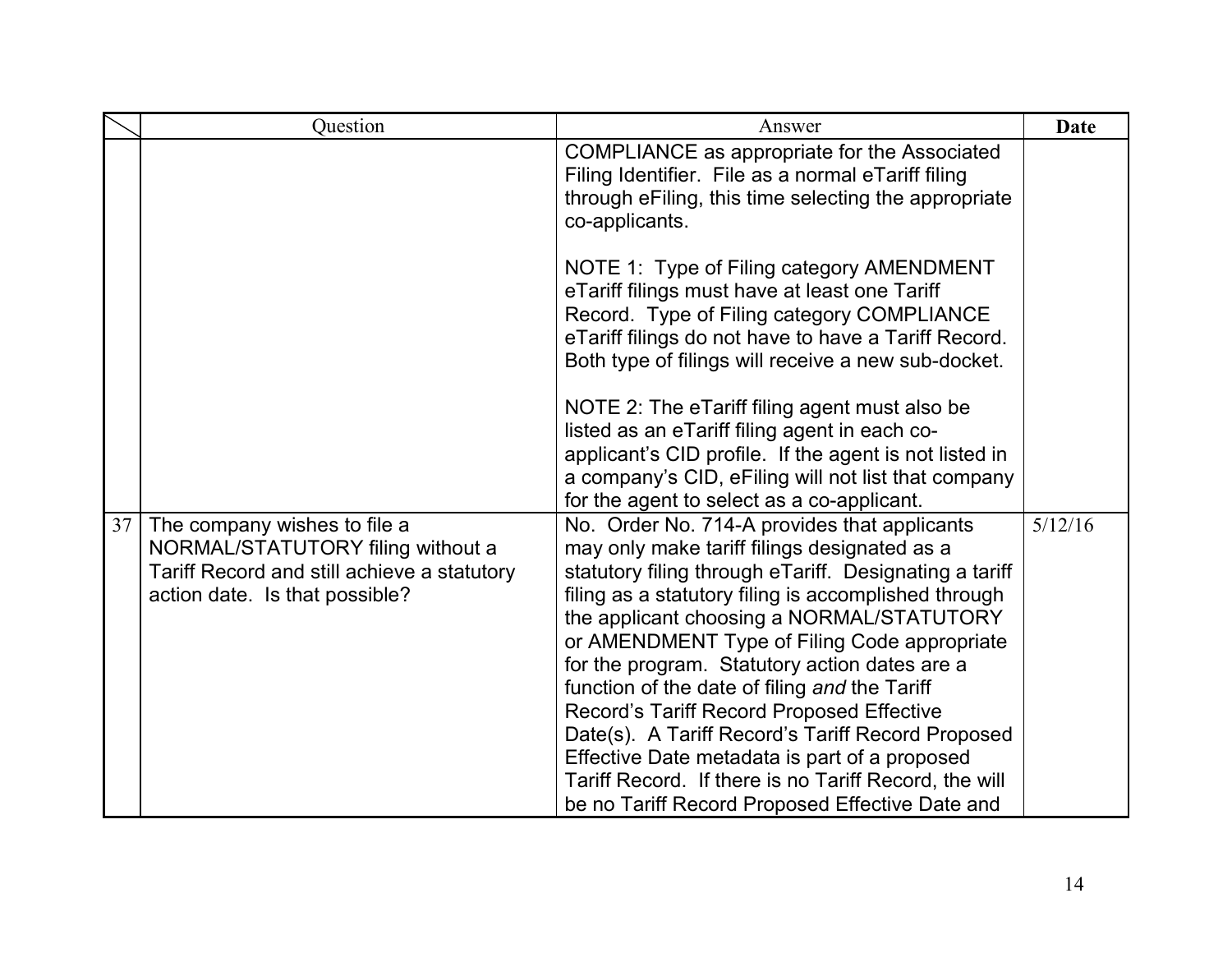| Juestion | Answer                                        | -Jat |
|----------|-----------------------------------------------|------|
|          | a statutory action date cannot be calculated. |      |
|          |                                               |      |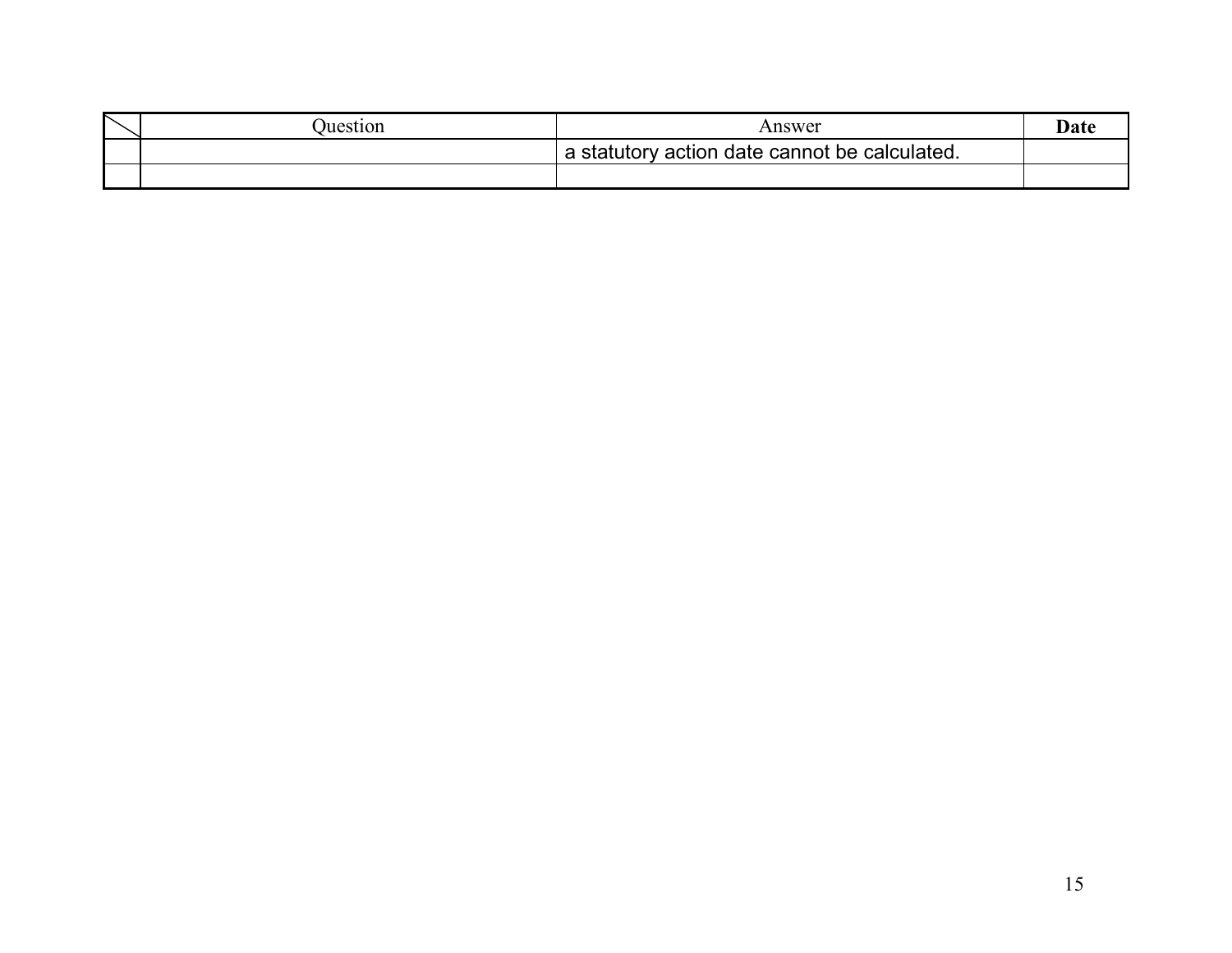#### <span id="page-15-0"></span>**Attachment Related Codes**

|                | <b>Ouestion</b>                                                                                                                                                                                                                                                                                                                                                                                                                    | <b>Answer</b>                                                                                                                                                                                                                                                                                                                | <b>Date</b>         |
|----------------|------------------------------------------------------------------------------------------------------------------------------------------------------------------------------------------------------------------------------------------------------------------------------------------------------------------------------------------------------------------------------------------------------------------------------------|------------------------------------------------------------------------------------------------------------------------------------------------------------------------------------------------------------------------------------------------------------------------------------------------------------------------------|---------------------|
| $\mathbf{1}$   | Is FERC willing to add the valid file<br>extensions for each type of file identified in<br>the attachment-content-type.csv file? This<br>would enable software to automatically<br>identify the attachment type based on the<br>file's extension. In the event that the file<br>extension is not unique to an attachment<br>type, software could present users with a<br>short list of file types from which they could<br>choose. | The extension information is now provided in the<br>att content type code.csv file.                                                                                                                                                                                                                                          | 12/19/08<br>1/15/10 |
| $\overline{2}$ | The "Record Content Type Code" file<br>(record-content-type-code.csv) provides a<br>"security level" column but no<br>"record_content_type_code" column. The<br>"security_level" column should be changed<br>to "record content type code," right?                                                                                                                                                                                 | This error has been corrected.                                                                                                                                                                                                                                                                                               | 12/19/08            |
| $\overline{3}$ | Concerning the various software packages<br>used for Attachments: how best can the<br>acceptable software versions be<br>determined? If software versions are too<br>new will this create problems in the upload<br>of the electronic tariff package?                                                                                                                                                                              | The Secretary of the Commission determines<br>which electronic document formats may be<br>electronically filed with the Commission. OSEC<br>posts this information on the www.ferc.gov web<br>site, and OSEC is delegated the responsibility of<br>maintaining the Attachment Content Type Codes<br>(att content type code). | 12/19/08            |
| $\overline{4}$ | The Attachment Reference Code list posted<br>on FERC's site contains a cross-reference<br>to Filing Type. Will this list be normalized                                                                                                                                                                                                                                                                                             | The Attachment Reference Codes for Transmittal<br>Letter, Tariff, Marked Tariff and Other have been<br>normalized across Types of Filings as of                                                                                                                                                                              | 12/19/08<br>1/15/10 |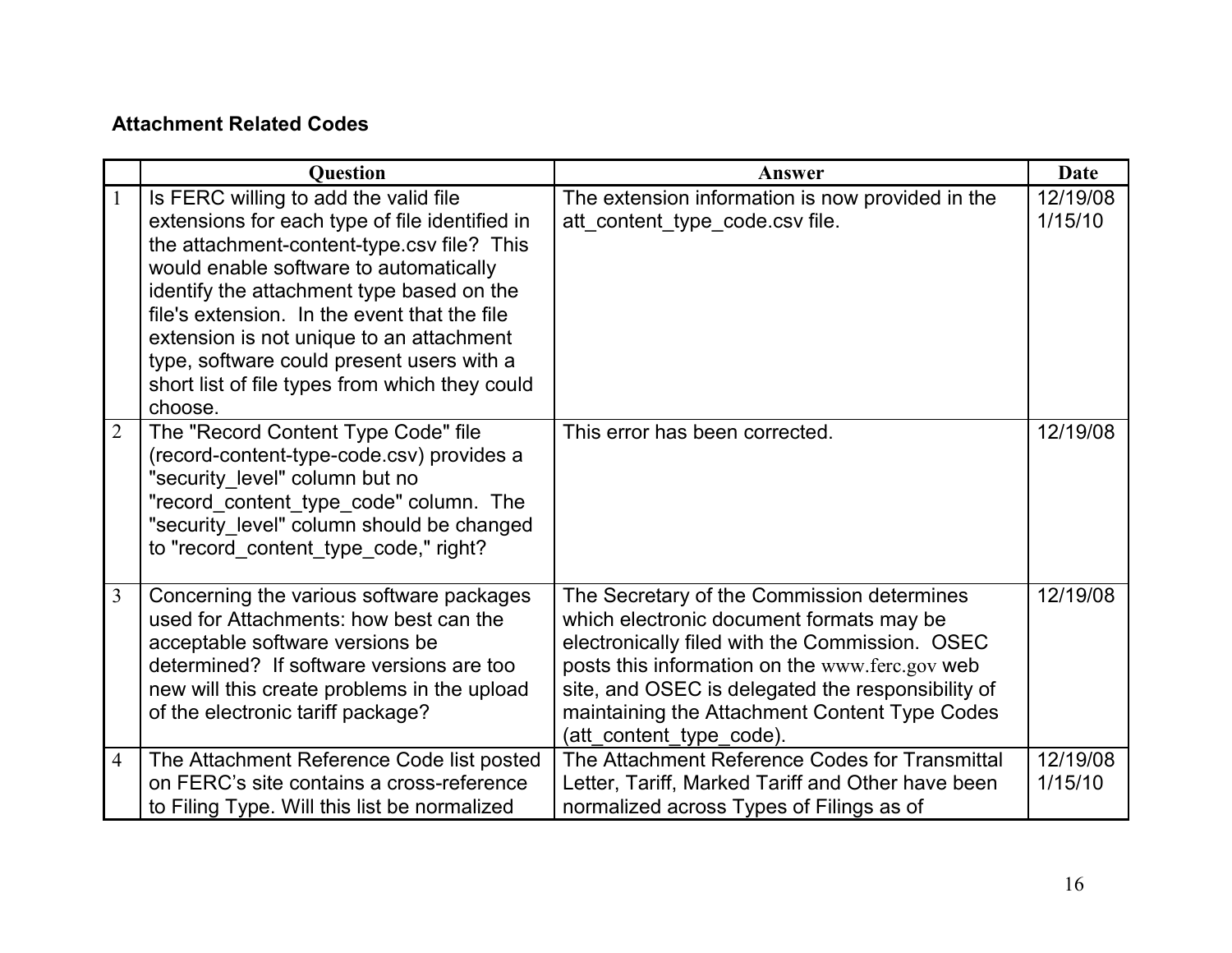|                | <b>Ouestion</b>                                                                                                                                                                                                                                                                                                              | Answer                                                                                                                                                                                                                                                                                                                                                                                                                                                                                                                                                                                 | <b>Date</b>                    |
|----------------|------------------------------------------------------------------------------------------------------------------------------------------------------------------------------------------------------------------------------------------------------------------------------------------------------------------------------|----------------------------------------------------------------------------------------------------------------------------------------------------------------------------------------------------------------------------------------------------------------------------------------------------------------------------------------------------------------------------------------------------------------------------------------------------------------------------------------------------------------------------------------------------------------------------------------|--------------------------------|
|                | across Filing Types?                                                                                                                                                                                                                                                                                                         | 12/7/2009.                                                                                                                                                                                                                                                                                                                                                                                                                                                                                                                                                                             |                                |
| $\overline{5}$ | RTF was chosen as one of the "standards".<br>Was SGML (Standard Generalized Markup<br>Language) considered?                                                                                                                                                                                                                  | RTF was one of two Record Binary Data<br>(record_binary_data) versions of software<br>recommended to the Commission by NAESB and<br>accepted by Order No. 714. As noted by Order<br>No. 714, the standards are the result of a<br>consensus after a long process starting in 2001.                                                                                                                                                                                                                                                                                                     | 12/19/08                       |
| 6              | Since Office 2007/Word 2007 supports<br>many more features than RTF, is there any<br>guideline on how to translate these features<br>to RTF?                                                                                                                                                                                 | Microsoft provides compatibility documentation for<br>various versions of Word 2007 with RTF entitled Rich<br><b>Text Format (RTF) Specification.</b><br>There are no OSEC guidelines at this time. Each<br>company needs to asses the use of its word processing<br>capabilities with respect to creation of RTF files. Our<br>guidance would be that tariff provisions should not use<br>complex formats. A reasonable test is to view the<br>document after it has been saved in RTF in an<br>alternative software reader than what was used to create<br>the RTF, such as WordPad. | 12/19/08<br>5/25/10<br>8/12/13 |
| $\overline{7}$ | A Word 2007 DOCX saved as a RTF may<br>expand tremendously. There may be a problem<br>with size of files once translated to RTF from<br>DOCX. E.g. I saved a 10mb DOCX as a RTF<br>and it became 243 MB. However zipping that<br>same file it became 23 MB while the DOCX<br>zipped yielded 8MB (a resulting 3x difference). | Each company needs to asses the use of its word<br>processing capabilities with respect to creation of RTF<br>files. Our guidance would be that tariff provisions<br>should not use complex formats. There is a 10MB limit<br>to the Record Binary Data (record_binary_data). Tariff<br>creation software should be chosen and configured to<br>conform to the technological limits of RTF and the<br><b>OSEC</b> Implementation Guide.<br>See also the response to Question 12 below.                                                                                                 | 12/19/08<br>4/18/11            |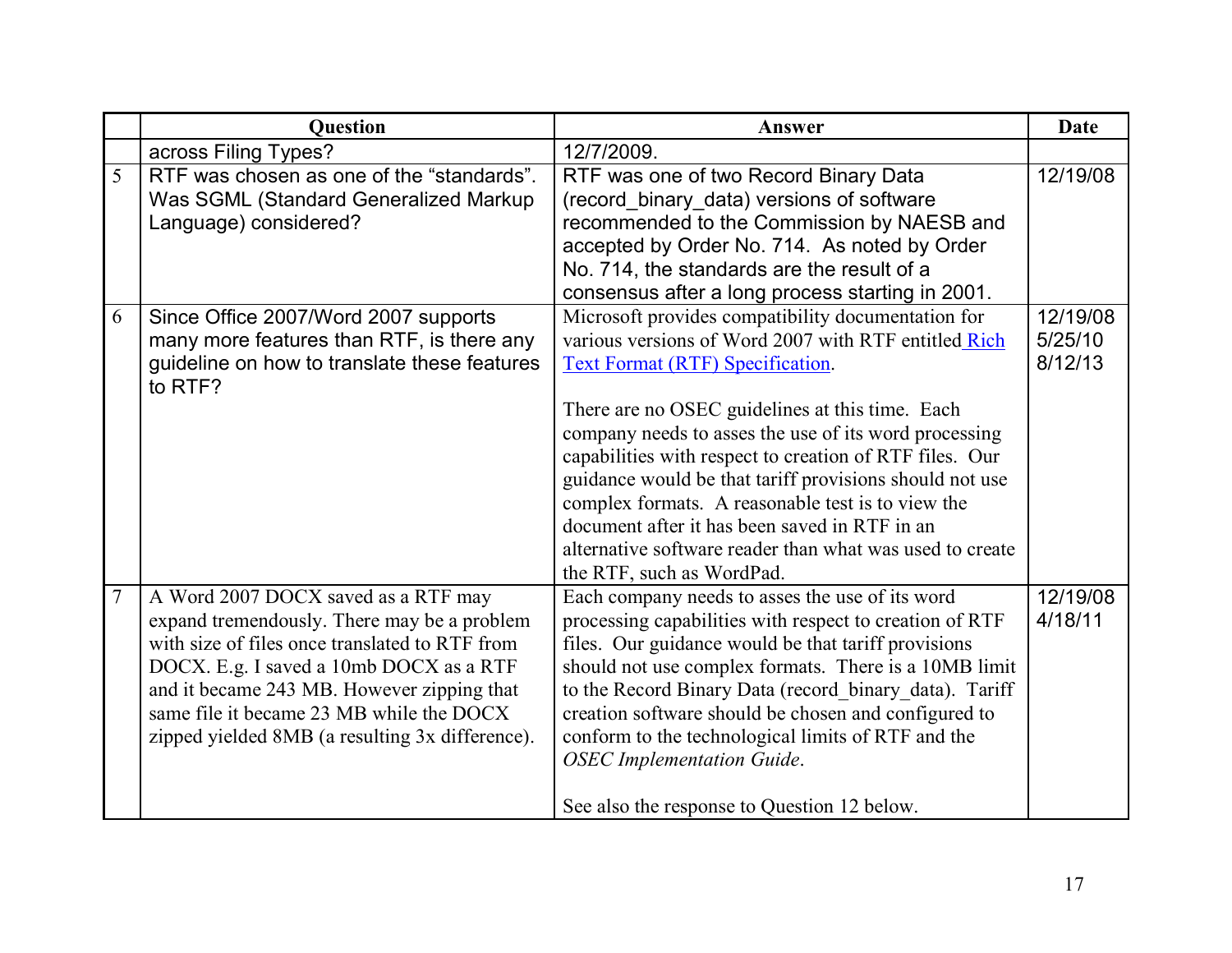|    | <b>Question</b>                                                                                                                                                                                                     | Answer                                                                                                                                                                                                                                                                                                                                                                                                                                                                                                                                                                                                                                                                                                            | <b>Date</b>        |
|----|---------------------------------------------------------------------------------------------------------------------------------------------------------------------------------------------------------------------|-------------------------------------------------------------------------------------------------------------------------------------------------------------------------------------------------------------------------------------------------------------------------------------------------------------------------------------------------------------------------------------------------------------------------------------------------------------------------------------------------------------------------------------------------------------------------------------------------------------------------------------------------------------------------------------------------------------------|--------------------|
| 8  | A map/line drawing/diagram greatly increased<br>the size of the RTF versions of the Record<br>Binary Data file. What are the alternatives<br>means of creating this data?                                           | Maps/line drawings/diagrams in JPG format can<br>significantly increase the RTF file size. Try converting<br>from JPG to GIF format, and saving in grey scale. An<br>alternative is to file the Maps/line drawings/diagrams as<br>a separate tariff section in PDF format.                                                                                                                                                                                                                                                                                                                                                                                                                                        | 5/25/10<br>4/18/11 |
| 9  | My eTariff filing was rejected by the<br>Commission as it failed to include a Clean<br>Tariff. However, the att ref code.csv table<br>indicates that a Clean Tariff is not required.<br>Why was my filing rejected? | See also the response to Question 12 below.<br>Order No. 714 did not change the documentation<br>requirements for a complete tariff filing. The<br>convention for eTariff filings permits the Clean Tariff<br>to be part of the Transmittal Letter or attached as a<br>separate document. The flexibility eTariff provides<br>users to satisfy the attachment requirement does not<br>change the requirement that the documentation must be<br>provided.<br>Note that the OSEC and the Commission have the<br>ability to change the eTariff attachment filing<br>requirements to mandate the attachment of a separate<br>Clean Tariff document as a means of ensuring the<br>regulatory requirement is satisfied. | 5/25/10            |
| 10 | My formula rates tariff sheets are creating large<br>tariff sections when converted into RTF files.<br>What can I do?                                                                                               | Many formula rate paper tariff sheets were constructed<br>by printing directly from the spreadsheet software or<br>copying spreadsheets into a word processor and saving<br>in the native file format before printing.<br>RTF is capable of receiving some forms of embedded<br>objects and rendering tables. However RTF is not as<br>efficient as native file formats for tables and styles.                                                                                                                                                                                                                                                                                                                    | 6/10/10<br>4/18/11 |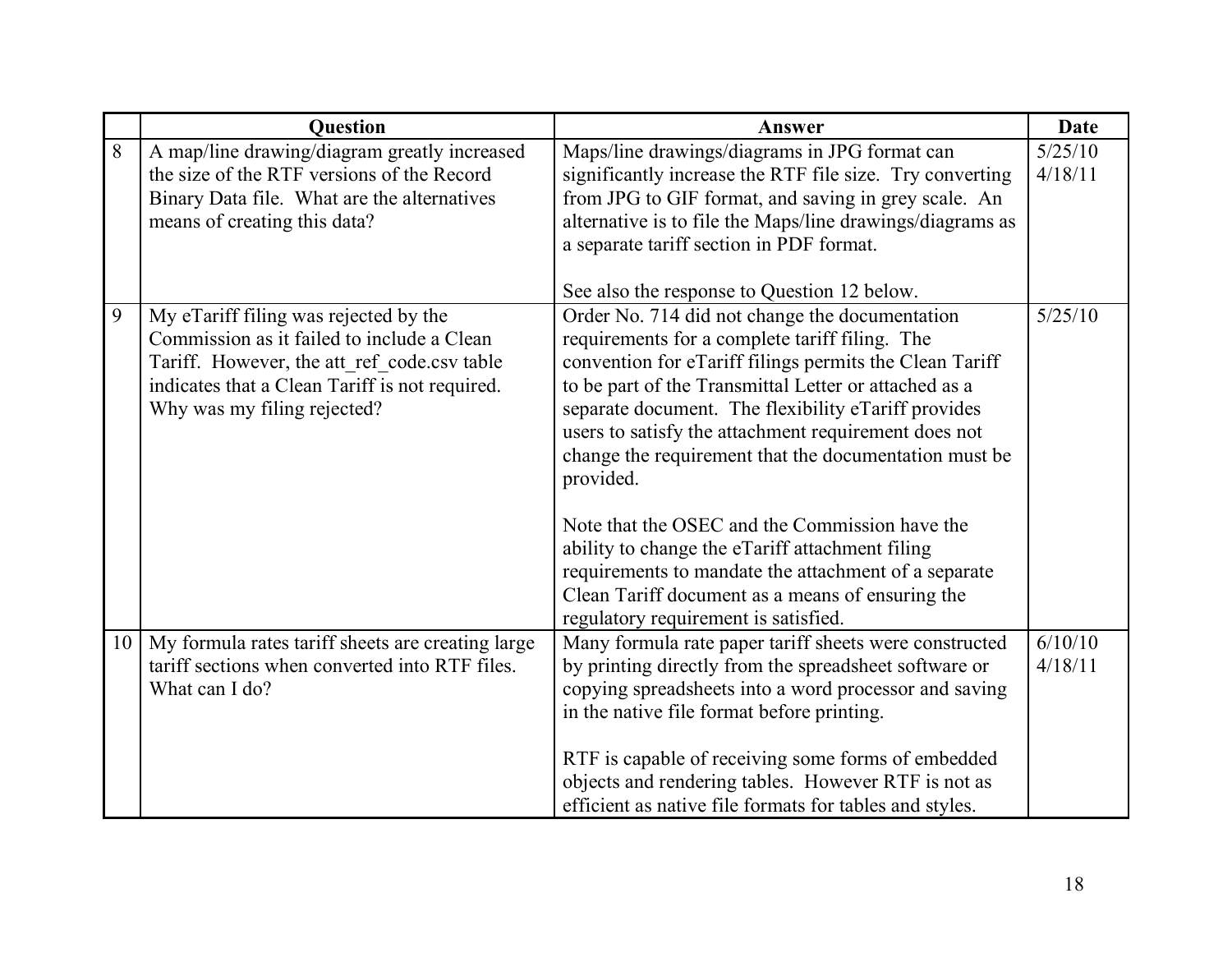|    | <b>Question</b>                                                                                                                                 | <b>Answer</b>                                                                                                                                                                                                                                                                                                                 | <b>Date</b> |
|----|-------------------------------------------------------------------------------------------------------------------------------------------------|-------------------------------------------------------------------------------------------------------------------------------------------------------------------------------------------------------------------------------------------------------------------------------------------------------------------------------|-------------|
|    |                                                                                                                                                 | When converting formula rate tariff sheets to RTF,<br>review the tariff sheets to ensure that the existing tariff<br>sheets are compliant with the minimum font size<br>required by the Commission's regulations (10 point<br>font: sec. $385.2003(a)(4) (10)$ ).                                                             |             |
|    |                                                                                                                                                 | Review whether a table structure is required, or whether<br>columns or tabs will suffice.                                                                                                                                                                                                                                     |             |
|    |                                                                                                                                                 | Review whether tables contain unnecessary rows or<br>columns.                                                                                                                                                                                                                                                                 |             |
|    |                                                                                                                                                 | Consider converting the formula rate into a plain-text<br>format to remove most table and style codes. For<br>example, Excel provides Save As MS -DOS text<br>format. For an example of this technique for rendering<br>large rate designs, see<br>http://www.ferc.gov/industries/gas/gen-info/rate-<br>filings/rate fnl.pdf. |             |
|    |                                                                                                                                                 | See also the response to Question 12 below.                                                                                                                                                                                                                                                                                   |             |
| 11 | Can I leave active hyper-links in my tariff<br>sections?                                                                                        | No. Leaving hyper-links in a tariff creates a security<br>risk for both FERC and site that the link is directed.                                                                                                                                                                                                              | 6/10/10     |
| 12 | My Microsoft Word file has graphics in it, and<br>RTF conversion file size is large. Can I set<br>some default in Word to reduce the file size? | Yes. However, it should only be done with great<br>caution and some companies may limit access to the<br>necessary files to IT support personnel only. The<br>Microsoft information and instructions are located here:<br>http://support.microsoft.com/kb/224663                                                              | 4/18/11     |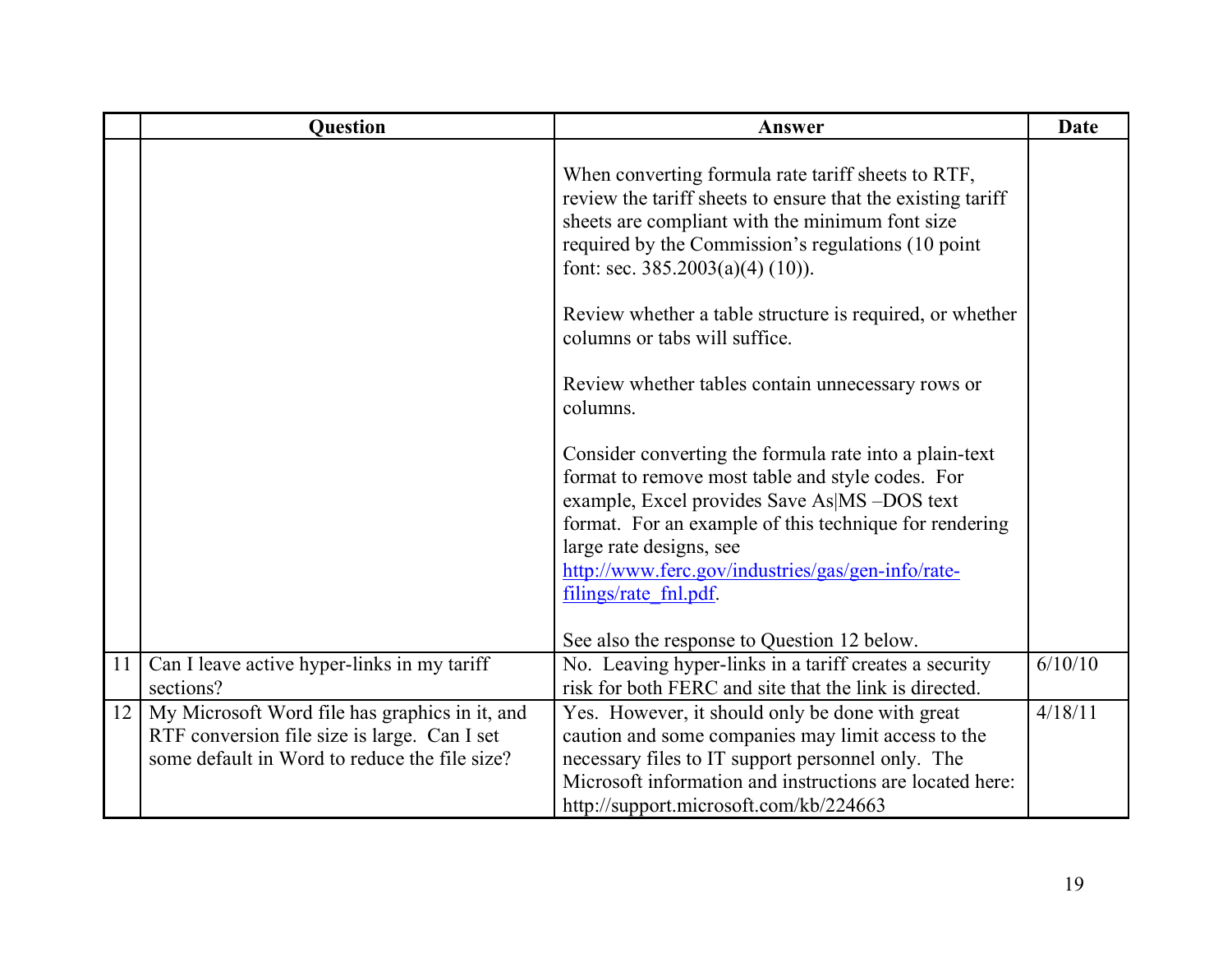|    | <b>Question</b>                                                                                                                                              | Answer                                                                                                                                                                                                                                                                                                                                                                                                                                                                                                                                                                                                                                                                                                | <b>Date</b> |
|----|--------------------------------------------------------------------------------------------------------------------------------------------------------------|-------------------------------------------------------------------------------------------------------------------------------------------------------------------------------------------------------------------------------------------------------------------------------------------------------------------------------------------------------------------------------------------------------------------------------------------------------------------------------------------------------------------------------------------------------------------------------------------------------------------------------------------------------------------------------------------------------|-------------|
| 13 | How can I improve the attachment descriptions<br>that appear in eLibrary?                                                                                    | eLibrary prominently displays the hyperlinked<br>Attachment Document File Name as the lead item,<br>followed by the Attachment Description. As a result,<br>many applicants believe that the Attachment Document<br>File Name is the attachment's description. However, it<br>is not. Further, many applicants who try to name their<br>attachment file names with complete descriptions<br>quickly run into the 60-character limit for the<br>Attachment Document File Name data element. The<br>effective available Attachment Document File Name<br>character limit is really about 55, as the remaining<br>characters must be reserved for the extension ("dot" and<br>the extension characters). | 5/25/11     |
|    |                                                                                                                                                              | eLibrary's description of the attachment follows the<br>hyperlinked Attachment Document File Name.<br>Applicants should use the Attachment Description to<br>pass the attachment's description to eLibrary. The<br>Attachment Description data element has an 80<br>character limit. Many applicants do not change their<br>software's default Attachment Description of "Other",<br>and thereby miss an opportunity to provide eLibrary<br>and the public a more informative description of the<br>attachment's content.                                                                                                                                                                             |             |
|    | 14   I made a mistake and did not identify a<br>document as Privileged/CEII in the Attachment<br>Security Code. What should I do to correct this<br>mistake? | All documents that are part of an eTariff filing are, upon<br>acceptance by OSEC as a tariff filing, automatically and<br>immediately uploaded into eLibrary and made part of<br>the public record with the security status provided by<br>the Applicant. FERC is not responsible for detecting                                                                                                                                                                                                                                                                                                                                                                                                       | 1/6/14      |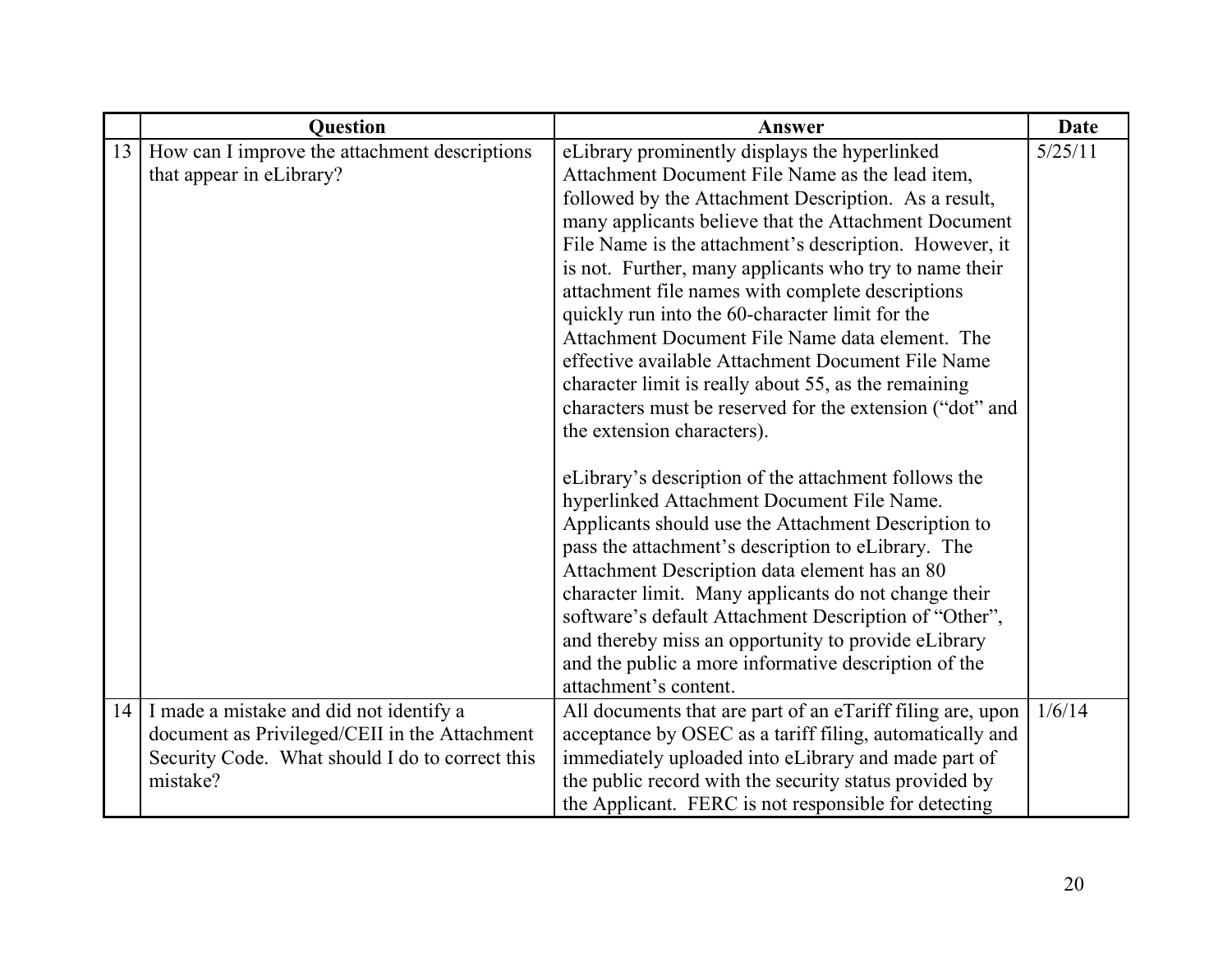| Question | Answer                                                                                                                                                                                                                                                                                                                                                                                                                                                                                                                                                                                                                                                                                                                                                                                                                                                                                                                                      | <b>Date</b> |
|----------|---------------------------------------------------------------------------------------------------------------------------------------------------------------------------------------------------------------------------------------------------------------------------------------------------------------------------------------------------------------------------------------------------------------------------------------------------------------------------------------------------------------------------------------------------------------------------------------------------------------------------------------------------------------------------------------------------------------------------------------------------------------------------------------------------------------------------------------------------------------------------------------------------------------------------------------------|-------------|
|          | and correcting filer errors.                                                                                                                                                                                                                                                                                                                                                                                                                                                                                                                                                                                                                                                                                                                                                                                                                                                                                                                |             |
|          | Applicants cannot change the security status of a<br>document once in the public record through an eTariff<br>filing. When such an error occurs:<br>1. The Applicant should email<br>FERCOnLineSupport@ferc.gov. The email should<br>identify the Applicant, docket number, date of filing<br>and accession number of the specific document at<br>issue, and request FERC staff to change the status of<br>the document to either privileged or CEII, as<br>appropriate.<br>2. The Applicant is responsible for correcting their<br>filing. The Applicant should modify their filing<br>using the appropriate TOFC to ensure the proper set<br>of documents are before the Commission and the<br>public consistent with 18 C.F.R. 388.112 (2014).<br>This regulation requires:<br>a. A redacted pubic version of the document<br>b. An unredacted non-public version of the<br>document, and<br>c. A proposed form of protective agreement. |             |
|          | Alternatively, instead of modifying the filing, the<br>Applicant may Withdraw the filing and start over. Note<br>that Withdraw of a tariff filing does not remove the<br>filing or any of its documents from eLibrary or change<br>the security status of any document.                                                                                                                                                                                                                                                                                                                                                                                                                                                                                                                                                                                                                                                                     |             |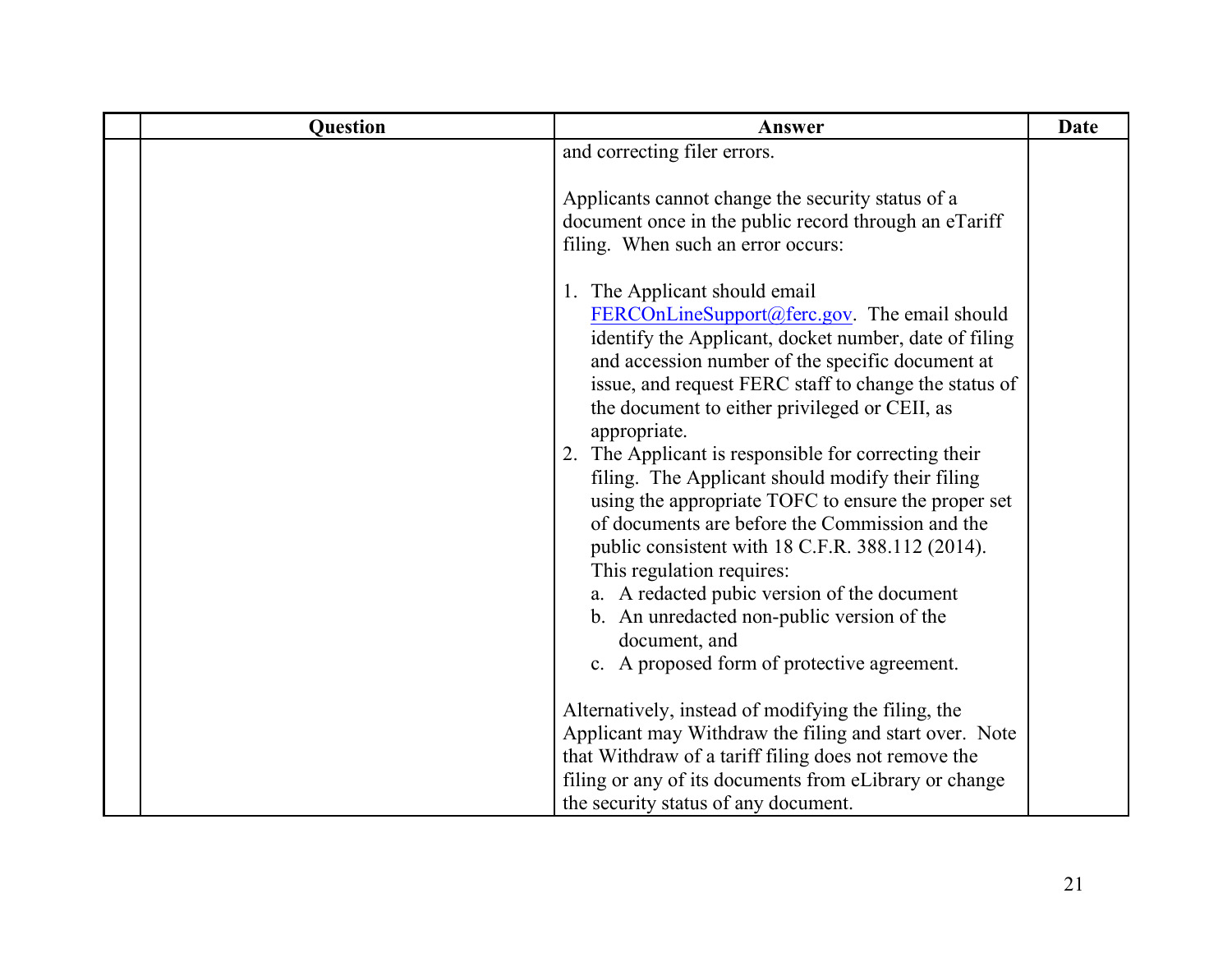#### <span id="page-21-0"></span>**Tariff Record Related Codes**

|                | <b>Question</b>                                                                                                                                                                                                                                                                                                                                                                                                                                             | Answer                                                                                                                                                                                                                                                                                                                                                                                                                                      | <b>Date</b> |
|----------------|-------------------------------------------------------------------------------------------------------------------------------------------------------------------------------------------------------------------------------------------------------------------------------------------------------------------------------------------------------------------------------------------------------------------------------------------------------------|---------------------------------------------------------------------------------------------------------------------------------------------------------------------------------------------------------------------------------------------------------------------------------------------------------------------------------------------------------------------------------------------------------------------------------------------|-------------|
| $\mathbf{1}$   | Discuss "PRO FORMA" record<br>change type relative to version<br>numbers. It seems that "PRO"<br>FORMA" tariff records will "use up"<br>a version. Could PRO FORMA<br>tariff record versions use version<br>numbers in the 1000's, for example,<br>so that they do not collide with the<br>natural progression of version<br>numbers? Are there any tariff<br>record filing rules that are relaxed<br>for records filed with a "PRO"<br>FORMA" change type? | Order No. 714 gave applicants some discretion in<br>creating Record Version Number (record_version_num)<br>entries, and the application of such discretion to Pro<br>Forma Tariff Records would be reasonable. As<br>applicants usually file Pro Forma tariff sections as part of<br>a request for a full review of the proposed tariff changes,<br>all the Tariff Record Content Data should be filed for<br>each Pro Forma Tariff Record. | 12/19/08    |
| $\overline{2}$ | <b>Tariff Record Proposed Effective</b><br>Date: this XML field is marked as<br>required in the "OSEC<br>Implementation Guide," however, it<br>wouldn't be needed for a withdrawal<br>filing, for example. Is this right?<br>Aside from withdrawal filings, are<br>there other types of filings for which<br><b>Tariff Record Proposed Effective</b><br>Date would not be required?                                                                         | Currently, there is no Withdraw category Type of Filing<br>Code (filing_type) that requires a Tariff Record Proposed<br>Effective Date (proposed_effective_date) to implement<br>the Commission's regulatory business rules. However,<br>that may not be the case in the future.                                                                                                                                                            | 12/19/08    |
| 3              | When filing a tariff record with<br>multiple options, do all tariff records<br>in the filing have to have the same<br>number of options? For example, if                                                                                                                                                                                                                                                                                                    | The Commission's normal business practice, and<br>adopted in the OSEC Implementation Guide, is to accept<br>one option in its entirety, reject the others, and require a<br>compliance filing to include proposals in other options                                                                                                                                                                                                         | 12/19/08    |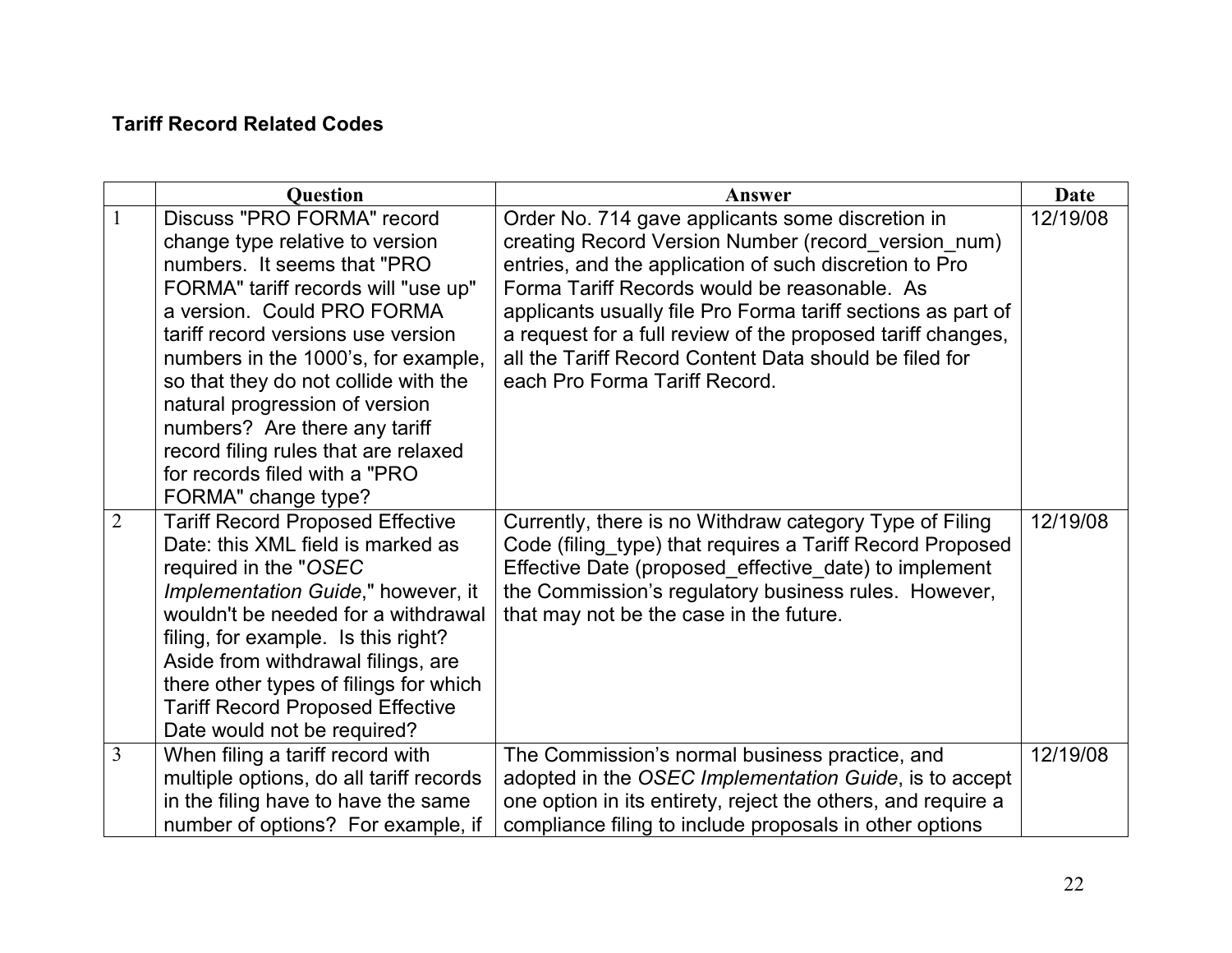|                | <b>Question</b>                                                              | Answer                                                                                                                                                                                                     | Date |
|----------------|------------------------------------------------------------------------------|------------------------------------------------------------------------------------------------------------------------------------------------------------------------------------------------------------|------|
|                | tariff record #12 was being filed with                                       | where accepted. Given this business practice,                                                                                                                                                              |      |
|                | option codes "A" and "B," would                                              | applicants proposing different Option Code sets may                                                                                                                                                        |      |
|                | tariff record #23 also need to be                                            | choose to file complete sets to reduce the likelihood of a                                                                                                                                                 |      |
|                | filed as an option "A" and an option                                         | subsequent compliance filing or the number of Tariff                                                                                                                                                       |      |
|                | "B" even if only one version of                                              | Records that must be included in a subsequent                                                                                                                                                              |      |
|                | record #23 was desired?                                                      | compliance filing.                                                                                                                                                                                         |      |
| $\overline{4}$ |                                                                              | Under eTariff, when filing a new version of a given tariff record, in addition to the content of the record                                                                                                |      |
|                |                                                                              | being updated, the organization of tariff can also be changed. Specifically, the "Tariff Record Collation                                                                                                  |      |
|                |                                                                              | Value" and the "Tariff Record Parent Identifier" can also be changed. I present here an example filing                                                                                                     |      |
|                | scenario followed by some questions.                                         |                                                                                                                                                                                                            |      |
|                | Scenario                                                                     |                                                                                                                                                                                                            |      |
|                |                                                                              |                                                                                                                                                                                                            |      |
|                |                                                                              | Given the following tariff records which represent only a portion of the overall tariff:                                                                                                                   |      |
|                |                                                                              |                                                                                                                                                                                                            |      |
|                | #17 v0.0.0 General Terms & Conditions                                        |                                                                                                                                                                                                            |      |
|                | $+--+1120$ v3.0.0 Gas Quality                                                |                                                                                                                                                                                                            |      |
|                |                                                                              |                                                                                                                                                                                                            |      |
|                |                                                                              | Record id 17 is the "General Terms & Conditions" section. Record id 1120 is the "Gas Quality" section,                                                                                                     |      |
|                |                                                                              | which has some history as it is on version 3.0.0. Record 1120 is a child of record 17.                                                                                                                     |      |
|                |                                                                              | Filing scenario: Two new sections are being added: "Rate Guarantees" and "Issue Resolution Response".<br>Like "Gas Quality," these sections speak to "Pipeline Performance." As such, a new section called |      |
|                |                                                                              | "Pipeline Performance" will also be added. Its parent will be "General Terms & Conditions" (record 17).                                                                                                    |      |
|                | Performance". Therefore, the new structure of the tariff will be as follows: | "Gas Quality," "Rate Guarantees," and "Issue Resolution Response" will all be children of "Pipeline"                                                                                                       |      |
|                |                                                                              |                                                                                                                                                                                                            |      |
|                | #17 v0.0.0 General Terms & Conditions                                        |                                                                                                                                                                                                            |      |
|                | +---#???? v?.?.? Pipeline Performance                                        |                                                                                                                                                                                                            |      |
|                |                                                                              |                                                                                                                                                                                                            |      |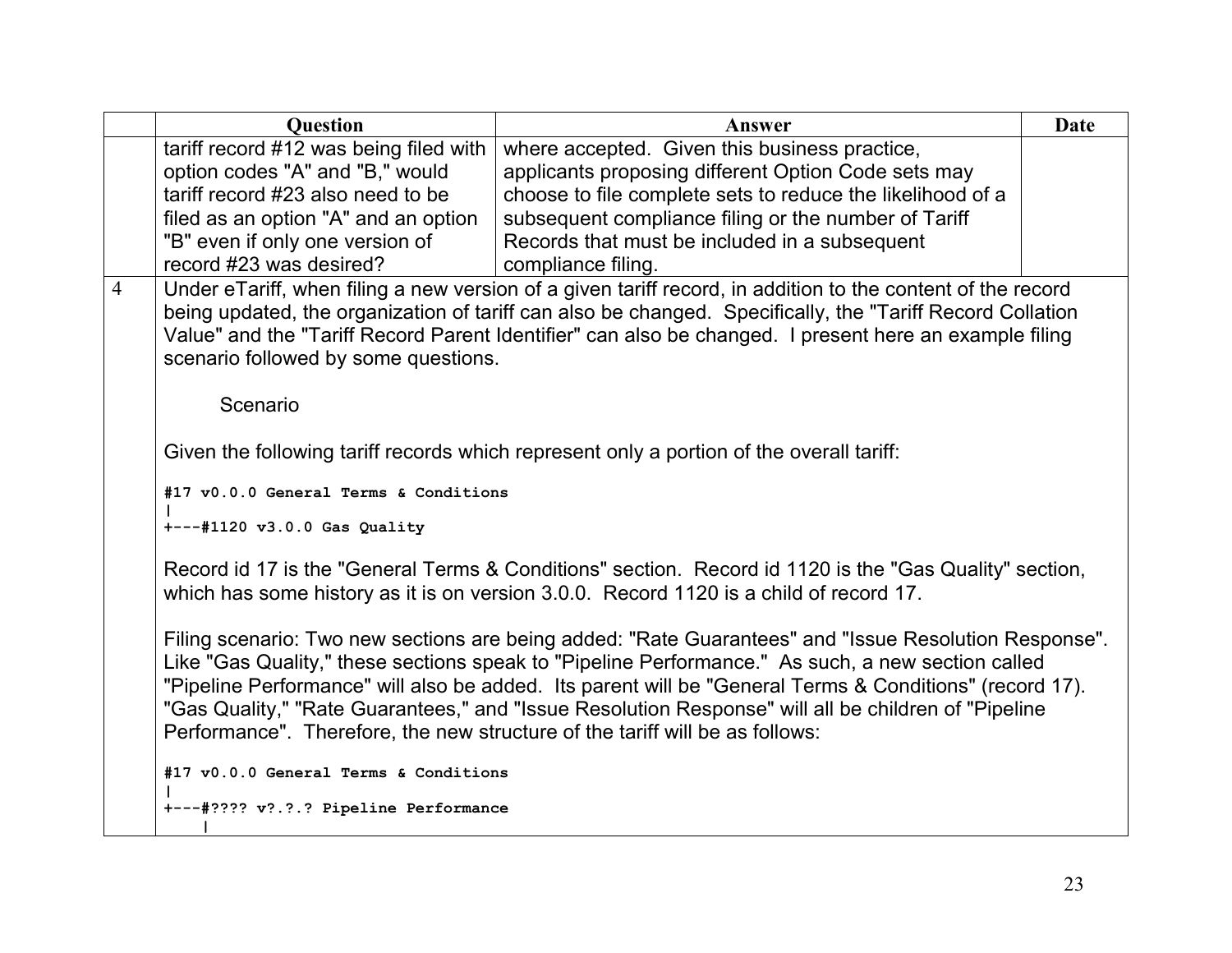|                | <b>Question</b>                                                                                                           | Answer                                                                                                                                                                                                                                                                                                                                                                                                                                    | <b>Date</b> |  |
|----------------|---------------------------------------------------------------------------------------------------------------------------|-------------------------------------------------------------------------------------------------------------------------------------------------------------------------------------------------------------------------------------------------------------------------------------------------------------------------------------------------------------------------------------------------------------------------------------------|-------------|--|
|                | +---#???? v?.?.? Gas Quality                                                                                              |                                                                                                                                                                                                                                                                                                                                                                                                                                           |             |  |
|                | +---#9217 v0.0.0 Rate Guarantees                                                                                          |                                                                                                                                                                                                                                                                                                                                                                                                                                           |             |  |
|                |                                                                                                                           | +---#9218 v0.0.0 Issue Resolution Response                                                                                                                                                                                                                                                                                                                                                                                                |             |  |
|                | There are 3 ways to file these changes to the tariff that all have roughly the same results. They are<br>presented below: |                                                                                                                                                                                                                                                                                                                                                                                                                                           |             |  |
|                | "Issue Resolution."                                                                                                       | (1) File 3 new records for "Pipeline Performance," "Rate Guarantees," and "Issue Resolution." File "Gas<br>Quality" as v4.0.0. of record id 1120 and change its parent to be the "Pipeline Performance" record.<br>(2) File v4.0.0 of record id 1120 changing it over to be the "Pipeline Performance" record, which obviates<br>the need to change its parent. In addition, file 3 new records for "Gas Quality," "Rate Guarantees," and |             |  |
|                | Guarantees," and "Issue Resolution."                                                                                      | (3) Cancel record id 1120. In addition, file 4 new records for "Pipeline Performance," "Gas Quality," "Rate                                                                                                                                                                                                                                                                                                                               |             |  |
| 4a             | For industry members: How often<br>does such a filing scenario occur?                                                     | Some of this data is available from the Commission's<br>FASTR data, available at<br>http://www.ferc.gov/industries/gas/gen-<br>info/fastr/htmlall/index.asp. Every Volume No. 1 with a<br>revision above "Original" constitutes a reorganized tariff.<br>Adding sections to existing tariffs most frequently is<br>associated with the Commission imposing new tariff<br>requirements.                                                    | 12/19/08    |  |
| 4 <sub>b</sub> | For FERC: What is the preferred<br>filing method $(1, 2, or 3)$ for such a<br>filing?                                     | All the proposed filing methods require the use of a Tariff<br>Record Collation Value (collation value) to organize the<br>Tariff Records in the proposed fashion. Filing method 1<br>is preferred: retain the use of Tariff Record No. 1120,<br>and relocate its position in the tariff through a new Tariff<br>Record Collation Value. This method preserves the<br>history of Tariff Record No. 1120.                                  | 12/19/08    |  |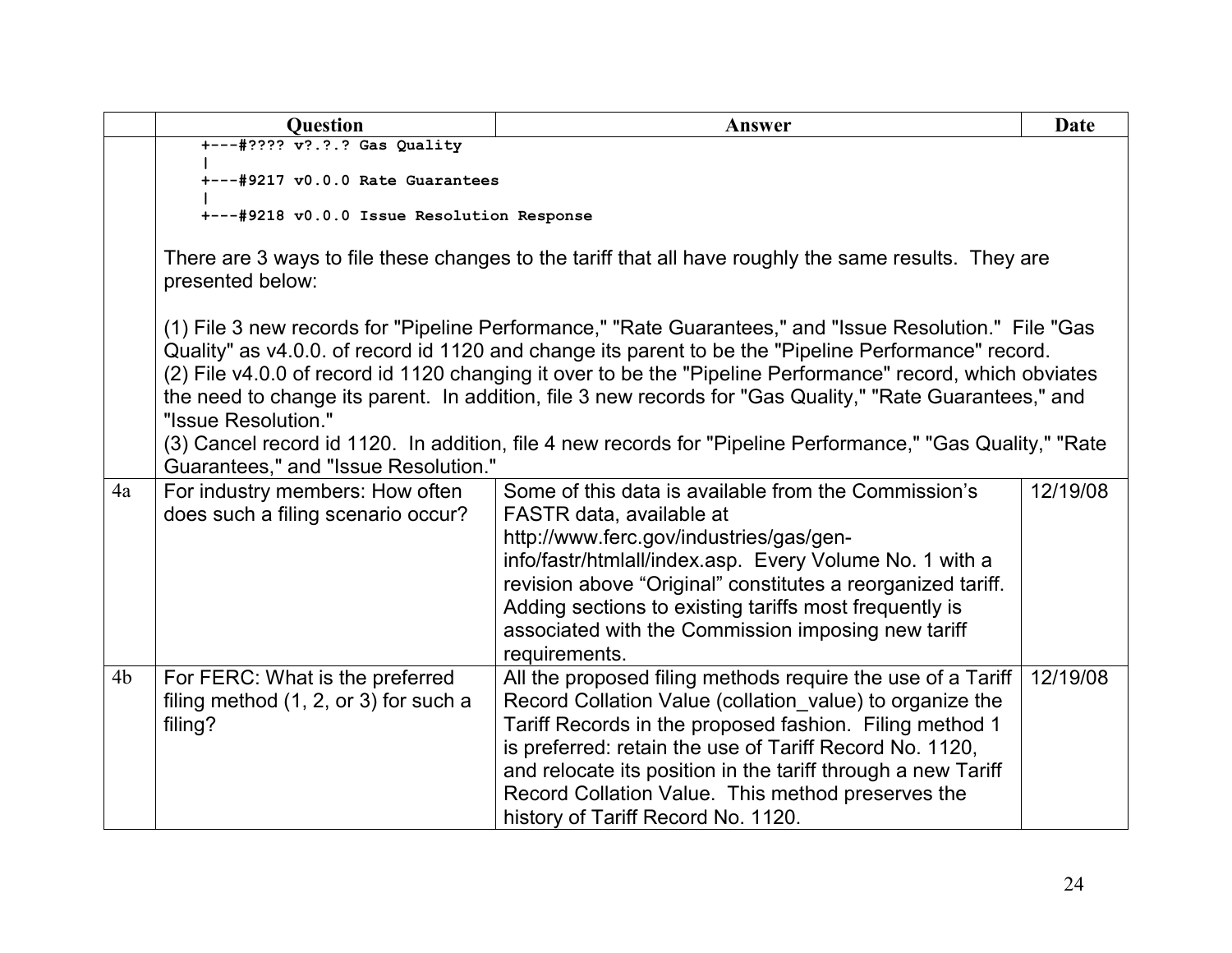|                | <b>Question</b>                                                                                                                                                                                       | Answer                                                                                                                                                                                                                                                                                                                                                                                                                                                                                                            | <b>Date</b>         |
|----------------|-------------------------------------------------------------------------------------------------------------------------------------------------------------------------------------------------------|-------------------------------------------------------------------------------------------------------------------------------------------------------------------------------------------------------------------------------------------------------------------------------------------------------------------------------------------------------------------------------------------------------------------------------------------------------------------------------------------------------------------|---------------------|
| 5              | How are the energy companies to<br>use the parent relationship in a<br>sheet-based tariff to meet the<br>needs of the eTariff process and<br><b>FERC's eTariff Viewer?</b>                            | At NAESB's public web site is a Draft Implementation<br>Guide 01/25/08 (Redline)<br>(http://www.naesb.org/pdf3/etariff012308a2.doc). It has<br>an extensive set of Use Case Descriptions starting at<br>approximately page 44. The Use Cases show<br>examples of how to use the Tariff Record Identifier<br>(record_id) and Tariff Record Parent Identifier<br>(record_parent_id) that will be used by the FERC's<br>eTariff Viewer to show the structure of the Tariff Records<br>in the Table of Contents pane. | 12/19/08<br>10/8/10 |
| 6              | Should the Title Sheet of Volume X<br>be the parent and all the tariff<br>sheets in Volume X be its children?                                                                                         | This suggestion would work. See response to Business<br>Rules, Question No. 9.                                                                                                                                                                                                                                                                                                                                                                                                                                    | 12/19/08            |
| $\overline{7}$ | Would this solution cause problems<br>in generating the Table of<br>Contents?                                                                                                                         | No.                                                                                                                                                                                                                                                                                                                                                                                                                                                                                                               | 12/19/08            |
| 8              | records.                                                                                                                                                                                              | These questions all relate to filings having associated filings and tariff records having associated tariff                                                                                                                                                                                                                                                                                                                                                                                                       |                     |
| 8a             | When a filing has an associated<br>filing, is it necessarily true that<br>every tariff record contained within<br>will be associated with the same<br>filing?                                         | The Associated Filing Identifier (associated filing id) is<br>the Filing Identifier (filing_id) for the previous Tariff Filing<br>to which the subject Tariff Filing or Tariff Record<br>pertains. The Filing Data's Associated Filing Identifier<br>does not necessarily determine the appropriate Tariff<br>Record Content Data's Associated Filing Identifier. See<br>8(d) for examples.                                                                                                                       | 12/19/08            |
| 8b             | When a tariff record being filed is<br>associated with a previously filed<br>tariff record, the Associated Filing<br><b>Identifier, Associated Record</b><br><b>Identifier, and Associated Option</b> | True. However, if a set of several tariff records with the<br>same Tariff Record Identifier and Option Code are in the<br>associated tariff filing, the action will be against the<br>whole Tariff Record Identifier set.                                                                                                                                                                                                                                                                                         | 12/19/08<br>8/12/13 |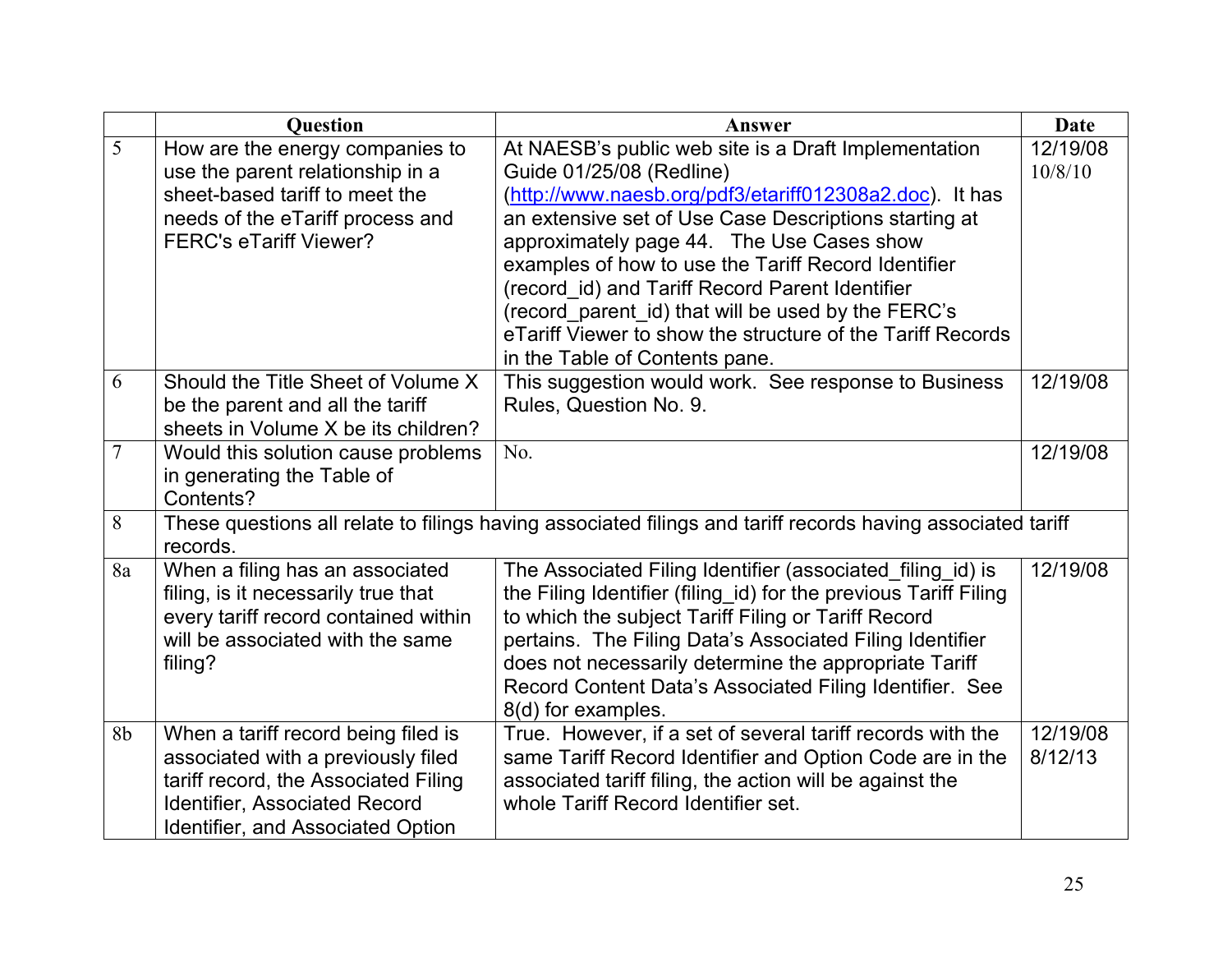|    | <b>Question</b>                                                                                                                                                                                                                         | Answer                                                                                                                                                                                                                                                                                                                                                                                                                                                                                                                                                                                                                                                                        | <b>Date</b> |
|----|-----------------------------------------------------------------------------------------------------------------------------------------------------------------------------------------------------------------------------------------|-------------------------------------------------------------------------------------------------------------------------------------------------------------------------------------------------------------------------------------------------------------------------------------------------------------------------------------------------------------------------------------------------------------------------------------------------------------------------------------------------------------------------------------------------------------------------------------------------------------------------------------------------------------------------------|-------------|
|    | Code work together to uniquely<br>identify the associated record.                                                                                                                                                                       |                                                                                                                                                                                                                                                                                                                                                                                                                                                                                                                                                                                                                                                                               |             |
|    | True?                                                                                                                                                                                                                                   |                                                                                                                                                                                                                                                                                                                                                                                                                                                                                                                                                                                                                                                                               |             |
| 8c | When a tariff record being filed is<br>associated with a previously filed<br>tariff record, must the filing within<br>which it is being filed also be<br>associated with a previously filed<br>filing? Must they be the same<br>filing? | No.                                                                                                                                                                                                                                                                                                                                                                                                                                                                                                                                                                                                                                                                           | 12/19/08    |
| 8d | Can you provide an example where<br>the Associated Fling ID at the Filing<br>level would differ from the<br>Associated Filing ID at the Tariff<br>record level?                                                                         | Example A: A COMPLIANCE Type of Filing that<br>CHANGEs Tariff Records from a NORMAL Type of<br>Filing category filing (e.g., RP01-234-000) and Tariff<br>Records from two subsequent and associated<br>AMENDMENT Type of Filing category filings (RP01-234-<br>001 and RP01-234-002).<br>Example B: A Compliance Type of Filing that CHANGEs<br>a Tariff Record from a NORMAL Associated Filing,<br>which would have the association data, and introduces a<br>NEW Tariff Record, which would have no association<br>data.<br>Example C: A Motion Type of Filing that moves into<br>effect suspended Tariff Records from a NORMAL and its<br><b>AMENDMENT Tariff Filings.</b> | 12/19/08    |
| 8e | Could there be multiple Associated<br>Filing IDs at the Tariff record level?                                                                                                                                                            | Multiple Tariff Records can have different Associated<br>Filing IDs, but any given Tariff Record Identifier can have<br>no more than one Associated Filing ID.                                                                                                                                                                                                                                                                                                                                                                                                                                                                                                                | 12/19/08    |
| 9  | Under what circumstances will a                                                                                                                                                                                                         | The MOTION, WITHDRAW and CANCELLATION Type                                                                                                                                                                                                                                                                                                                                                                                                                                                                                                                                                                                                                                    | 12/19/08    |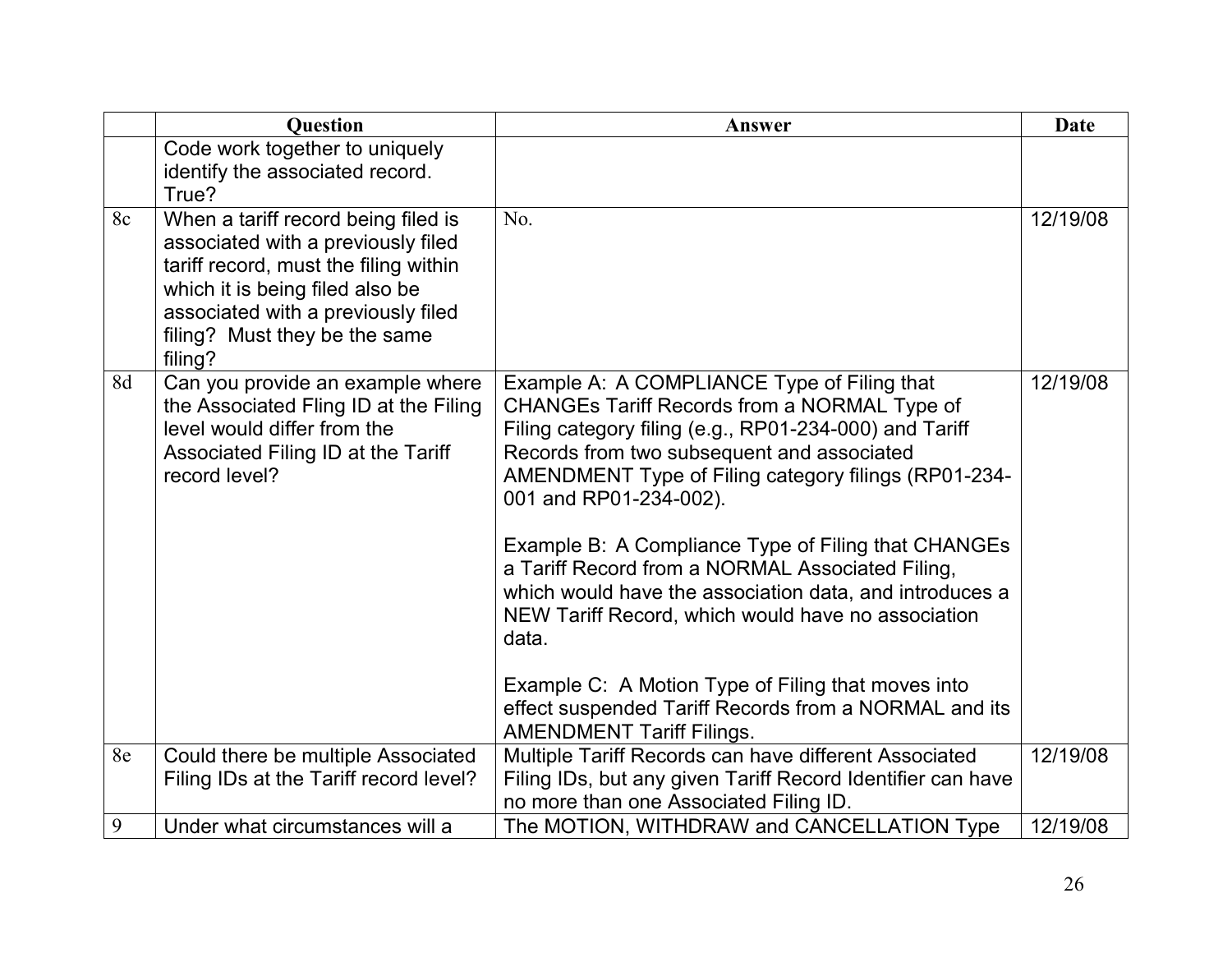|    | <b>Ouestion</b>                                                                                                                                                                                                                                                                                                                               | Answer                                                                                                                                                                                                                                                                                                                                                                                                                                                                                                                                                                                                                       | <b>Date</b> |
|----|-----------------------------------------------------------------------------------------------------------------------------------------------------------------------------------------------------------------------------------------------------------------------------------------------------------------------------------------------|------------------------------------------------------------------------------------------------------------------------------------------------------------------------------------------------------------------------------------------------------------------------------------------------------------------------------------------------------------------------------------------------------------------------------------------------------------------------------------------------------------------------------------------------------------------------------------------------------------------------------|-------------|
|    | filing include tariff records that do<br>not contain tariff content such that<br>fields record_content_type_code,<br>record_binary_data, and<br>record_plain_text will be blank.<br>>Withdrawal filings?<br>>Cancellation filings?<br>>Motion filings?<br>Are there other filing types?                                                       | of Filing categories (filing_type) do not require content<br>for the record_content_type_code, record_binary_data,<br>and record_plain_text fields. Further, regardless of the<br>Type of Filing, Tariff Records with a Record Change<br>Type (record_change_type) populated with CANCEL or<br>WITHDRAW do not require content for the<br>record_content_type_code, record_binary_data, and<br>record plain text fields.<br>In addition, no tariff text may be required for some tariff<br>organization. For example, a parent record may only<br>have text in the Record Content Description and/or Tariff<br>Record Title. | 10/8/10     |
| 10 | Could record binary data in .rtf<br>format contain a page break? For<br>instance, because there appears to<br>be no limitation of content on a tariff<br>sheet, one could presumably have<br>the content run over to the next<br>sheet but continue to name that<br>Sheet No. 200, thus one would<br>need to have a break to make it<br>work. | Yes. The eTariff software system will not be altering any<br>of the binary content of the tariff record. If the material is<br>retrieved as an rtf file, then the page break codes should<br>show up as they were entered. However, in a web page<br>viewer, or any other conversion to other formats, page<br>breaks may or may not be recognized.                                                                                                                                                                                                                                                                          | 12/19/08    |
| 11 | Consider the following scenario:<br>(A) An eTariff record is filed with<br>FERC.<br>(B) FERC accepts the changes<br>subject to conditions.<br>(C) The record is filed again in a<br>compliance filing (like today's                                                                                                                           | Yes, the Record Effective Priority Order (priority_order)<br>is required: Tariff status is largely controlled by dates<br>(think of the statutory clock and notice periods as<br>examples). The problem becomes what happens for the<br>same tariff record of a single date with multiple tariff<br>record changes hitting on the same date?<br>Two tariff record changes: In this scenario, which is                                                                                                                                                                                                                        | 3/6 /09     |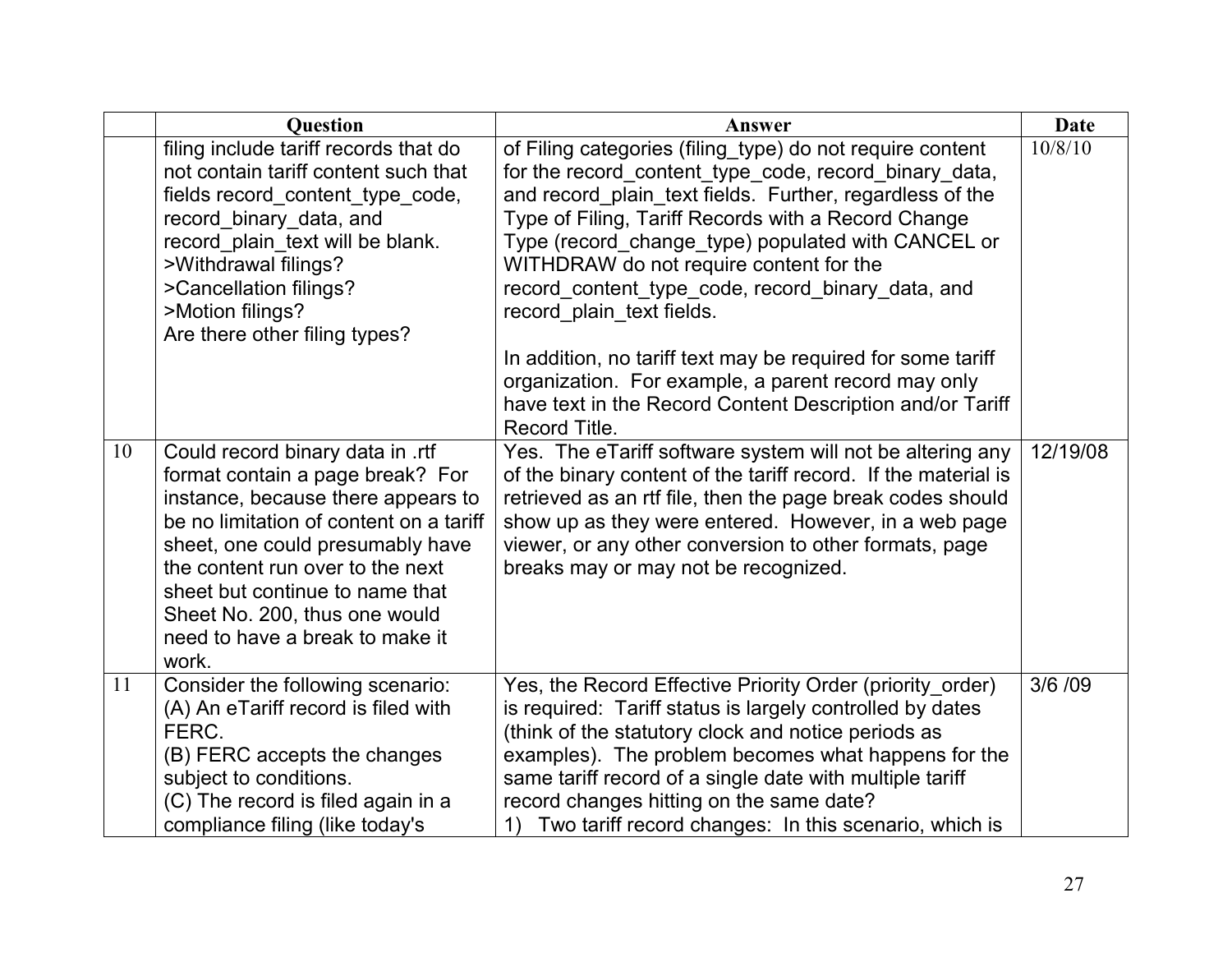| <b>Question</b>                         |                             |                |            | Answer                                                     |                         | Date |
|-----------------------------------------|-----------------------------|----------------|------------|------------------------------------------------------------|-------------------------|------|
| Substitute tariff sheets) with the      |                             |                |            | the same as in the question for date 1/1/2020, the         |                         |      |
| same effective date as in (A) above.    |                             |                |            | "substitute" record is likely to take precedence over the  |                         |      |
|                                         |                             |                |            | "original" record, and the objective is to show as         |                         |      |
| Is it necessary that the two filed      |                             |                |            | "effective" the substitute record for the whole day.       |                         |      |
| records (in $(A)$ and $(C)$ above) have |                             |                |            |                                                            |                         |      |
| different Record Effective Priority     | Section<br>Status           | Revision       | Priority   | <b>Order Disposition</b>                                   | <b>Tariff Record</b>    |      |
| Order values?                           | Section 156                 | 6.0.0          | 500        | Minimal Suspension                                         | Superceded              |      |
|                                         | Section 156                 | 6.1.0          | 520        | Accepted                                                   | Effective               |      |
|                                         | 2)                          |                |            | But scenario 1) is simplistic, and there are often         |                         |      |
|                                         |                             |                |            | more complex issues. Suppose the example below for a       |                         |      |
|                                         | given date 1/1/2020:        |                |            |                                                            |                         |      |
|                                         |                             |                |            |                                                            |                         |      |
|                                         | Section<br>Status           | Revision       | Priority   | <b>Order Disposition</b>                                   | <b>Tariff Record</b>    |      |
|                                         | Section 156<br>Section 156  | 6.0.0<br>7.0.0 | 500<br>600 | <b>Minimal Suspension</b><br>Accepted                      | Superceded<br>Effective |      |
|                                         |                             |                |            |                                                            |                         |      |
|                                         |                             |                |            | If a change in the tariff record text was required to      |                         |      |
|                                         |                             |                |            | v6.0.0, but not 7.0.0, then the compliance filing would    |                         |      |
|                                         | be:                         |                |            |                                                            |                         |      |
|                                         |                             |                |            |                                                            |                         |      |
|                                         | Section<br>Status           | Revision       | Priority   | <b>Order Disposition</b>                                   | <b>Tariff Record</b>    |      |
|                                         | Section 156                 | 6.0.0          | 500        | <b>Minimal Suspension</b>                                  | Superceded              |      |
|                                         | Section 156<br>Section 156  | 6.1.0<br>7.0.0 | 520<br>600 | Accepted<br>Accepted                                       | Superceded<br>Effective |      |
|                                         |                             |                |            |                                                            |                         |      |
|                                         |                             |                |            | If a change in the tariff record text was required to      |                         |      |
|                                         |                             |                |            | v6.0.0, and if affected the tariff text of 7.0.0, then the |                         |      |
|                                         | compliance filing would be: |                |            |                                                            |                         |      |
|                                         |                             |                |            |                                                            |                         |      |
|                                         | Section<br>Status           | Revision       | Priority   | <b>Order Disposition</b>                                   | <b>Tariff Record</b>    |      |
|                                         | Section 156                 | 6.0.0          | 500        | Minimal Suspension                                         | Superceded              |      |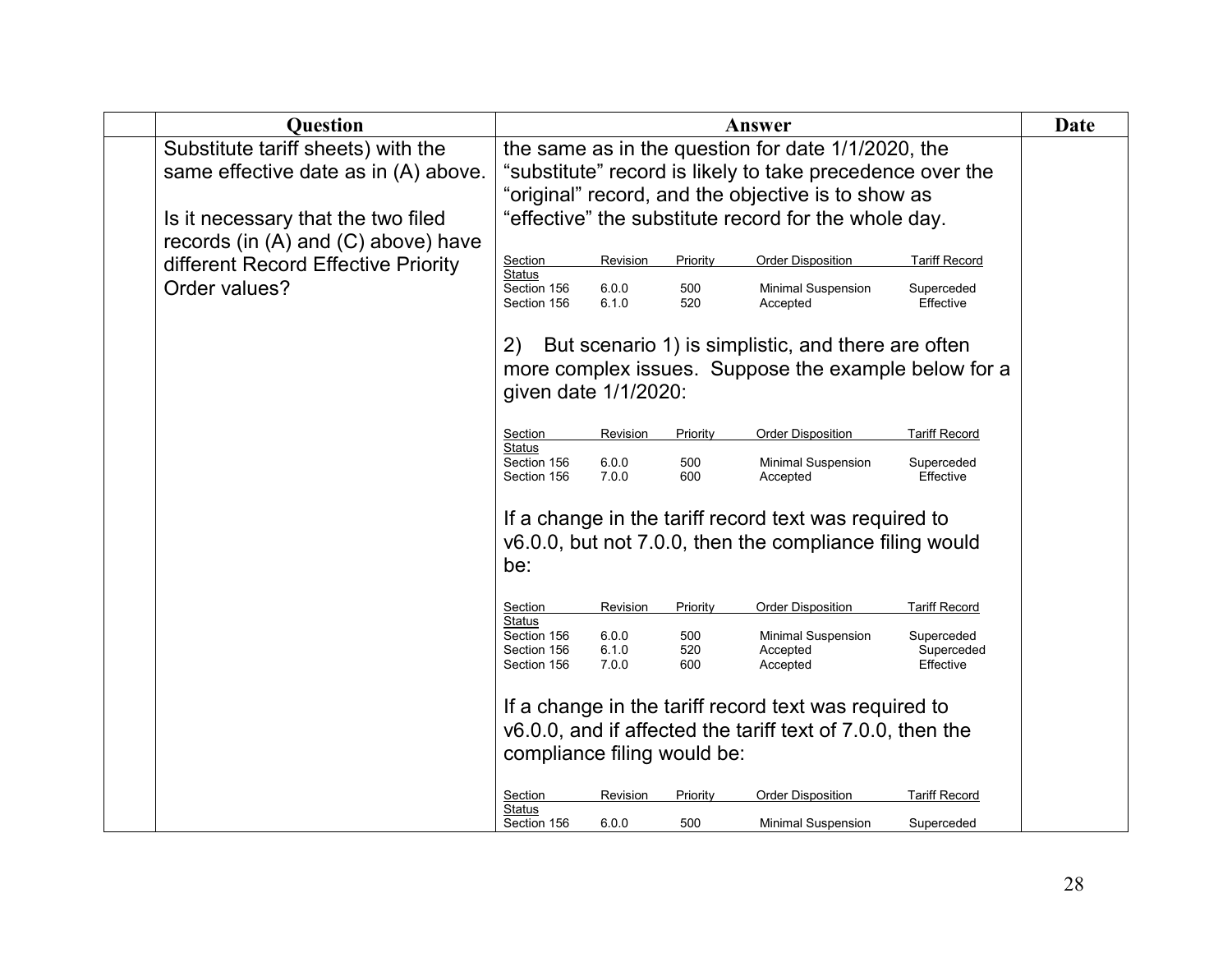|    | <b>Question</b>                                                                                 | Answer                                                                                                                                                                                                                                                                                                                                                                                                          | Date    |
|----|-------------------------------------------------------------------------------------------------|-----------------------------------------------------------------------------------------------------------------------------------------------------------------------------------------------------------------------------------------------------------------------------------------------------------------------------------------------------------------------------------------------------------------|---------|
|    |                                                                                                 | 7.0.0<br>600<br>Section 156<br>Superceded<br>Accepted<br>Effective<br>Section 156<br>7.1.0<br>620<br>Accepted                                                                                                                                                                                                                                                                                                   |         |
| 12 | What are the status conditions for<br>Natural Gas Act (natural gas<br>pipeline) tariff records? | Status conditions vary over time and in accordance with<br>a variety of statutory, regulatory and business rules. The<br>combination of the meta data required by the XML<br>schema and the business rules permit at least the<br>following tariff record status conditions:<br>Pending<br>Accepted<br>Effective<br>Suspended<br>Superceded<br>Rejected<br>Withdrawn<br>Overtaken by events<br>Pro Forma        | 3/6 /09 |
| 13 | What are the status conditions for<br>Federal Power Act (public utility)<br>tariff records?     | Status conditions vary over time and in accordance with<br>a variety of statutory, regulatory and business rules. The<br>combination of the meta data required by the XML<br>schema and the business rules permit at least the<br>following tariff record status conditions:<br>Pending<br>Pending (Tolled)<br>Accepted<br>Effective<br>Suspended<br>Superceded<br>Rejected<br>Withdrawn<br>Overtaken by events | 3/6/09  |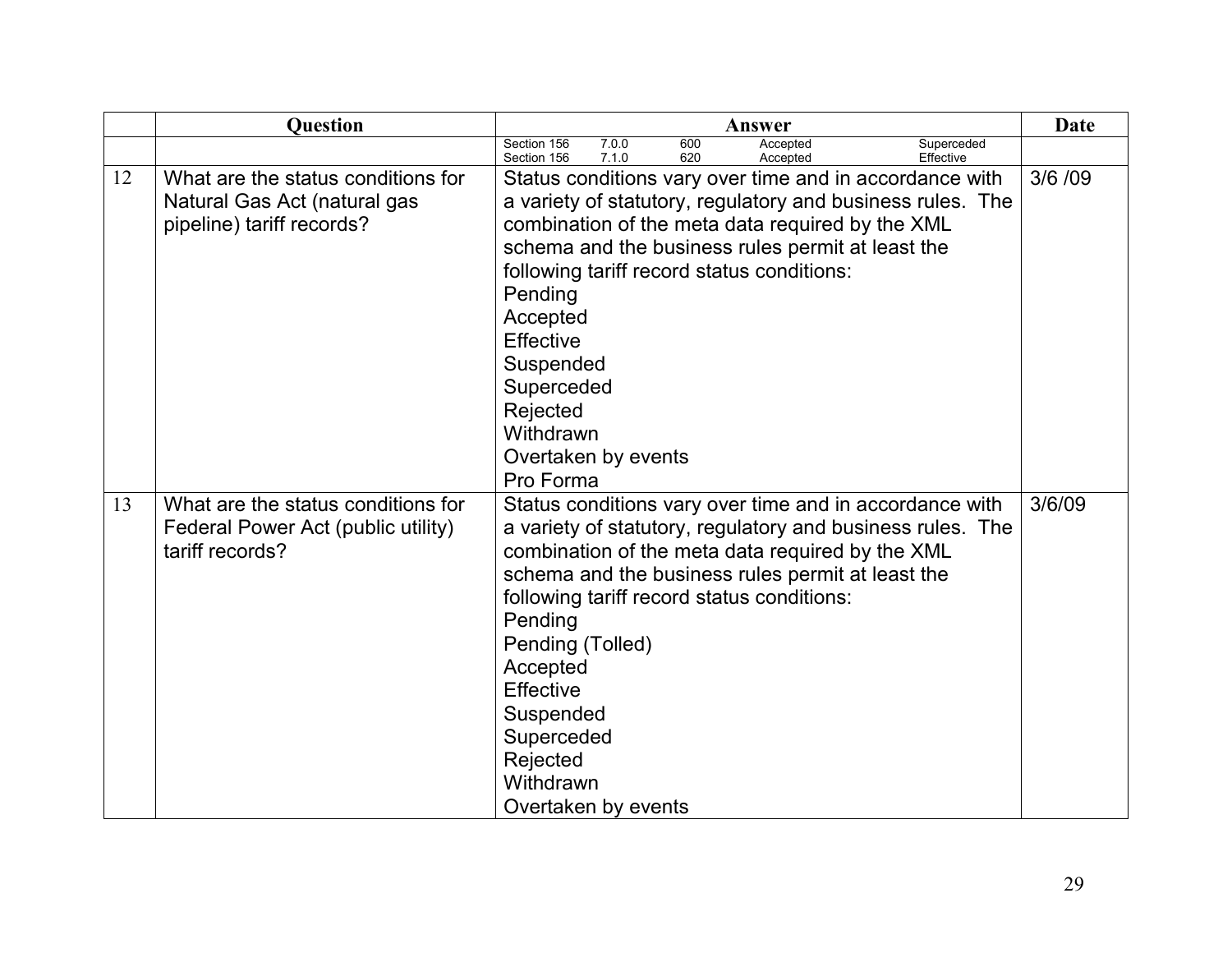|    | <b>Question</b>                                                                                                              | Answer                                                                                                                                                                                                                                                                                                                                                                                                                                                           | <b>Date</b>         |
|----|------------------------------------------------------------------------------------------------------------------------------|------------------------------------------------------------------------------------------------------------------------------------------------------------------------------------------------------------------------------------------------------------------------------------------------------------------------------------------------------------------------------------------------------------------------------------------------------------------|---------------------|
|    |                                                                                                                              | Pro Forma                                                                                                                                                                                                                                                                                                                                                                                                                                                        |                     |
| 14 | What are the status conditions for<br>Interstate Commerce Act (oil<br>pipeline) tariff records?                              | Status conditions vary over time and in accordance with<br>a variety of statutory, regulatory and business rules. The<br>combination of the meta data required by the XML<br>schema and the business rules permit at least the<br>following tariff record status conditions:<br><b>Conditionally Accepted</b><br><b>Conditionally Effective</b><br>Accepted<br>Effective<br>Suspended<br>Superceded<br>Rejected<br>Withdrawn<br>Overtaken by events<br>Pro Forma | 3/6 /09             |
| 15 | What are the status conditions for<br>Part 284 program (NGPA intrastate<br>and NGA Hinshaw gas pipelines)<br>tariff records? | Status conditions vary over time and in accordance with<br>a variety of statutory, regulatory and business rules. The<br>combination of the meta data required by the XML<br>schema and the business rules permit at least the<br>following tariff record status conditions:<br><b>Conditionally Accepted</b><br><b>Conditionally Effective</b><br>Pending (Tolled)<br>Accepted<br>Effective<br>Superceded<br>Rejected<br>Withdrawn<br>Overtaken by events       | 3/6 /09<br>11/13/13 |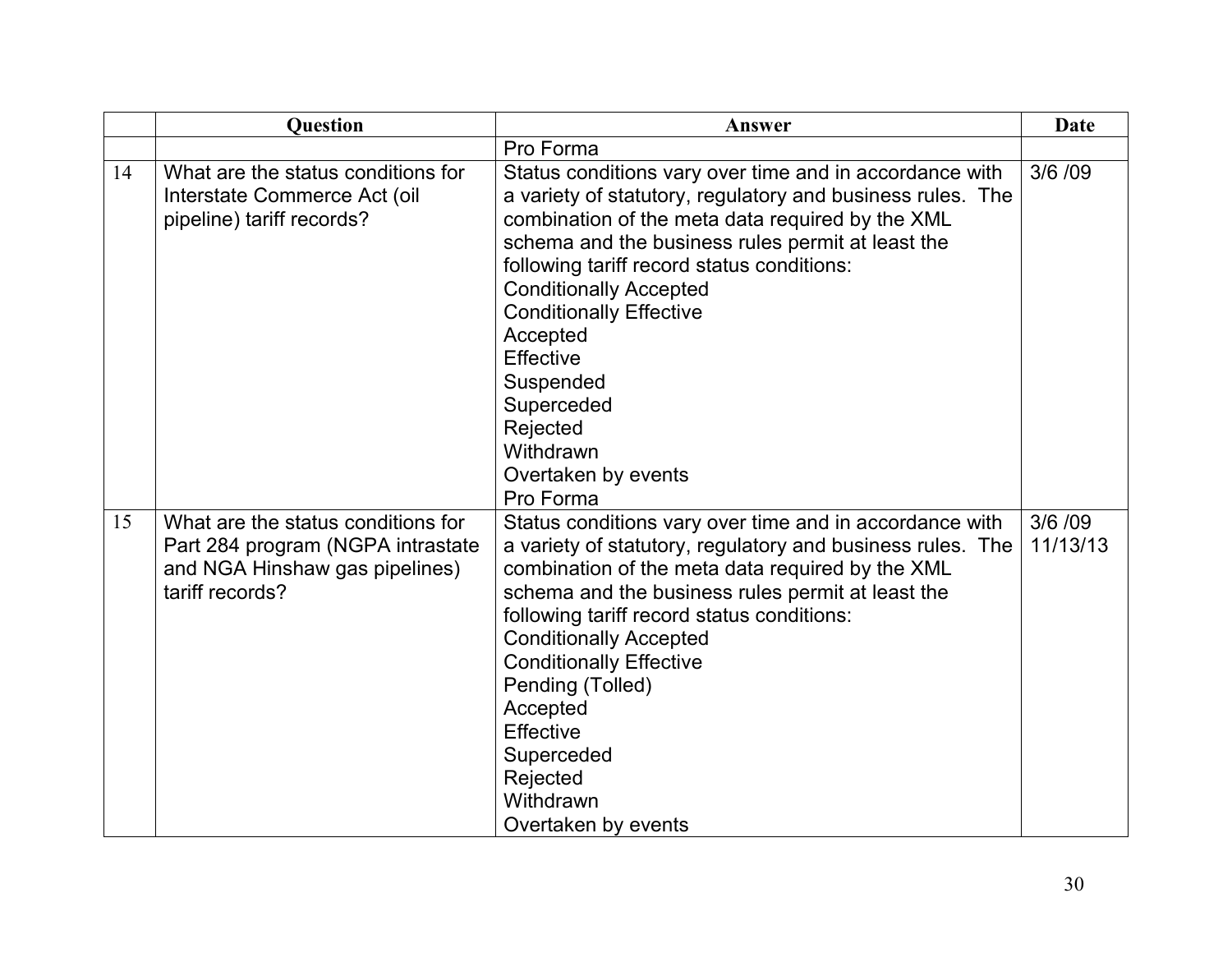|    | <b>Question</b>                                                            | Answer                                                                                                                                                                                                                                                                                                                                                                                                                                                                                                                                                                                                                                                                                                                                                                                     | <b>Date</b>                              |
|----|----------------------------------------------------------------------------|--------------------------------------------------------------------------------------------------------------------------------------------------------------------------------------------------------------------------------------------------------------------------------------------------------------------------------------------------------------------------------------------------------------------------------------------------------------------------------------------------------------------------------------------------------------------------------------------------------------------------------------------------------------------------------------------------------------------------------------------------------------------------------------------|------------------------------------------|
|    |                                                                            | Pro Forma                                                                                                                                                                                                                                                                                                                                                                                                                                                                                                                                                                                                                                                                                                                                                                                  |                                          |
| 16 | What are the status conditions for<br>Power Administration tariff records? | Status conditions vary over time and in accordance with<br>a variety of statutory, regulatory and business rules. The<br>combination of the meta data required by the XML<br>schema and the business rules permit at least the<br>following tariff record status conditions:<br><b>Conditionally Accepted</b><br><b>Conditionally Effective</b><br>Accepted<br><b>Effective</b><br>Superceded<br>Rejected<br>Withdrawn<br>Overtaken by events<br>Pro forma                                                                                                                                                                                                                                                                                                                                 | 3/6 /09                                  |
| 17 | What is the tariff record status<br>condition of "Overtaken by events"?    | The tariff record status condition of "Overtaken by<br>events" indicates the disposition of a tariff record whose<br>status before the Commission is moot because it has<br>been overtaken by some other filing. Currently, if an<br>applicant files a correction to an initial filing's tariff record<br>or a correction to a compliance filing's tariff record, the<br>applicant should indicate that the underlying record is<br>withdrawn. If it fails to do so, the Commission should<br>reject the tariff record as moot.<br>In eTariff, AMENDMENTS to a NORMAL/STATUTORY<br>or another AMENDMENT, or COMPLIANCE to a<br>COMPLIANCE Type of Filing should target the<br>underlying tariff record utilizing the associated date<br>elements: Associated Filing Identifier, Associated | 3/6 /09<br>1/15/10<br>5/25/10<br>1/27/11 |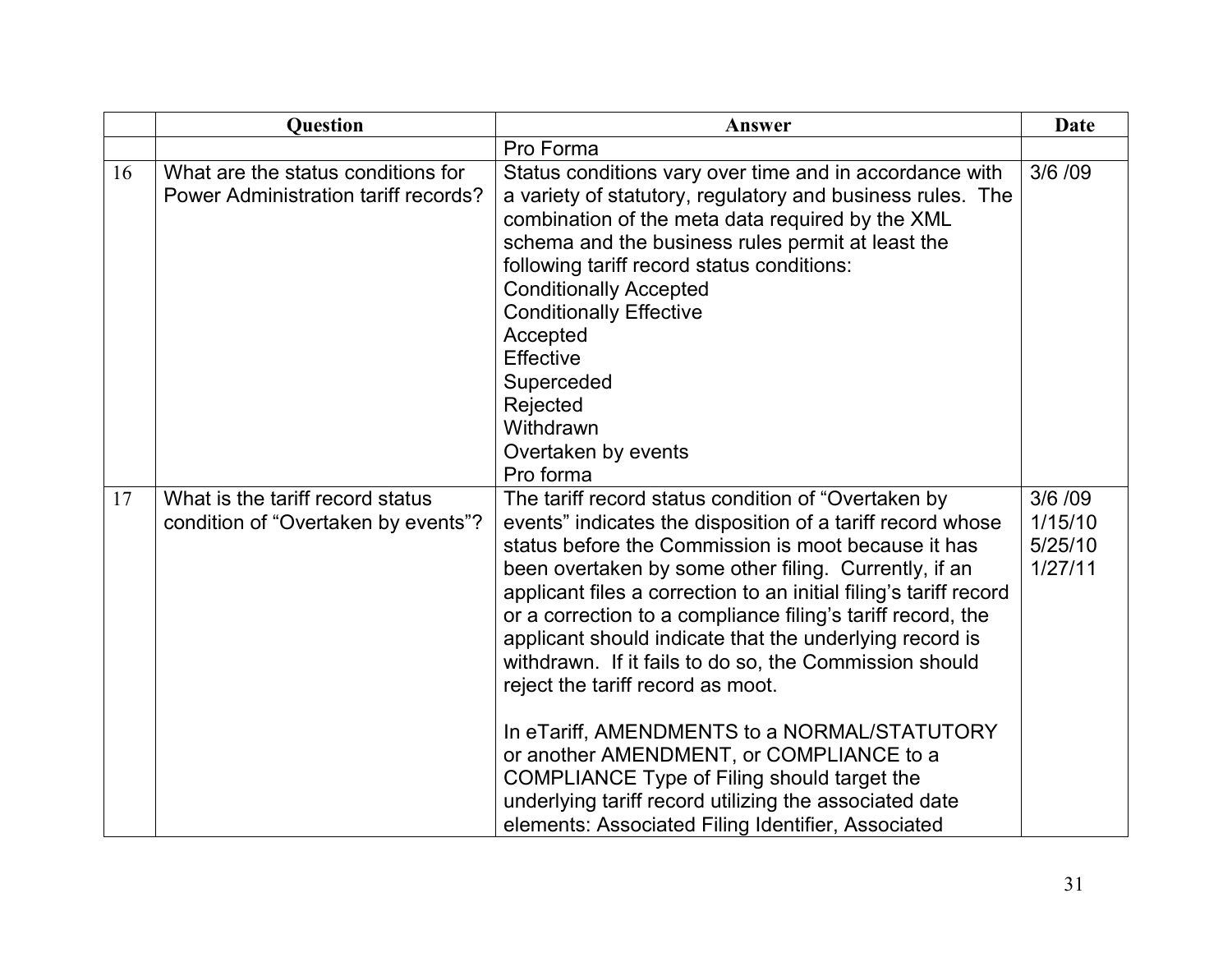|    | Question                                                                                                | Answer                                                                                                                                                                                                                                                                                                                                                                                                                                                                                                                                                                                                                                                                                                                                                                                                                                                                                                                                                                                                                                                                                                                                                                                                                                     | <b>Date</b>                              |
|----|---------------------------------------------------------------------------------------------------------|--------------------------------------------------------------------------------------------------------------------------------------------------------------------------------------------------------------------------------------------------------------------------------------------------------------------------------------------------------------------------------------------------------------------------------------------------------------------------------------------------------------------------------------------------------------------------------------------------------------------------------------------------------------------------------------------------------------------------------------------------------------------------------------------------------------------------------------------------------------------------------------------------------------------------------------------------------------------------------------------------------------------------------------------------------------------------------------------------------------------------------------------------------------------------------------------------------------------------------------------|------------------------------------------|
|    |                                                                                                         | Record Identifier and Associated Option Code. Upon<br>OSEC acceptance of the later tariff filing, the associated<br>tariff record's status will convert to "Overtaken by events"<br>without further action by the applicant or the<br>Commission.                                                                                                                                                                                                                                                                                                                                                                                                                                                                                                                                                                                                                                                                                                                                                                                                                                                                                                                                                                                          |                                          |
| 18 | What is the FPA and NGPA<br>programs' tariff record status<br>condition of "Pending (tolled)"?          | The "Pending (tolled)" status condition indicates that the<br>Commission has issued an order finding a<br>NORMAL/STATUTORY or AMENDED FPA or NGPA<br>program type of filing (a filing type for which there is a<br>statutory or regulatory time the Commission must act)<br>tariff filing deficient (FPA and NGPA programs) or<br>protested (NGPA program) and cannot be processed<br>within the time-line. The statutory or regulatory time for<br>the Commission to act is no longer applicable. The tariff<br>filing and tariff records will remain in this status until (a)<br>an AMENDMENT type of filing is filed, which will reset<br>the filing date for the statutory or regulatory clock to the<br>date of the AMENDMENT filing; (b) the Commission<br>rules upon the tariff record; or (c) the filing is withdrawn.<br>Note that in the NGPA program, the optional procedures<br>of 284.123(g) provide for regulatory tolling (without<br>Commission order) of the tariff records in the event the<br>filing remains protested by the $60th$ day from the date of<br>filing, and the tolling status may be removed by<br>regulation (without Commission order) if the protest is<br>withdrawn within the reconciliation period. | 3/6/09<br>1/15/10<br>5/25/10<br>11/13/13 |
| 19 | What is the difference between the<br>tariff record status conditions of<br>"Accepted" and "Effective"? | The tariff record status condition of "Accepted" indicates<br>that the tariff record has been accepted by the<br>Commission or pursuant to some other statutory or                                                                                                                                                                                                                                                                                                                                                                                                                                                                                                                                                                                                                                                                                                                                                                                                                                                                                                                                                                                                                                                                         | 3/6 /09                                  |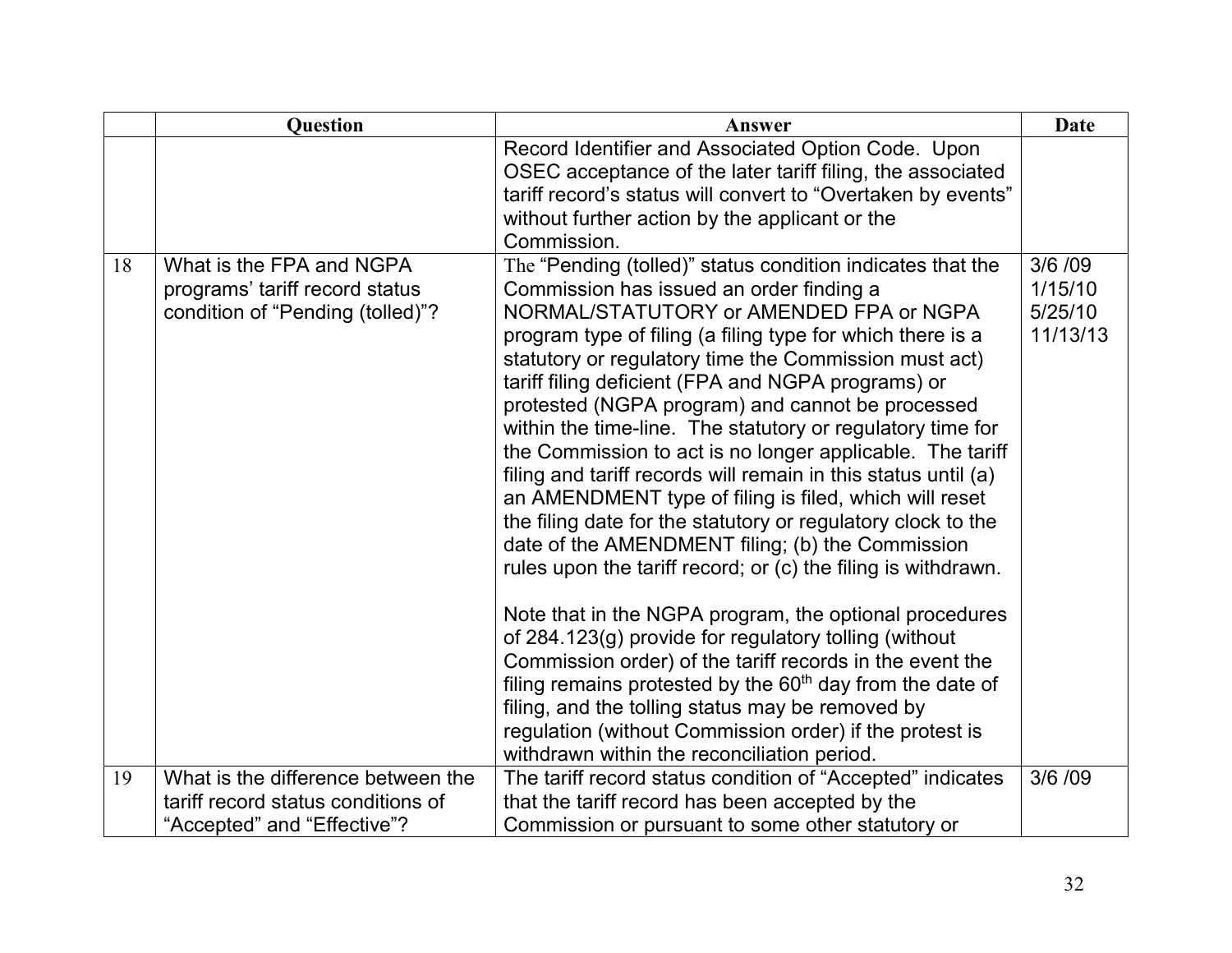|    | Question                                                                                                                                                                                                | Answer                                                                                                                                                                                                                                                                                                                                                                                                                                                | <b>Date</b> |
|----|---------------------------------------------------------------------------------------------------------------------------------------------------------------------------------------------------------|-------------------------------------------------------------------------------------------------------------------------------------------------------------------------------------------------------------------------------------------------------------------------------------------------------------------------------------------------------------------------------------------------------------------------------------------------------|-------------|
|    |                                                                                                                                                                                                         | business rule, and may become effective some date in<br>the future. The tariff record status condition of<br>"Effective" indicates that the tariff record has been<br>Accepted and is in effect.                                                                                                                                                                                                                                                      |             |
| 20 | What is the tariff record status<br>condition of "Conditionally<br>Accepted"?                                                                                                                           | Certain programs' statutory, regulatory or business rules<br>permit a tariff record to become effective before<br>Commission action is required. Conditionally Accepted<br>indicates a tariff record change is proposed to be<br>effective on a specified future date.                                                                                                                                                                                | 3/6 /09     |
| 21 | What is the tariff record status<br>condition of "Conditionally<br>Effective"?                                                                                                                          | Certain programs' statutory, regulatory or business rules<br>permit a tariff record to become effective before<br>Commission action is required. The tariff record status<br>condition of "Conditionally Effective" indicates that the<br>tariff record is effective, but that final Commission action<br>is still pending.                                                                                                                           | 3/6 /09     |
| 22 | NGA section 7 certificate filings<br>commonly contain "Pro Forma" tariff<br>records. Are NGA section 7<br>certificate filings' "Pro Forma" tariff<br>records required to be filed utilizing<br>eTariff. | Not at this time. If the Commission decides to require<br>NGA section 7 certificate filings to be filed utilizing the<br>eTariff gateway of eFiling, that requirement will be the<br>subject of a separate Notice and/or rulemaking.<br>All NGA section 4 compliance filings to Commission<br>orders on NGA section 7 certificate filings must utilized<br>eTariff. These compliance filings may contain Pro<br>Forma, New or Changed tariff records. | 3/6 /09     |
| 23 | If a Conditionally Accepted or<br><b>Conditionally Effective tariff record</b><br>is Suspended or Rejected, must the<br>applicant refile the tariff record that<br>was formerly effective?              | No. The status of the tariff record that was superceded<br>by the Conditionally Accepted or Conditionally Effective<br>tariff record will revert to tariff record status of Effective.                                                                                                                                                                                                                                                                | 3/6 /09     |
| 24 | Can the Associated Filing Identifier                                                                                                                                                                    | No. The Associated Filing Identifier                                                                                                                                                                                                                                                                                                                                                                                                                  | 3/6 /09     |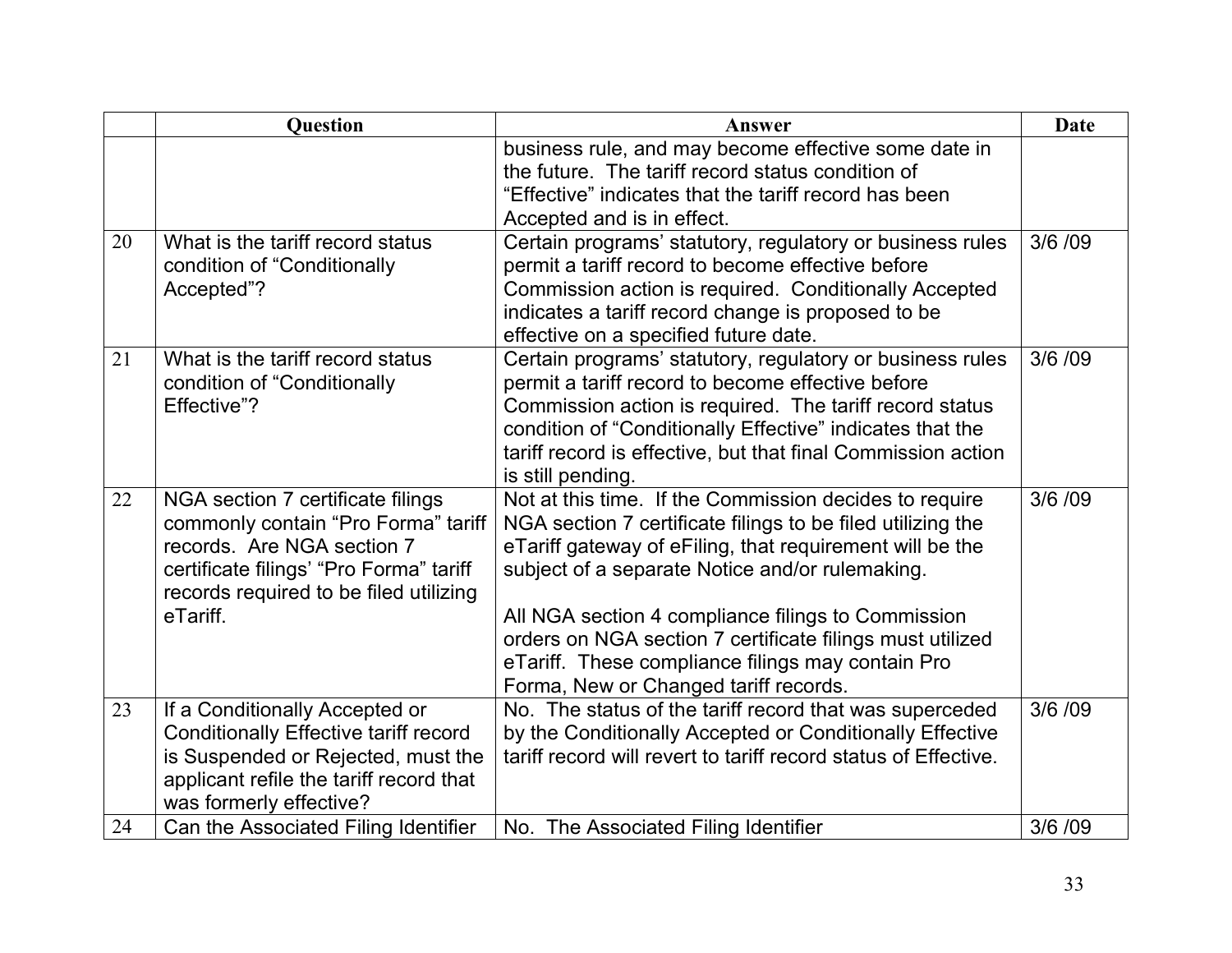|    | <b>Question</b>                                                                                                                                                                                                                         | Answer                                                                                                                                                                                                                                                                                                                                                                                                                                                                                                                                                                                                                                                         | <b>Date</b> |
|----|-----------------------------------------------------------------------------------------------------------------------------------------------------------------------------------------------------------------------------------------|----------------------------------------------------------------------------------------------------------------------------------------------------------------------------------------------------------------------------------------------------------------------------------------------------------------------------------------------------------------------------------------------------------------------------------------------------------------------------------------------------------------------------------------------------------------------------------------------------------------------------------------------------------------|-------------|
|    | (associated_filing_id) reference a<br>Filing Identifier (filing_id) other than<br>the filer's?                                                                                                                                          | (associated_filing_id) must reference only Filing<br>Identifiers (filing_id) made by the filer as identified by the<br>Company Identifier (company_id).                                                                                                                                                                                                                                                                                                                                                                                                                                                                                                        |             |
| 25 | Can the Associated Record<br>Identifier (associated record id)<br>reference a Tariff Record Identifier<br>(record_id) of another Company<br>Identifier (company id) or Tariff<br>Identifier (tariff_id)?                                | No. The Associated Record Identifier<br>(associated record id) must reference only a Tariff<br>Record Identifier (record id) that exists in the Tariff<br>Filing's Tariff Identifier (tariff_id) for the of the Tariff<br>Filing's Company Identifier (company id).                                                                                                                                                                                                                                                                                                                                                                                            | 3/6 /09     |
| 26 | In a situation of multiple option sets<br>- Options A, B and C, and a new<br>Tariff Record Identifier (record id)<br>is being created, what should the<br>different option sets' Record<br>Change Type<br>(record change type) contain? | There must be at least one Record Change Type<br>(record_change_type) of NEW in the first option the<br>proposed new Tariff Record Identifier (record id)<br>appears. Thereafter and within the tariff filing's option<br>sets, Tariff Record Identifier (record_id) of either NEW or<br>CHANGE are acceptable. Acceptable examples for a<br>new Tariff Record Identifier (record id) of "1234":<br>Example 1:<br>Option<br><b>Record Change Type</b><br><b>NEW</b><br>A<br>B<br><b>CHANGE</b><br>$\mathcal{C}$<br><b>CHANGE</b><br>Example 2:<br><b>Record Change Type</b><br>Option<br><b>NEW</b><br>A<br><b>NEW</b><br>B<br>$\overline{C}$<br><b>CHANGE</b> | 5/25/10     |
|    |                                                                                                                                                                                                                                         | Example 3:                                                                                                                                                                                                                                                                                                                                                                                                                                                                                                                                                                                                                                                     |             |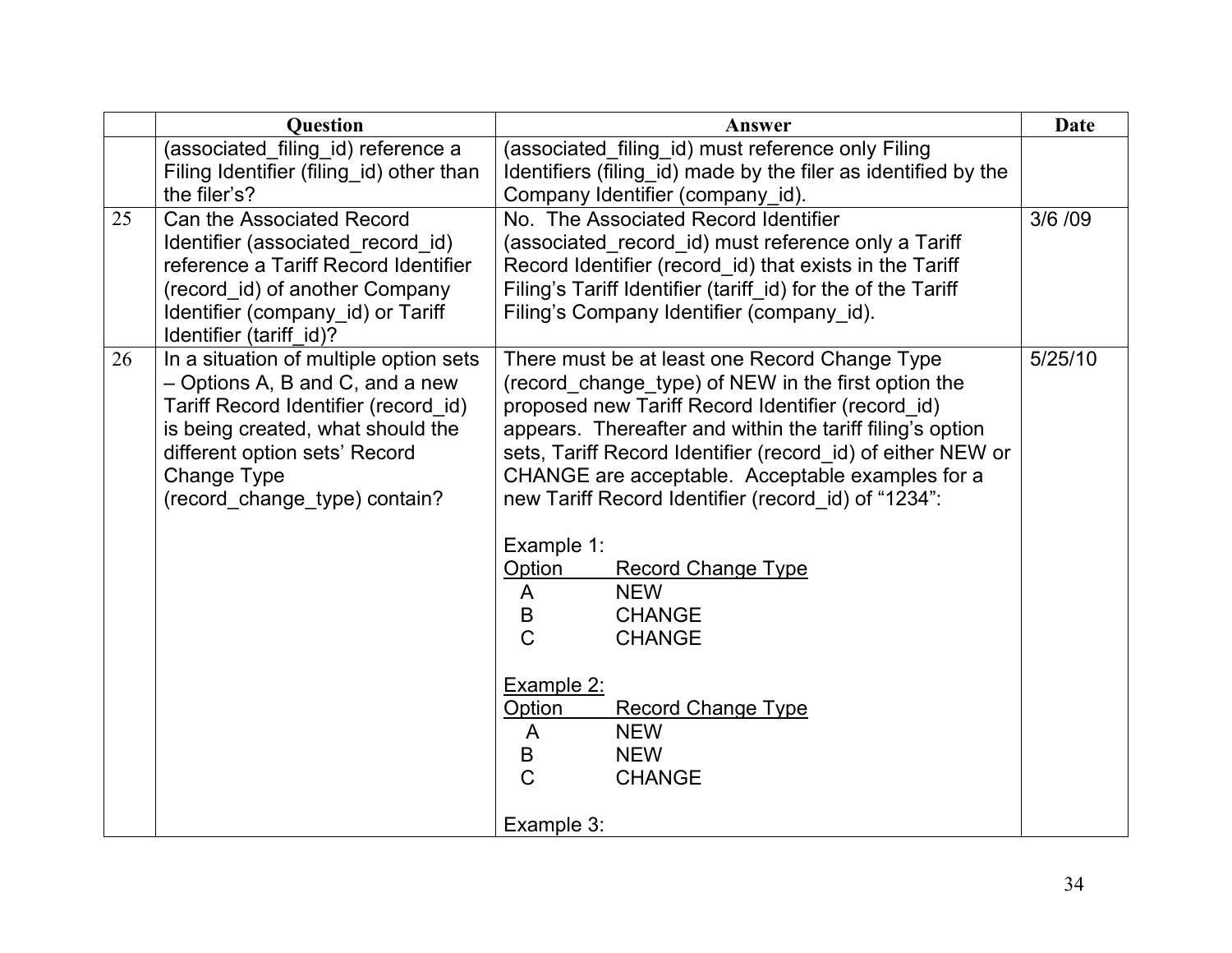|    | <b>Question</b>                                                                                                                                                                                                                                                                                                                               | Answer                                                                                                                                                                                                                                                                                                                                                                                                                                                                                                                                                                                                                                                                                     | <b>Date</b> |
|----|-----------------------------------------------------------------------------------------------------------------------------------------------------------------------------------------------------------------------------------------------------------------------------------------------------------------------------------------------|--------------------------------------------------------------------------------------------------------------------------------------------------------------------------------------------------------------------------------------------------------------------------------------------------------------------------------------------------------------------------------------------------------------------------------------------------------------------------------------------------------------------------------------------------------------------------------------------------------------------------------------------------------------------------------------------|-------------|
| 27 | For tariff records with a Record                                                                                                                                                                                                                                                                                                              | Option<br><b>Record Change Type</b><br>A<br>null<br>B<br><b>NEW</b><br>C<br><b>CHANGE</b><br>Yes. There can be multiple PRO FORMA option sets.                                                                                                                                                                                                                                                                                                                                                                                                                                                                                                                                             | 5/25/10     |
|    | Change Type<br>(record_change_type) of PRO<br>FORMA, must the Option Code<br>(option_code) be populated?                                                                                                                                                                                                                                      | However, PRO FORMA option sets should avoid Option<br>Code (option_code) "A", as that code designates the<br>applicant's primary real (as opposed to pro forma) tariff<br>change proposal.                                                                                                                                                                                                                                                                                                                                                                                                                                                                                                 |             |
| 28 | I found a mistake in a tariff record in<br>a tariff filing that is still pending<br>before the Commission. How do I<br>correct the tariff record?                                                                                                                                                                                             | If the pending tariff filing is a Normal/Statutory filing, then<br>file an Amendment category type of filing; or if the<br>pending tariff filing is a Compliance filing, then file a<br>Compliance category type of filing. The corrected tariff<br>records should contain all the associated tariff record<br>information (associated_filing_id, associated_record_id,<br>and associated_option_code) to properly target the<br>incorrect tariff record. Providing the associated tariff<br>record information informs the Commission that the<br>targeted tariff record is replaced. The Commission will<br>reflect the targeted tariff record's status as OBE<br>(Overtaken By Events). | 6/10/10     |
| 29 | I found a mistake in tariff record 123<br>in a tariff filing that is still pending<br>before the Commission. Tariff<br>record 123 had several child<br>records with Record Change Type<br>NEW. I filed a single tariff record<br>consisting of (a) a correction to tariff<br>record 123 with a Record Change<br>Type WITHDRAW to withdraw the | Any proposal to withdraw or OBE a pending tariff record<br>with pending child records, regardless of whether the<br>child records are in the proceeding or another<br>proceeding, will be deemed either withdrawn or OBE,<br>as there is no longer a parent record for the child records<br>to attach. All tariff records must have a parent to provide<br>the tariff with structure and continuity. Tariff records<br>cannot "float" in a tariff, and must be "anchored."                                                                                                                                                                                                                 | 6/25/10     |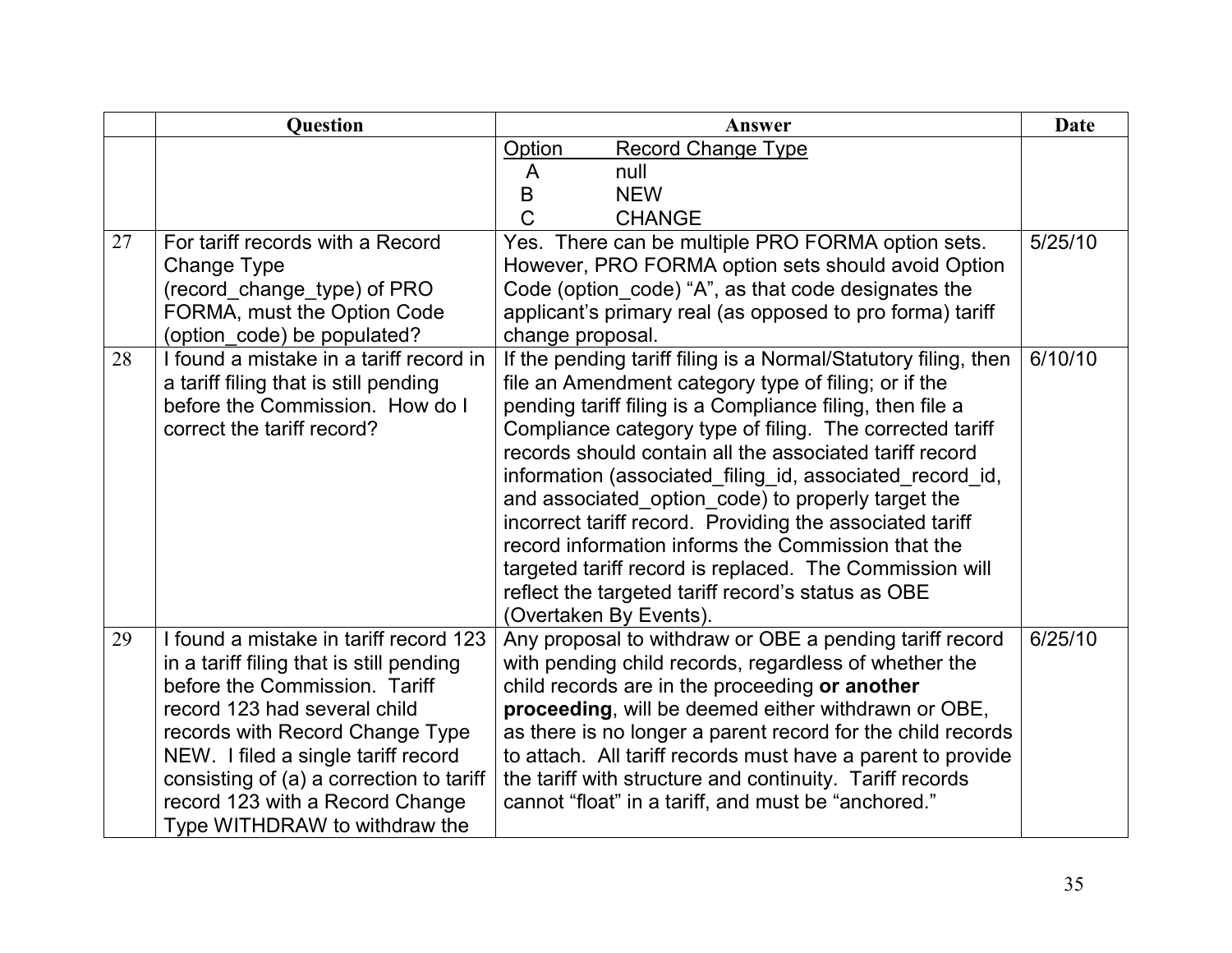|    | <b>Question</b>                                                                                                                                                                                                                                                                                                             | Answer                                                                                                                                                                                                                                                                                                                                                                                                                                                                                                                                                                                                                                                                                                                                                                              | <b>Date</b> |
|----|-----------------------------------------------------------------------------------------------------------------------------------------------------------------------------------------------------------------------------------------------------------------------------------------------------------------------------|-------------------------------------------------------------------------------------------------------------------------------------------------------------------------------------------------------------------------------------------------------------------------------------------------------------------------------------------------------------------------------------------------------------------------------------------------------------------------------------------------------------------------------------------------------------------------------------------------------------------------------------------------------------------------------------------------------------------------------------------------------------------------------------|-------------|
|    | record or (b) an associated tariff<br>record 567 with tariff record 123 to<br>OBE tariff record 123. Now all the<br>child records with Record Change<br>Type NEW to tariff record 123 are<br>no longer visible in the Public Tariff<br>Viewer and appear to have been<br>either (a) withdrawn or (b) OBE.<br>What happened? | Another analog to visualize the situation: imagine a NEW<br>section to an outline, and the section has several sub-<br>sections. If the highest level of the section is removed,<br>all the subsections will be removed at the same time.                                                                                                                                                                                                                                                                                                                                                                                                                                                                                                                                           |             |
| 30 | My filing was rejected by the<br>Commission as it failed an eTariff<br>validation test. I corrected the<br>error. However, the filing was<br>rejected again as it failed another<br>test not previously identified. How<br>can this happen?                                                                                 | Many of the Secretary's validation tests are complex,<br>requiring use of several data elements from the XML file<br>and comparing to several other data elements in the<br>Commission's eTariff data base. If the expected data<br>from the XML filing are not available or unexpected, the<br>validation test results will find that there was an error and<br>reject the filing. The complex validation tests will not<br>run. Once the filing has been refiled with the previously<br>noted errors corrected, then the complex tests can run.<br>The result of those complex tests can be other error<br>messages and rejection of the filing. It is always a good<br>idea to first test your XML filing in the Sandbox to ensure<br>the filing will pass all validation tests. | 1/27/2011   |
| 31 | I tried to upload my test tariff filing<br>into the Sandbox, but I received an<br>error message that the site is<br>unavailable, that I do not have<br>rights to the site, or nothing<br>happens. What is wrong with your<br>Sandbox site?                                                                                  | In most instances the problem is with the user's internet<br>browser's security settings with regard to access to and<br>use of an FTP site. Either use your browser's HELP<br>feature to research the appropriate settings or discuss<br>your requirement to access the Sandbox's FTP site with<br>your IT personnel.<br>Frequently, browser settings permitting access to the                                                                                                                                                                                                                                                                                                                                                                                                     | 5/25/11     |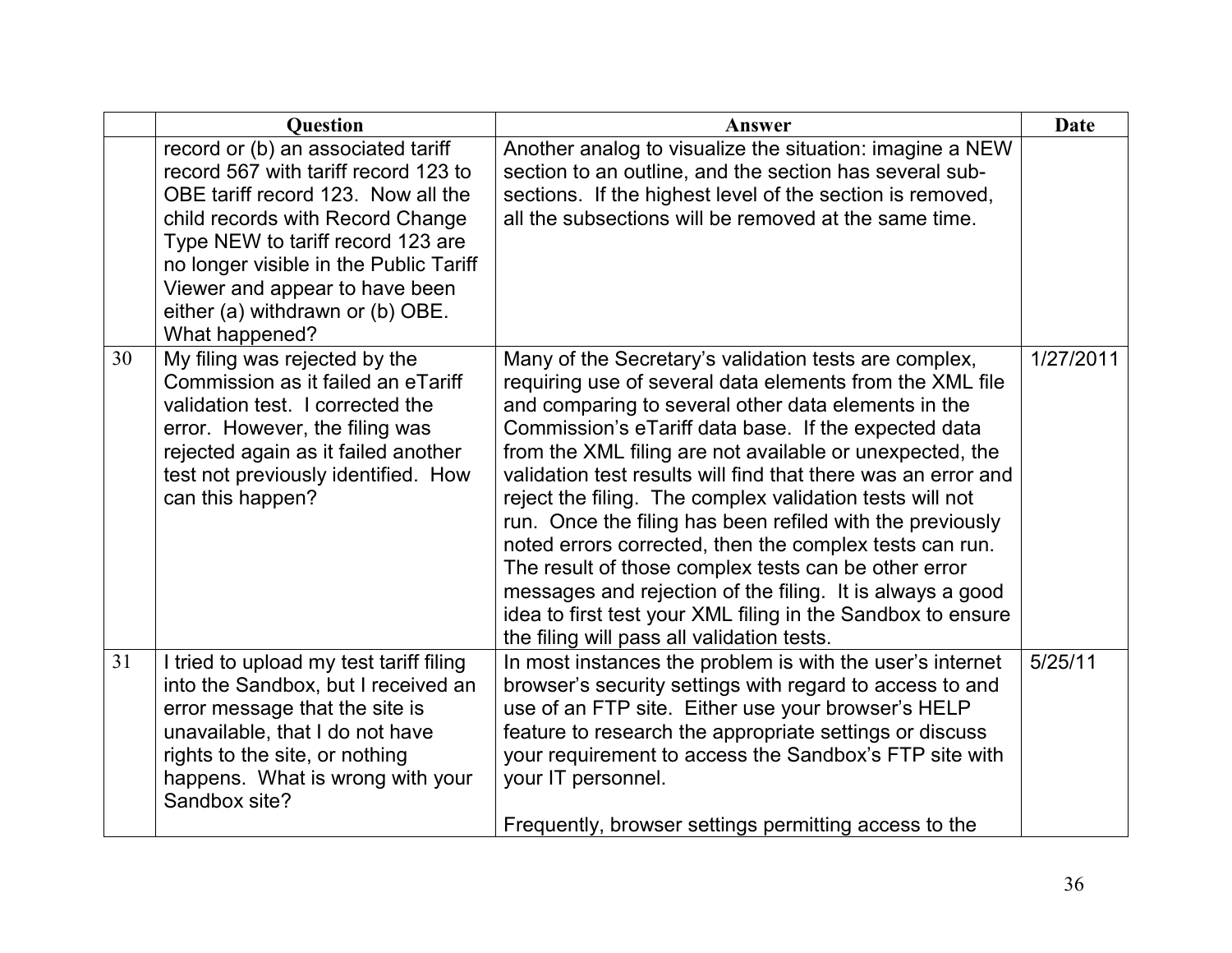|    | Question                                                                                                                                                                                                                                                                                                                                  | Answer                                                                                                                                                                                                                                                                                                                                                                                                                                                                                                                                                                                                                                                                                                                                                                                                                                                                                                                                                                                                                | Date    |
|----|-------------------------------------------------------------------------------------------------------------------------------------------------------------------------------------------------------------------------------------------------------------------------------------------------------------------------------------------|-----------------------------------------------------------------------------------------------------------------------------------------------------------------------------------------------------------------------------------------------------------------------------------------------------------------------------------------------------------------------------------------------------------------------------------------------------------------------------------------------------------------------------------------------------------------------------------------------------------------------------------------------------------------------------------------------------------------------------------------------------------------------------------------------------------------------------------------------------------------------------------------------------------------------------------------------------------------------------------------------------------------------|---------|
|    |                                                                                                                                                                                                                                                                                                                                           | Sandbox are lost when browsers are upgraded. If you<br>formerly had access to the Commission's Sandbox but<br>have lost access, check your FTP security settings.                                                                                                                                                                                                                                                                                                                                                                                                                                                                                                                                                                                                                                                                                                                                                                                                                                                     |         |
| 32 | A new company is creating a new<br>tariff, but does not know when it will<br>go into service. What Tariff Record<br><b>Proposed Effective Dates should</b><br>the Baseline filing contain?                                                                                                                                                | Baseline tariff filings with "to be determined" proposed<br>effective dates of 12/31/9998 need to include at least<br>one tariff record with a Tariff Record Proposed Effective<br>Date in the near future – date of filing is acceptable. The<br>reason is that the earliest Tariff Record Proposed<br>Effective Date in a Baseline filing becomes the<br>establishment date for the Tariff Identifier. No Tariff<br>Record can have an effective date that predates the<br>Tariff Identifier's establishment date. Therefore, if a<br>Tariff Identifier has an establishment date of 12/31/9998,<br>once the company goes into service and informs the<br>Commission of its in-service date, it will not be able to<br>provide a Tariff Record Proposed Effective Date earlier<br>than 12/31/9998. The company will have to file a<br>Cancellation of the Tariff Identifier with the 12/31/9998<br>establishment date and file a new Baseline filing to<br>create a new Tariff Identifier with the in-service date. | 10/4/11 |
| 33 | The company needs to make a<br>Normal/Statutory, Amendment or<br>Compliance filing that requires several<br>tariff records to reflect intermediate<br>changes; or, the company wishes to<br>propose several different changes to a<br>tariff record, each change with a<br>different prospective effective date.<br>How can this be done? | There are two methods to make tariff filings that involve a set<br>of tariff records with the same Tariff Record Identifier.<br>Assume an example were one tariff record needs 4 versions.<br>Method 1: This method requires 4 tariff filings, each tariff<br>filing containing one tariff record. Do NOT associate at the<br>Tariff Record Content Data Level, as that will result in the<br>target tariff record or record set becoming OBE if that record<br>or record set is in a Pending, Tolled, Conditionally Accepted<br>or Conditionally Effective status.                                                                                                                                                                                                                                                                                                                                                                                                                                                   | 2/3/14  |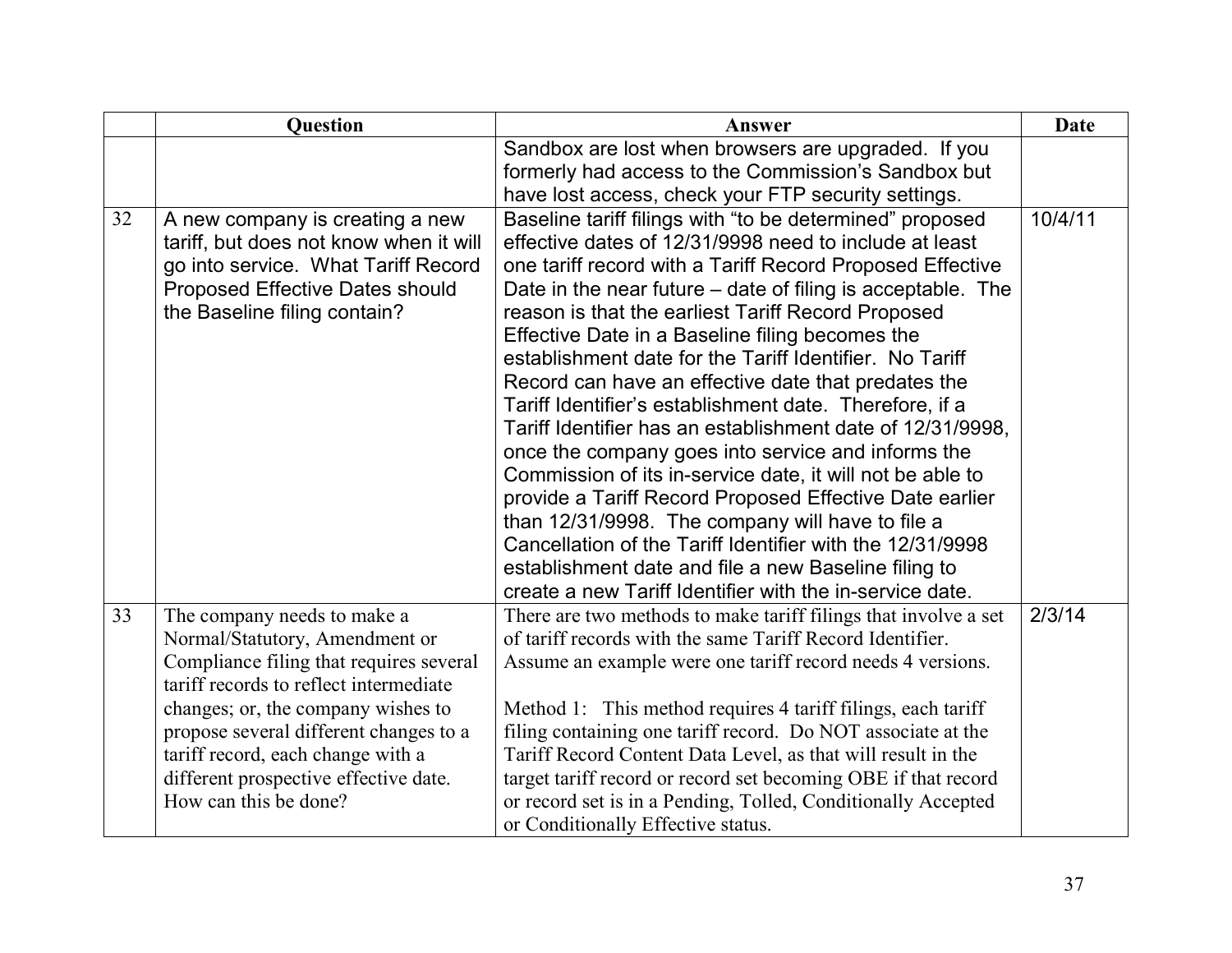|    | <b>Question</b>                    | Answer                                                                                                                                                                                                                                                                                                                                                                                                                                                                                                                                                                                                                                      | <b>Date</b> |
|----|------------------------------------|---------------------------------------------------------------------------------------------------------------------------------------------------------------------------------------------------------------------------------------------------------------------------------------------------------------------------------------------------------------------------------------------------------------------------------------------------------------------------------------------------------------------------------------------------------------------------------------------------------------------------------------------|-------------|
|    |                                    | Method 2: Multiple tariff records with the same Tariff<br>Identifier and multiple Tariff Record Proposed Effective Dates<br>(a Tariff Record ID set) can be filed in a single tariff filing.<br>All the proposed tariff records with the same Tariff Identifier<br>must have the same Option Code. However, each tariff record<br>must have a different Record Effective Priority Order. Do<br>NOT associate at the Tariff Record Content Data Level, as<br>that will result in the target tariff record or record set<br>becoming OBE if that record is in a Pending, Tolled,<br>Conditionally Accepted or Conditionally Effective status. |             |
|    |                                    | Example:<br>Tariff Record ID Priority Order<br><b>Option Code</b><br>P. Eff. Date<br>Ass. Tariff Record<br>1589<br>1/8/10<br>Null<br>1085<br>A<br>1589<br>2/8/10<br>1258<br>Α<br>Null<br>1589<br>1565<br>3/8/10<br>Null<br>Α<br>1589<br>1566<br>A<br>3/8/10<br>Null<br>Under Method 2, make sure the Record Effective Priority                                                                                                                                                                                                                                                                                                              |             |
|    |                                    | Order is valid for each Tariff Record Proposed Effective Date.<br>Method 1 is the best method for those who have limited<br>experience with eTariff and/or whose eTariff software does<br>not validate associations at the Tariff Record Content Data<br>Level.                                                                                                                                                                                                                                                                                                                                                                             |             |
| 34 | I made a filing following Method 2 | Method 1 also will establish different statutory effective<br>dates (in the example above, 3 different dates), while<br>Method 2 will establish a statutory date based on earliest<br>proposed effective date.<br>If the tariff records in the subject tariff filing are Pending,                                                                                                                                                                                                                                                                                                                                                           | 2/3/14      |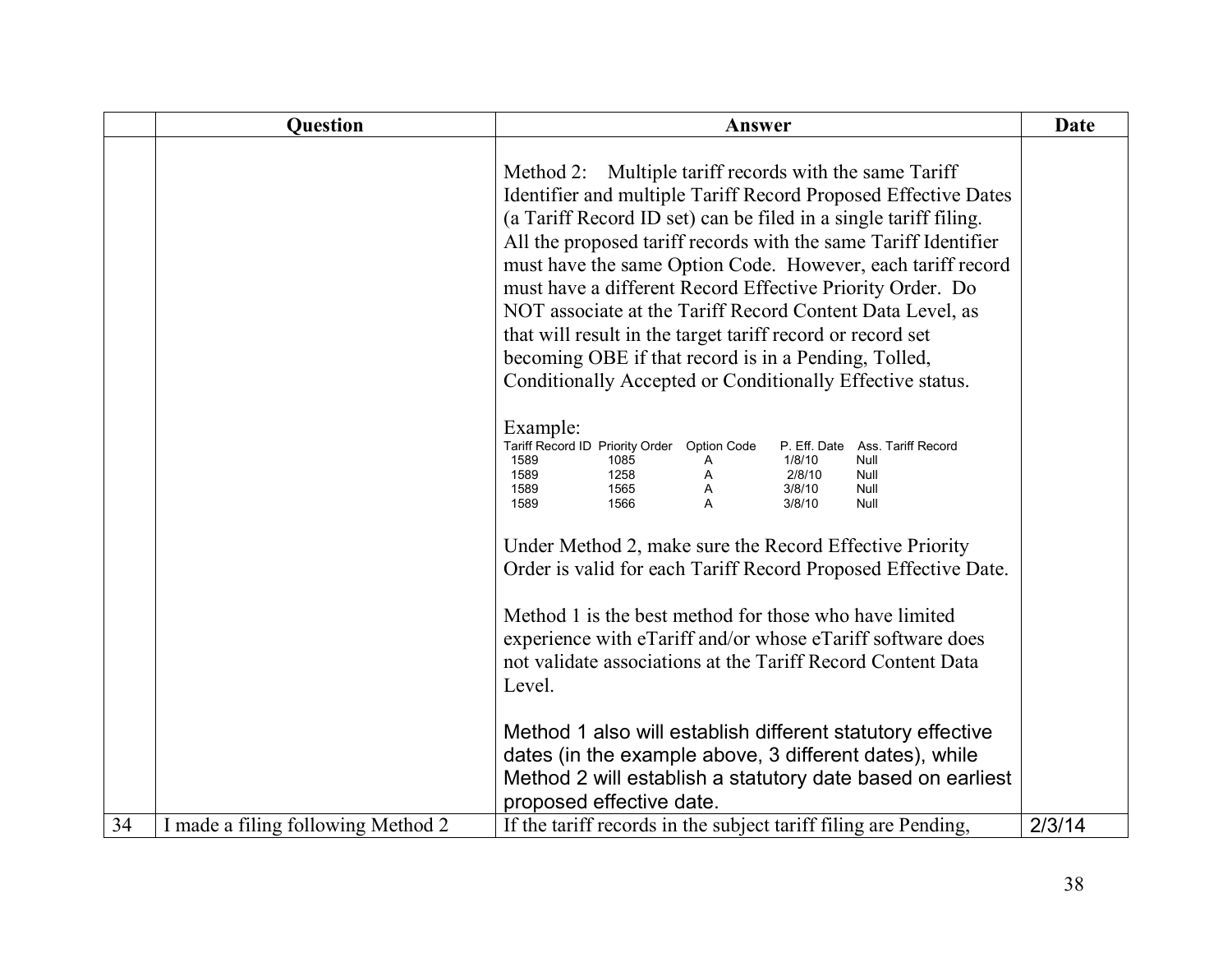|    | <b>Question</b>                           | Answer                                                                                     | <b>Date</b> |
|----|-------------------------------------------|--------------------------------------------------------------------------------------------|-------------|
|    | describe in Qu. 33 above, with a Tariff   | Tolled, Conditionally Accepted or Conditionally Effective,                                 |             |
|    | Record ID set containing 4 tariff         | then an Amendment or Compliance filing (as appropriate)                                    |             |
|    | records. One of those records has a       | may be filed to correct the tariff record. However, the whole                              |             |
|    | mistake that needs to be corrected.       | Tariff Record ID set of 4 tariff records must be refiled.                                  |             |
|    | How can I correct that record?            | Remember to increment the Record Effective Priority Order.                                 |             |
|    |                                           | With at least one of the tariff records in the tariff record set,                          |             |
|    |                                           | associate at the Tariff Record Content Data Level. This                                    |             |
|    |                                           | association at the Tariff Record Content Data Level will OBE                               |             |
|    |                                           | ALL the proposed tariff records in the set in the targeted tariff                          |             |
|    |                                           | filing.                                                                                    |             |
| 35 | I made a filing following Method 2        | eTariff's XML Schema Version 1 does not provide enough                                     |             |
|    | describe in Qu. 33 above, with a Tariff   | data elements to correctly target a single tariff record in a                              |             |
|    | Record ID set containing 4 tariff         | Tariff Record ID set.                                                                      |             |
|    | records. Why is it not possible to        |                                                                                            |             |
|    | correct only select records in the Tariff | For example, Filing Identifier 687 proposed and has pending:                               |             |
|    | Record ID set?                            | Tariff Record ID Priority Order Option Code<br>P. Eff. Date<br>1/8/10<br>1589<br>1085<br>Α |             |
|    |                                           | 1589<br>1258<br>2/8/10                                                                     |             |
|    |                                           | 1589<br>1565<br>A<br>3/8/10                                                                |             |
|    |                                           | 1566<br>A<br>1589<br>3/8/10                                                                |             |
|    |                                           | If Line 3 (Tariff Record ID 1589, Priority Order 1565, Option                              |             |
|    |                                           | Code A with a Tariff Record Proposed Effective Date of                                     |             |
|    |                                           | 3/8/10) is in error, the eTariff XML schema, at the associated                             |             |
|    |                                           | Tariff Record Content Data Level, only request data elements                               |             |
|    |                                           | the Tariff Record ID and the Option Code. These are not                                    |             |
|    |                                           | enough data to select the proper tariff record in the Tariff ID                            |             |
|    |                                           | set that is in error.                                                                      |             |
| 36 | I made a Normal/Statutory or              | Any Type of Filing Code or Record Change Type that requires                                | 2/3/14      |
|    | Compliance filing following Method 2      | providing associated tariff record data at the Tariff Record                               |             |
|    | describe in Qu. 33 above. What other      | Content Data Level should be treated with extreme caution.                                 |             |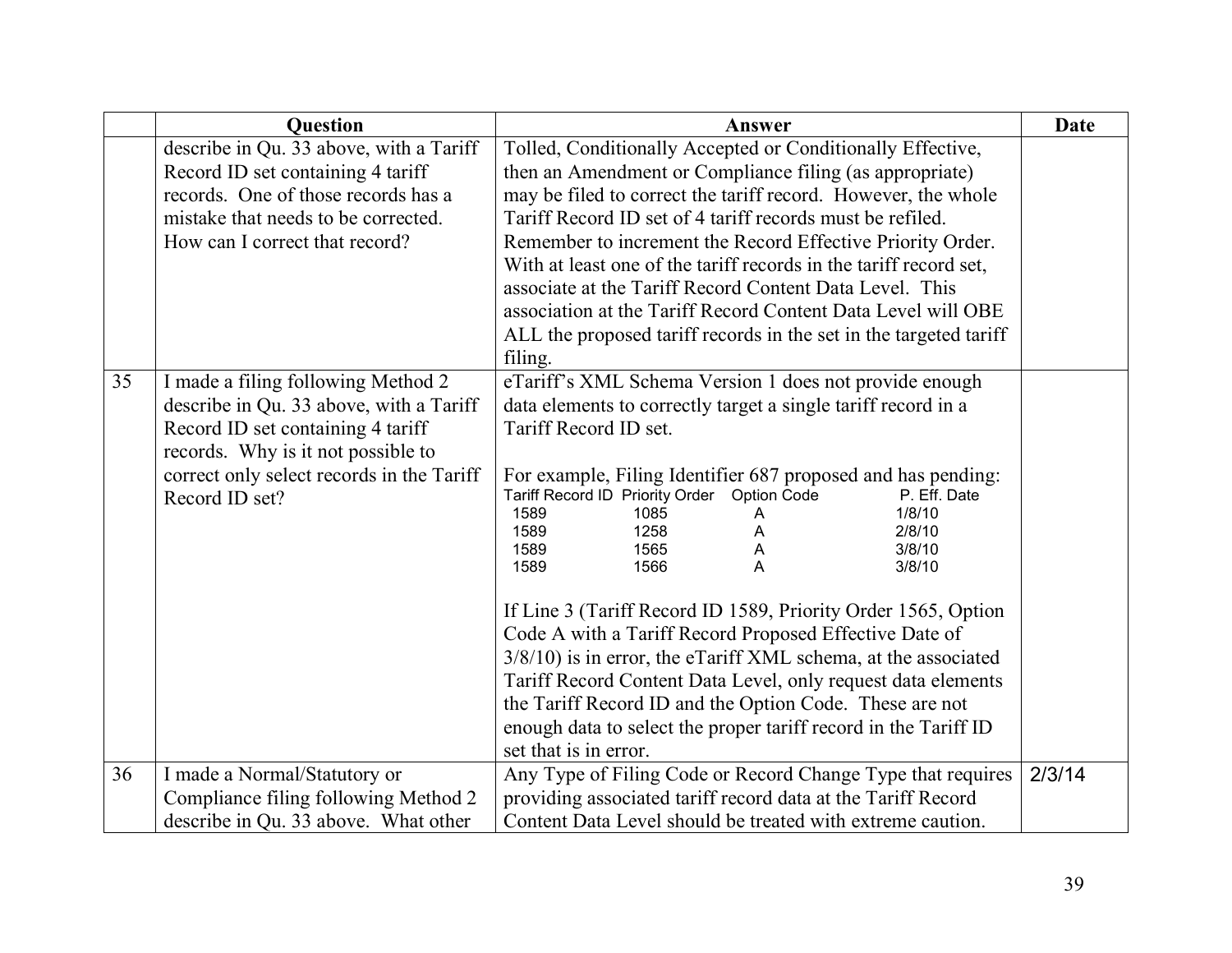|    | <b>Question</b>                                                                                                                                                                       | Answer                                                                                                                                                                                                                                                                                                                                                                                                                                                                                                                                                                                                                                                                                                                                                                                                                                                                                                                                                                                                                                                                                                                                                                                               | <b>Date</b> |
|----|---------------------------------------------------------------------------------------------------------------------------------------------------------------------------------------|------------------------------------------------------------------------------------------------------------------------------------------------------------------------------------------------------------------------------------------------------------------------------------------------------------------------------------------------------------------------------------------------------------------------------------------------------------------------------------------------------------------------------------------------------------------------------------------------------------------------------------------------------------------------------------------------------------------------------------------------------------------------------------------------------------------------------------------------------------------------------------------------------------------------------------------------------------------------------------------------------------------------------------------------------------------------------------------------------------------------------------------------------------------------------------------------------|-------------|
|    | limitations are there to the use Tariff<br>Record ID sets?                                                                                                                            | Normal/Statutory filings may be revised using Amendment<br>category Type of Filing Codes, and Compliance Statutory<br>filings may be revised using Compliance category Type of<br>Filing Codes. See Qu. 34 above.<br>Record Change Type Withdraw that targets any tariff record<br>within a filing's Tariff Record ID set will withdraw the                                                                                                                                                                                                                                                                                                                                                                                                                                                                                                                                                                                                                                                                                                                                                                                                                                                          |             |
| 37 | I made a tariff filing with a Tariff<br>Record ID set that the Commission<br>suspended. How do I move the<br>suspended tariff records into effect or<br>change their effective dates? | complete Tariff Record ID set.<br>The Motion category of Type of Filing Codes is used to<br>motion tariff records into effect and/or change their effective<br>date, as permitted by Commission regulation. Motion filings<br>can only be directed to tariff records that are in Suspended<br>status.<br>The use of a Motion filing targeting a suspended Tariff Record<br>ID set will result in all the tariff records in the Tariff Record<br>ID set going into effect on the same date (see Qu. 35). If<br>multiple tariff records with different Tariff Record Proposed<br>Effective Date in a Tariff Record ID set are provided in the<br>Motion filing, the actual Effective date that will appear in the<br>Commission's records is unpredictable.<br>The proper method to change the date of Suspended tariff<br>records in a Tariff Record ID set is to file a Compliance (FPA<br>Program) or Normal/Statutory (Oil Program) filing that<br>contain a new Tariff Record ID set with the new Tariff Record<br>Proposed Effective Dates. Such filings in the FPA and Oil<br>Programs should state in the Transmittal Letter that the<br>Commission should act before the automatic end of the | 2/3/14      |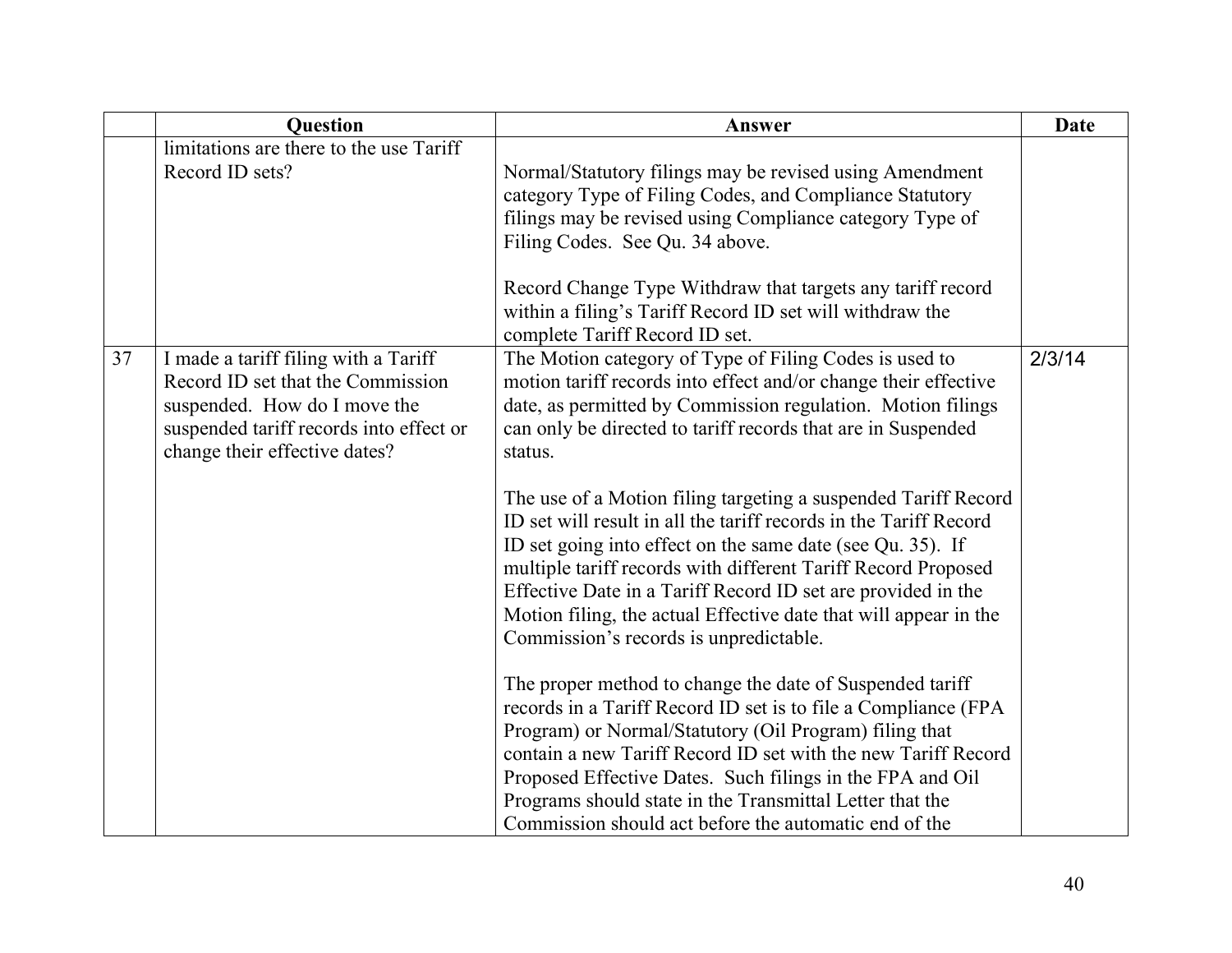|    | Question                                  | Answer                                                             | <b>Date</b> |
|----|-------------------------------------------|--------------------------------------------------------------------|-------------|
|    |                                           | suspension period when Suspended tariff records                    |             |
|    |                                           | automatically change status to Effective.                          |             |
|    |                                           |                                                                    |             |
| 38 | My filing was rejected because of         | The most common reason eTariff filings are rejected by the         | 1/6/14      |
|    | <b>OSEC Validation Rule 80: A tariff</b>  | Secretary is OSEC Validation Rule 80. The Secretary's              |             |
|    | record's Record Effective Priority        | rejection email provides the Tariff Record Identifier that         |             |
|    | Order in the filing duplicates an         | caused the error to assist filers in identifying and correcting    |             |
|    | effective or pending Record Effective     | the problem. Each Tariff Record Identifier's Record Effective      |             |
|    | Priority Order. Which records need to     | Priority Order in a proposed tariff filing should be checked       |             |
|    | be checked to eliminate this error?       | two ways:                                                          |             |
|    |                                           | If there are multiple identical Tariff Record Identifiers in<br>1. |             |
|    |                                           | the same Option Set in the same filing, all Record                 |             |
|    |                                           | Effective Priority Order numbers must be unique within             |             |
|    |                                           | the filing.                                                        |             |
|    |                                           | 2. If the proposed tariff record in the filing has an identical    |             |
|    |                                           | Tariff Record Proposed Effective Date as another version           |             |
|    |                                           | of the tariff record filed with the Commission, the Record         |             |
|    |                                           | Effective Priority Order numbers must be unique. If the            |             |
|    |                                           | tariff record with the Commission has the status condition         |             |
|    |                                           | of Pending, Tolled, Conditionally Accepted or                      |             |
|    |                                           | Conditionally Effective, check the Tariff Record Proposed          |             |
|    |                                           | Effective Date of that pending record. If the status               |             |
|    |                                           | condition is Accepted, Suspended or Superceded, then               |             |
|    |                                           | check the Commission's effective date for that record.             |             |
| 39 | The Commission changed the effective      |                                                                    |             |
|    | date for a tariff record. Now the         |                                                                    |             |
|    | Record Effective Priority Order           |                                                                    |             |
|    | conflicts with another tariff record that |                                                                    |             |
|    | has the same effective date or the same   |                                                                    |             |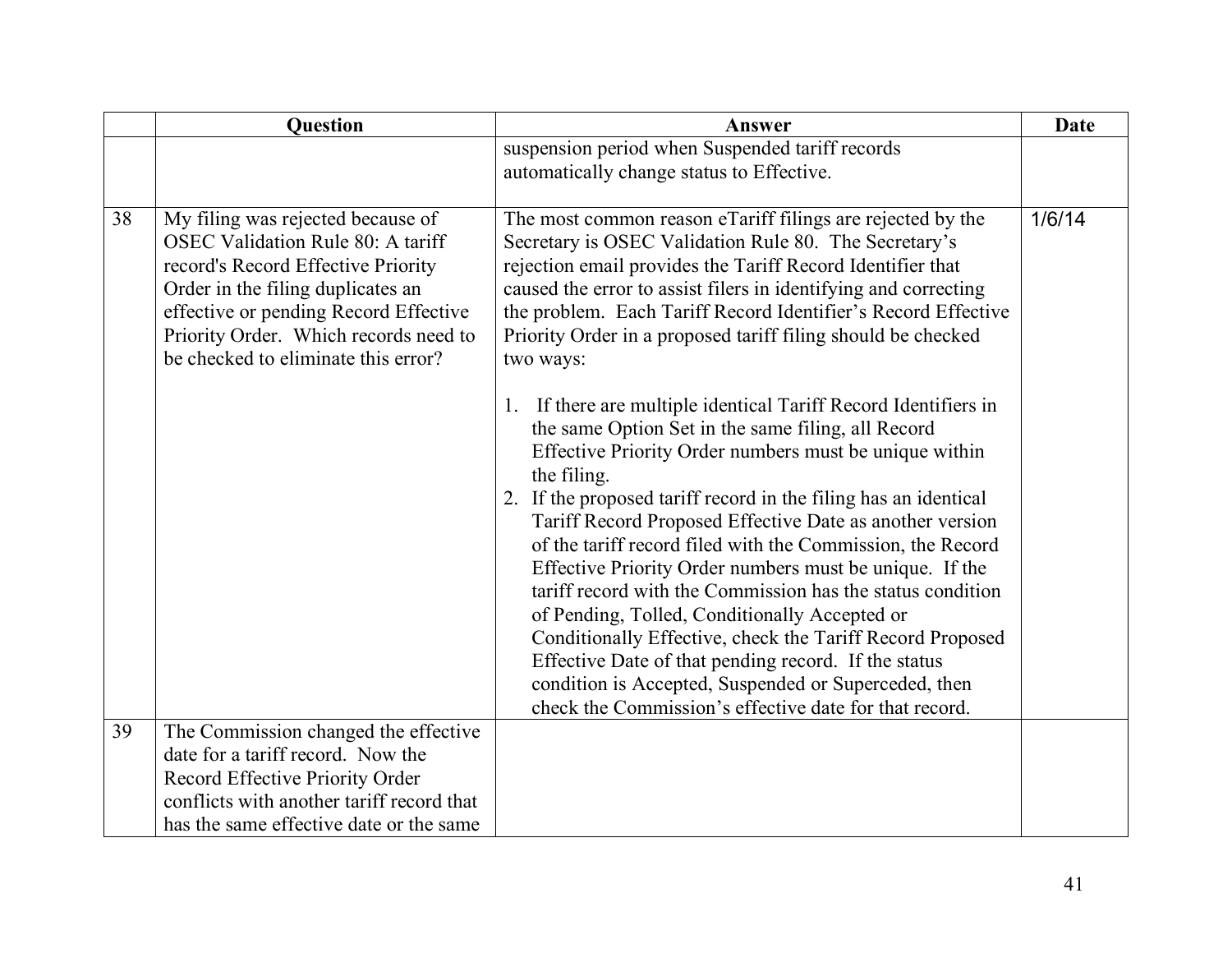|           | <b>Question</b>                                                                                                                                                                                                                                                                          | Answer                                                                                                                                                                                                                                                                                                                                                                                                                                                                                                                                                                   | <b>Date</b>      |
|-----------|------------------------------------------------------------------------------------------------------------------------------------------------------------------------------------------------------------------------------------------------------------------------------------------|--------------------------------------------------------------------------------------------------------------------------------------------------------------------------------------------------------------------------------------------------------------------------------------------------------------------------------------------------------------------------------------------------------------------------------------------------------------------------------------------------------------------------------------------------------------------------|------------------|
|           | Tariff Record Proposed Effective Date.                                                                                                                                                                                                                                                   |                                                                                                                                                                                                                                                                                                                                                                                                                                                                                                                                                                          |                  |
| 39A       | Which tariff record will appear in the<br>Commission Public eTariff Viewer and<br>eTariff data base as Effective and<br>which will appear as Superceded?                                                                                                                                 | Because the tariff records' Record Effective Priority Order<br>numbers are identical for the same effective date, there is no<br>basis that the software can determine what was the intent of<br>the Commission or the applicant as to which tariff record<br>should be Effective and which tariff record should be<br>Superceded. The Commission's eTariff data base and Public<br>eTariff Viewer will randomly select one of the tariff records as<br>Effective and place the other tariff record into the Superceded<br>status category.                              | 1/6/14           |
| 39B       | How should conflicting Record<br><b>Effective Priority Order situations be</b><br>corrected?                                                                                                                                                                                             | If the proposed tariff record is still Pending before the<br>Commission, then the applicant should file an<br>Amendment/Compliance filing, as appropriate, with a revised<br>tariff record with an appropriated Record Effective Priority<br>Order. The tariff record should be associated with the<br>underlying Pending tariff record such that that record will<br>become OBE.<br>If the tariff record has been accepted, then the applicant should<br>file a Compliance filing with a revised tariff record with an<br>appropriated Record Effective Priority Order. | 1/6/14           |
| 39C<br>40 | What are the most common situations<br>that Commission orders may change an<br>effective date and thus increase the risk<br>that there may be identical Record<br>Effective Priority Order numbers?<br>In our supporting documents we often<br>cite to a specific section of our tariff. | The most common situations involve Commission orders<br>suspending tariff records for more than the minimal<br>suspension period and orders on Compliance filings were the<br>Commission requires an Effective date different from the<br>Tariff Record Proposed Effective Date.<br>Commission orders do not use a uniform tariff citation style.<br>However, most citations attempt to identify the tariff section                                                                                                                                                      | 1/6/14<br>1/6/14 |
|           | However, Commission orders often use<br>a different citation for the same section.                                                                                                                                                                                                       | using terms provided by the applicant and are readily available<br>to the public if the public wishes to follow the citation's                                                                                                                                                                                                                                                                                                                                                                                                                                           |                  |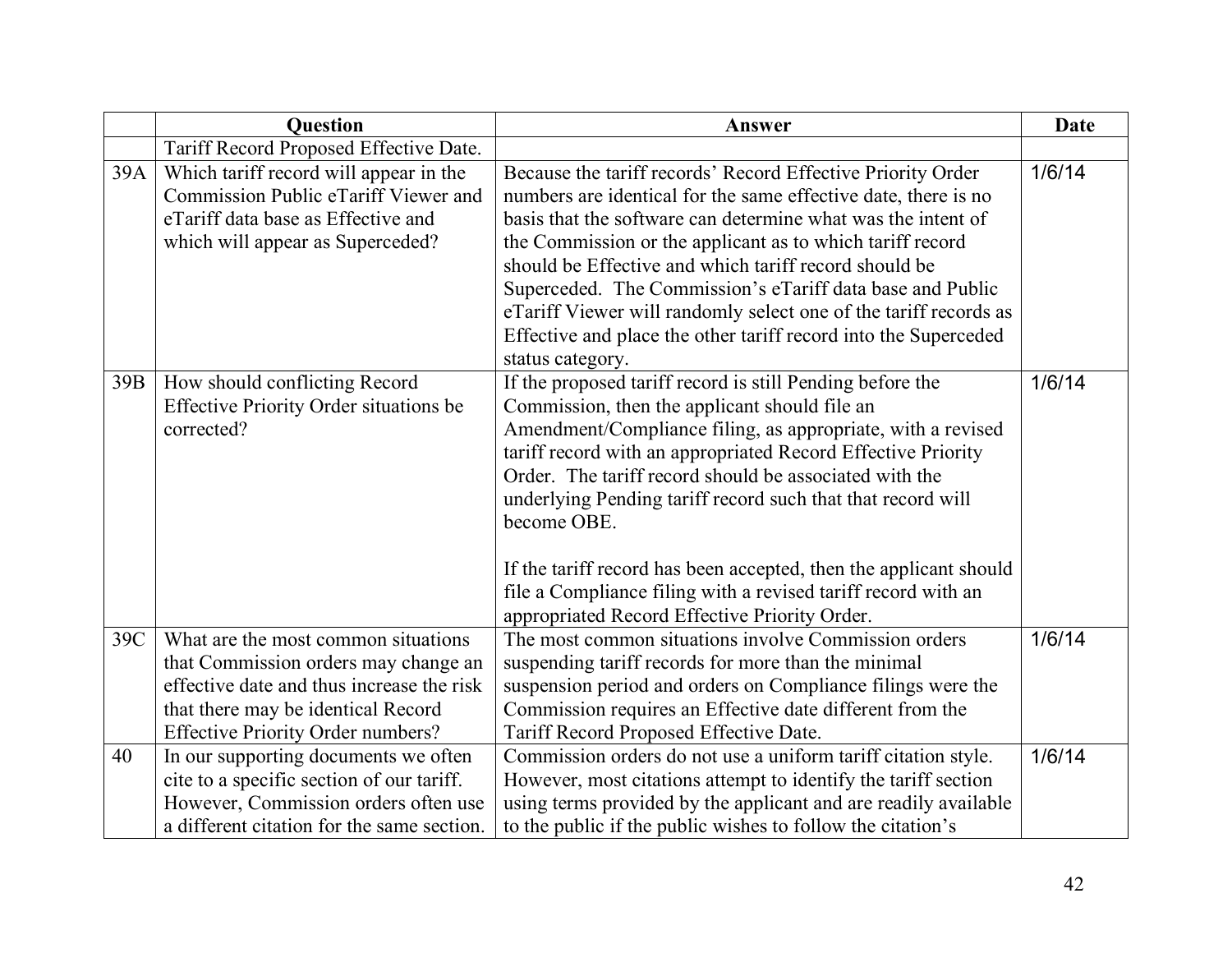|    | <b>Question</b>                                                                           | Answer                                                                                                                                                        | <b>Date</b> |
|----|-------------------------------------------------------------------------------------------|---------------------------------------------------------------------------------------------------------------------------------------------------------------|-------------|
|    | How does the Commission compose<br>tariff citations?                                      | direction. Thus many Commission order citations follow the<br>following style:                                                                                |             |
|    |                                                                                           | Company Name + ", " + Program ", " + Tariff Title ", " +<br>Section Title ", at " + (additional references as appropriate for<br>the tariff record's content) |             |
|    |                                                                                           | Company Name = The Company Name in the Company<br>Identifier's (CID) profile.                                                                                 |             |
|    |                                                                                           | Program = As provided by the OSEC Implementation Guide at<br>p. 7. This is optional if the company does not have<br>tariffs in more than one Program.         |             |
|    |                                                                                           | Tariff Title = Tariff Title as provided by the Company in the<br>tariff's Baseline filing's Tariff Title data element.                                        |             |
|    |                                                                                           | Section Title = See Qu. 41.                                                                                                                                   |             |
|    |                                                                                           | An example:                                                                                                                                                   |             |
|    |                                                                                           | Texas Eastern Transmission, LP, FERC NGA Gas Tariff,<br>Texas Eastern Database 1, 3.18, Materially Non-Conforming<br>Agreements, $19.0.0$ , A                 |             |
| 41 | Commission orders often refer to a                                                        | A full Section Title is composed of four data elements from                                                                                                   | 1/6/14      |
|    | "Section Title" when referencing a<br>tariff record and the term also appears             | the eTariff filing as provided by the applicant:                                                                                                              |             |
|    | in the eTariff Public Viewer when<br>viewing a tariff record. What is a<br>Section Title? | Record Content Description + ", " + Tariff Record Title + ", "<br>+ Record Version Number + ", " + Option Code                                                |             |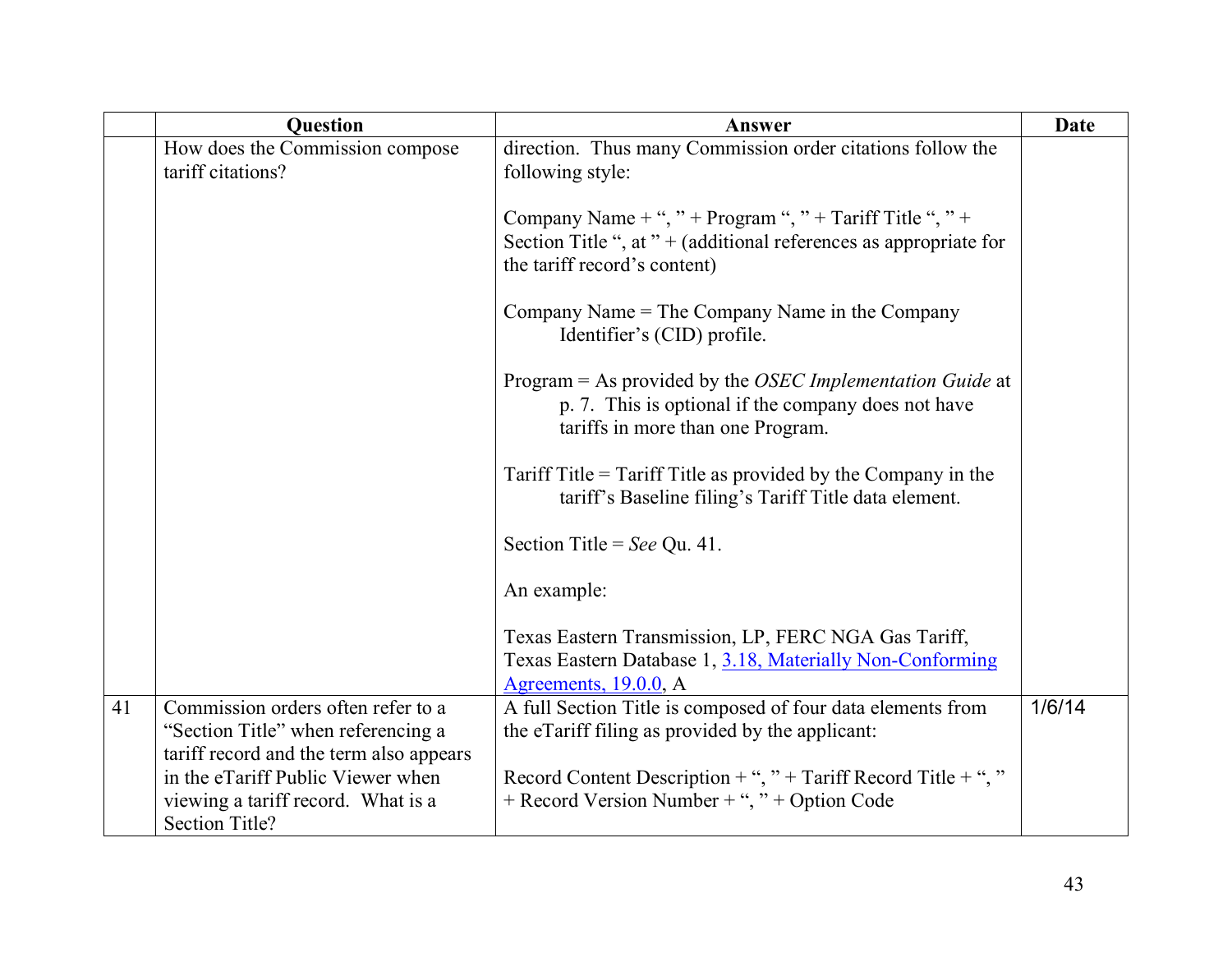|    | Question                                                                                                                                    | Answer                                                                                                                                                                                                                                                                                                                                                                                                                                                                                                                                                   | <b>Date</b> |
|----|---------------------------------------------------------------------------------------------------------------------------------------------|----------------------------------------------------------------------------------------------------------------------------------------------------------------------------------------------------------------------------------------------------------------------------------------------------------------------------------------------------------------------------------------------------------------------------------------------------------------------------------------------------------------------------------------------------------|-------------|
|    |                                                                                                                                             | Option Code is often omitted, as most tariff records are Option<br>Code "A".                                                                                                                                                                                                                                                                                                                                                                                                                                                                             |             |
|    |                                                                                                                                             | From the example in Qu. 40, the Section Title is:                                                                                                                                                                                                                                                                                                                                                                                                                                                                                                        |             |
|    |                                                                                                                                             | 3.18, Materially Non-Conforming Agreements, 19.0.0, A                                                                                                                                                                                                                                                                                                                                                                                                                                                                                                    |             |
| 42 | I made a mistake whereby<br>privileged/CEII material was included<br>as part of the Record Binary Data.<br>What should I do to correct this | All Record Binary Data that are part of an eTariff filing are,<br>upon acceptance by OSEC of the tariff filing, automatically<br>and immediately uploaded into eLibrary and the eTariff Public<br>Viewer and made part of the public record. FERC is not                                                                                                                                                                                                                                                                                                 | 1/6/14      |
|    | mistake?                                                                                                                                    | responsible for detecting and correcting filer errors.                                                                                                                                                                                                                                                                                                                                                                                                                                                                                                   |             |
|    |                                                                                                                                             | Applicants cannot, though eTariff metadata, propose a non-<br>public tariff record. When such an error occurs:                                                                                                                                                                                                                                                                                                                                                                                                                                           |             |
|    |                                                                                                                                             | 1. The Applicant should email<br>$FERCollineSupport@ferc.gov. The email should$<br>identify the Applicant, docket number, date of filing,<br>accession number of the specific document at issue and the<br>complete metadata of the tariff record at issue, and request<br>FERC staff to change the status of the document in<br>eLibrary to either privileged or CEII, as appropriate and to<br>remove the companion tariff record or Record Binary Data<br>from the eTariff data base.<br>2. The Applicant is responsible for correcting their filing. |             |
|    |                                                                                                                                             | The Applicant should amend or modify their filing using<br>the appropriate TOFC to ensure the proper set of                                                                                                                                                                                                                                                                                                                                                                                                                                              |             |
|    |                                                                                                                                             | documents and tariff records are before the Commission<br>and the public consistent with 18 C.F.R. 388.112 (2014).                                                                                                                                                                                                                                                                                                                                                                                                                                       |             |
|    |                                                                                                                                             | This regulation requires:                                                                                                                                                                                                                                                                                                                                                                                                                                                                                                                                |             |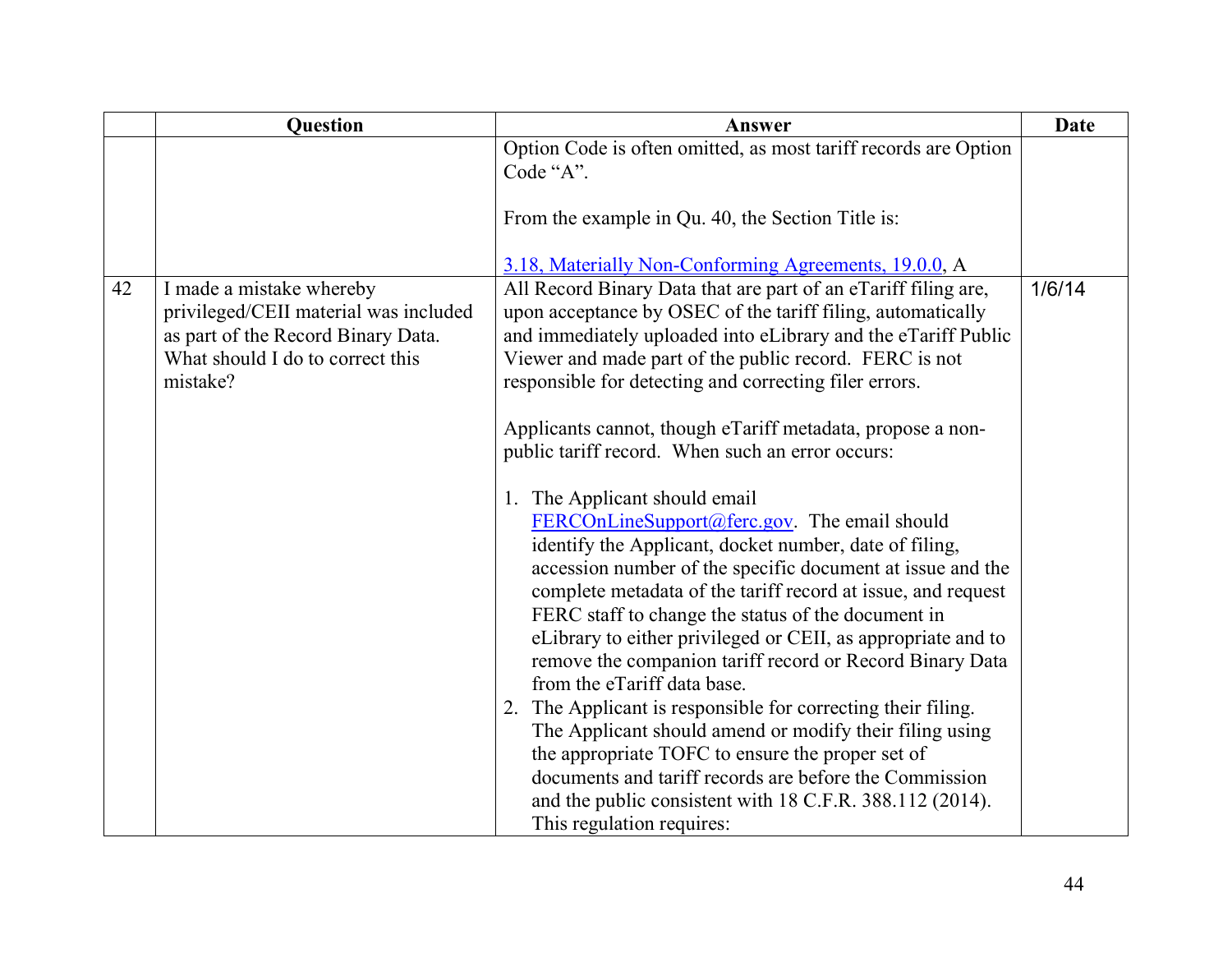|    | <b>Question</b>                                                                                                                                   | Answer                                                                                                                                                                                                                                                                                                                                                                                                                                                  | <b>Date</b> |
|----|---------------------------------------------------------------------------------------------------------------------------------------------------|---------------------------------------------------------------------------------------------------------------------------------------------------------------------------------------------------------------------------------------------------------------------------------------------------------------------------------------------------------------------------------------------------------------------------------------------------------|-------------|
|    |                                                                                                                                                   | a. A redacted pubic version of the document (for a tariff<br>record, this would be Record Binary Data and the<br>"Clean Tariff" document);<br>b. An unredacted non-public version of the document, and<br>c. A proposed form of protective agreement.                                                                                                                                                                                                   |             |
|    |                                                                                                                                                   | Alternatively, instead of modifying the filing, the Applicant<br>may Withdraw the filing and start over. Note that Withdraw<br>of a tariff filing does not remove the filing or any of its<br>documents or tariff records from eLibrary or eTariff, or<br>change the security status of any document.                                                                                                                                                   |             |
|    |                                                                                                                                                   | The Applicant should take great care to ensure that the<br>Applicant's version of the tariff data base matches the<br>Commission's version. If the two data bases do not match, the<br>Applicant may generate incorrect eTariff filings, and OSEC<br>may inappropriately accept or reject eTariff filings.                                                                                                                                              |             |
| 43 | The company proposed/the<br>Commission Accepted and gave an<br>effective date of 12/31/9998 to a tariff<br>record. The real Effective date is now | If a Tariff Record is Accepted by the Commission with a<br>12/31/9998 effective date, there are two methods by which the<br>Effective date can be changed to the real effective date.                                                                                                                                                                                                                                                                   | 5/12/16     |
|    | known. How can the company change<br>the Effective date from 12/31/9998 to<br>the real Effective date?                                            | 1. The applicant may file a Type of Filing category<br>REPORT using the Type of Filing Code appropriate for<br>the program informing the Commission of the real<br>Effective date. The Commission will update the<br>Effective date of the Tariff Record without further<br>notice or order. The applicant should update its tariff<br>database consistent with the date the applicant provided<br>in the Report. (NOTE: the Commission will inform all |             |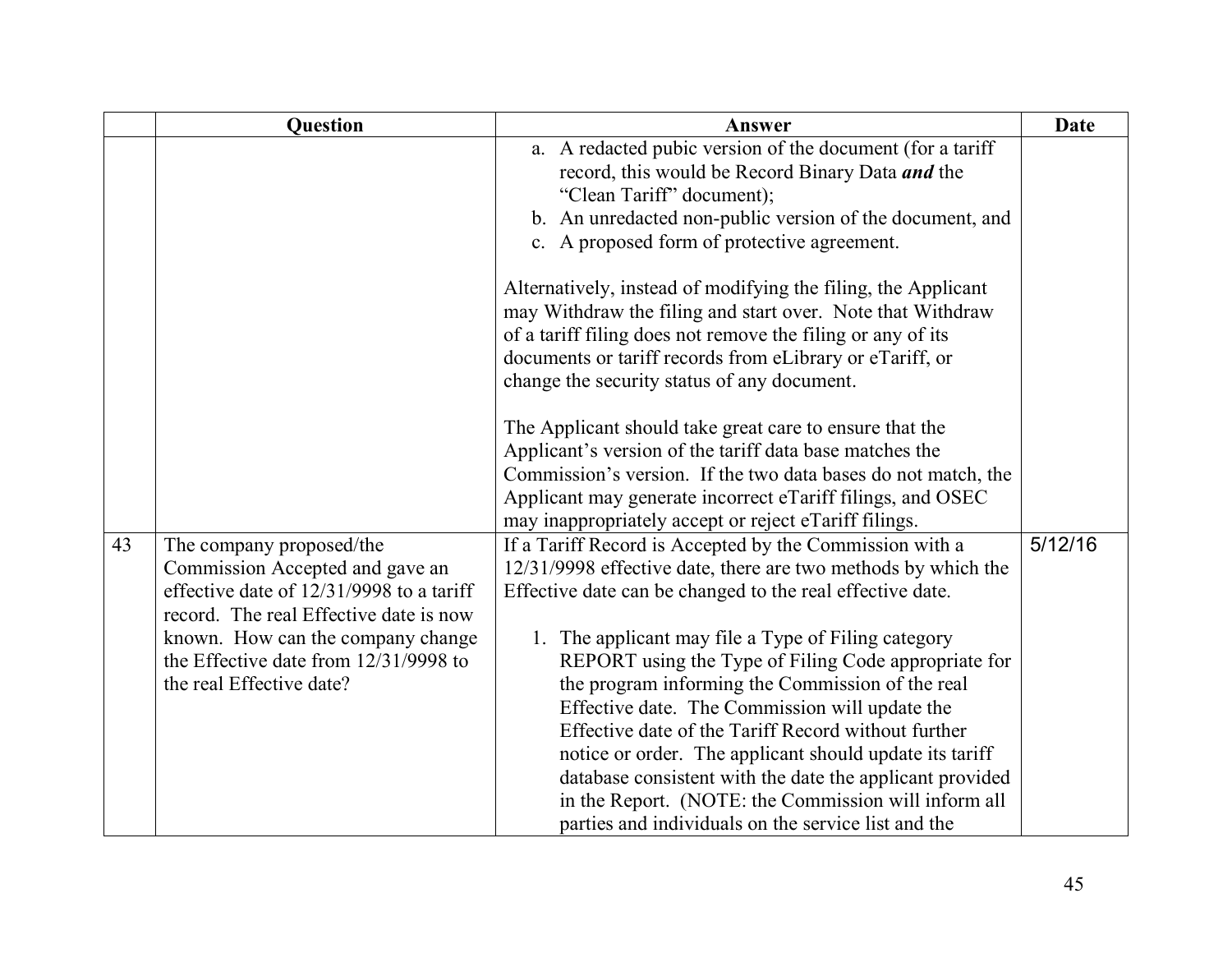| <b>Question</b> | Answer                                                        | Date |
|-----------------|---------------------------------------------------------------|------|
|                 | eSubscription list that this eTariff filed Report has been    |      |
|                 | made with the Commission.)                                    |      |
|                 | 2. The Applicant may file a Type of Filing category           |      |
|                 | COMPLIANCE using the Type of Filing Code                      |      |
|                 | appropriate for the program with a revised Tariff             |      |
|                 | Record and including the real effective data in the           |      |
|                 | Tariff Record's Tariff Record Proposed Effective Date.        |      |
|                 | The Transmittal Letter should also request that the           |      |
|                 | Commission reject as moot the Tariff Record accepted          |      |
|                 | effective 12/31/9998. The Commission will issue               |      |
|                 | Notice this filing and issue an order in due course.          |      |
|                 |                                                               |      |
|                 | The Commission order Accepting a Tariff Record effective      |      |
|                 | 12/31/9998 will normally instruct the applicant which method  |      |
|                 | to use. If the Commission order does not specify a specific   |      |
|                 | method to update the effective date, either option is         |      |
|                 | acceptable. If there have been intervening changes to the     |      |
|                 | Tariff Record's tariff text that must be reflected, a Type of |      |
|                 | Filing category COMPLIANCE tariff filing must be made         |      |
|                 | regardless of the Commission's instruction.                   |      |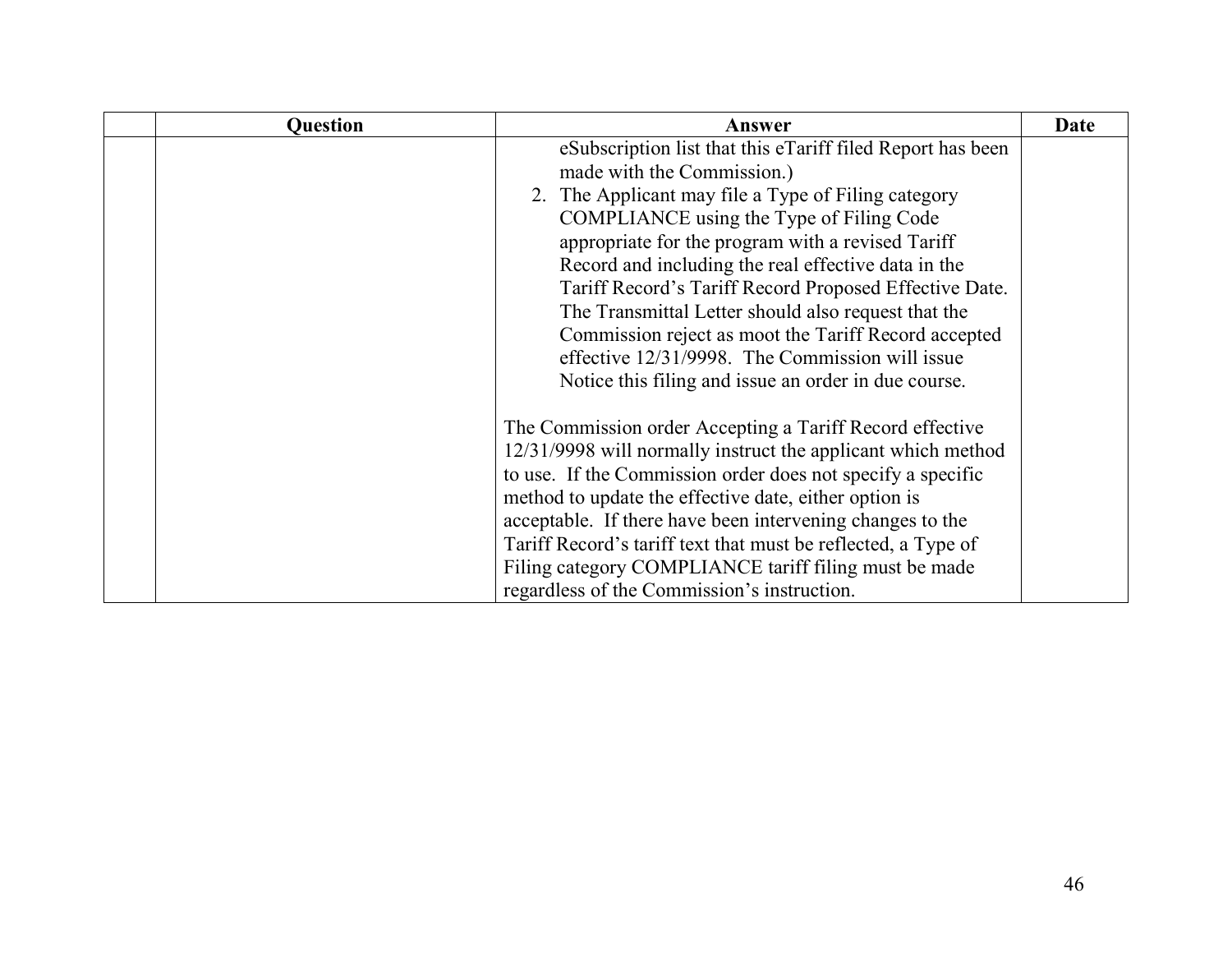# <span id="page-46-0"></span>**Type of Filing Related Questions**

|                | Question                                                                                                                                                                                                                                                                                                                                                                               | Answer                                                                                                                                                                                                                                                                   | Date               |
|----------------|----------------------------------------------------------------------------------------------------------------------------------------------------------------------------------------------------------------------------------------------------------------------------------------------------------------------------------------------------------------------------------------|--------------------------------------------------------------------------------------------------------------------------------------------------------------------------------------------------------------------------------------------------------------------------|--------------------|
| $\mathbf{1}$   | Can a column be added to the 'Type<br>of Filing' csv that provides a shorter<br>name for each type of filing? From a<br>software display standpoint, the<br>description column provided is too<br>long for some display scenarios.                                                                                                                                                     | There does not appear to be any benefit to providing<br>another column with essentially identical information. The<br>names for each Type of Filing can be discussed at a<br>technical conference to be held later.                                                      | 12/19/08           |
| $\overline{2}$ | Is the Tariff Record key = Tariff<br>record Identifier + Option Code +<br><b>Tariff Record Effective Date Record</b><br>+ Effective Priority Order as shown<br>on page 11 of the NAESB<br>Implementation Guide?<br>And<br>Is the Tariff Filing key = Company<br>Identifier + Filing Identifier + Tariff<br>Identifier as shown on page 11 of the<br><b>NAESB Implementation Guide?</b> | Unique identifier keys will likely be data base specific. A<br>"Tariff Record key" is not a required XML filing package<br>data element.<br>See also Tariff Record Related Codes, Qu. 35.                                                                                | 12/19/08<br>2/3/14 |
| $\overline{3}$ | Is the Associated Filing Identifier<br>required for every COMPLIANCE<br>type of filing?                                                                                                                                                                                                                                                                                                | No. Many COMPLIANCE type of filings will be required<br>for which there is no Associated Filing Identifier. For<br>example:<br>$\triangleright$ Compliance tariff filings pursuant to a Commission<br>rule making;<br>During the transition from paper tariff filings to | 3/6 / 09<br>2/3/14 |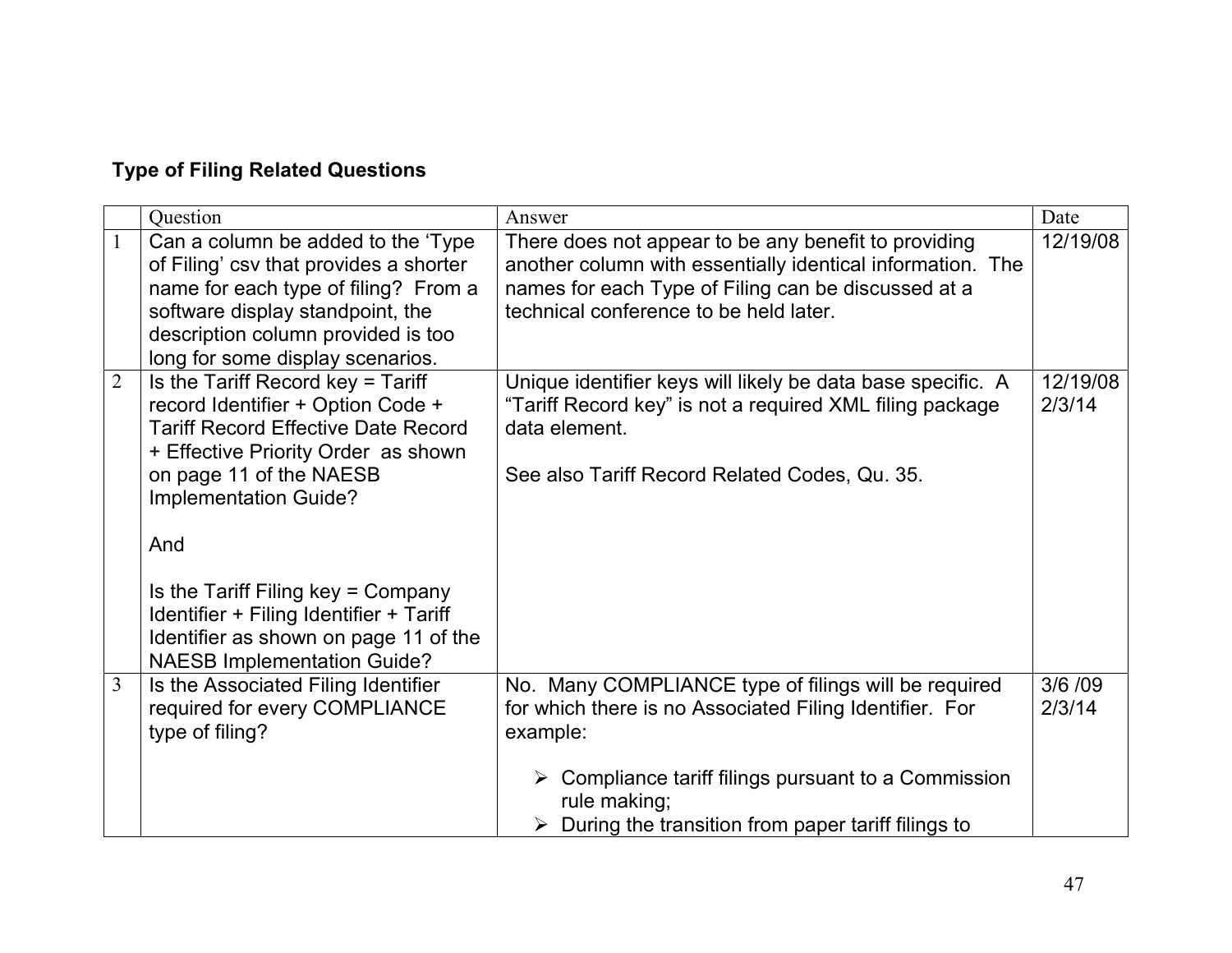|   |                                                                                                            | eTariff filings, all compliance filings referencing<br>paper tariff filings. For the FPA and NGA<br>programs, this transition period may last many<br>years as all Order No. 714 grandfathered but<br>effective paper tariff documents do not have to be<br>placed into the eTariff format until their first tariff<br>change.                                                                                                                                                                     |                    |
|---|------------------------------------------------------------------------------------------------------------|----------------------------------------------------------------------------------------------------------------------------------------------------------------------------------------------------------------------------------------------------------------------------------------------------------------------------------------------------------------------------------------------------------------------------------------------------------------------------------------------------|--------------------|
| 4 | I forgot to include an attachment in a                                                                     | File the omitted attachment using a Report category Type of                                                                                                                                                                                                                                                                                                                                                                                                                                        | 5/25/10            |
|   | tariff filing. How do I correct this                                                                       | Filing. This Type of Filing requires the Associated Filing                                                                                                                                                                                                                                                                                                                                                                                                                                         |                    |
|   | mistake?                                                                                                   | Identifier at the filing level.                                                                                                                                                                                                                                                                                                                                                                                                                                                                    |                    |
| 5 | I made a mistake with a tariff record in a<br>COMPLIANCE Type of Filing. How do<br>I correct this mistake? | Use a COMPLIANCE Type of Filing to correct a tariff record.<br>Including the Associated Filing Identifier at the filing level to<br>ensure proper docketing and posting in eLibrary. Include the<br>Associated Filing Identifier, Associated Record Identifier, and<br>Associated Option Code at the tariff record level to reflect the<br>fact that the targeted tariff record should be OBE'd if the tariff<br>record is Pending, Tolled, Conditionally Accepted, or<br>Conditionally Effective. | 5/25/10<br>8/12/13 |
|   |                                                                                                            | NOTE that AMENDMENT Type of Filings ARE NOT used to                                                                                                                                                                                                                                                                                                                                                                                                                                                |                    |
| 6 | I made a mistake on my COMPLIANCE                                                                          | correct COMPLIANCE Type of Filings.<br>The COMPLIANCE filing will have to be withdrawn using a                                                                                                                                                                                                                                                                                                                                                                                                     | 5/25/10            |
|   | category Type of Filing - it should have                                                                   | WITHDRAW filing, and refiled using a                                                                                                                                                                                                                                                                                                                                                                                                                                                               | 10/8/10            |
|   | been a NORMAL/STATUTORY filing.                                                                            | NORMAL/STATUTORY filing code.                                                                                                                                                                                                                                                                                                                                                                                                                                                                      | 8/12/13            |
|   | How do I correct this mistake?                                                                             |                                                                                                                                                                                                                                                                                                                                                                                                                                                                                                    |                    |
|   |                                                                                                            | An alternative method of closing the mistaken COMPLIANCE                                                                                                                                                                                                                                                                                                                                                                                                                                           |                    |
|   |                                                                                                            | filing: If the tariff records in the COMPLIANCE filing are                                                                                                                                                                                                                                                                                                                                                                                                                                         |                    |
|   |                                                                                                            | Pending, Tolled, Conditionally Accepted, or Conditionally                                                                                                                                                                                                                                                                                                                                                                                                                                          |                    |
|   |                                                                                                            | Effective, then the NORMAL/STATUTORY tariff filing can                                                                                                                                                                                                                                                                                                                                                                                                                                             |                    |
|   |                                                                                                            | close the COMPLIANCE filing by associating and OBE'ing<br>every pending tariff record in the COMPLIANCE filing. No                                                                                                                                                                                                                                                                                                                                                                                 |                    |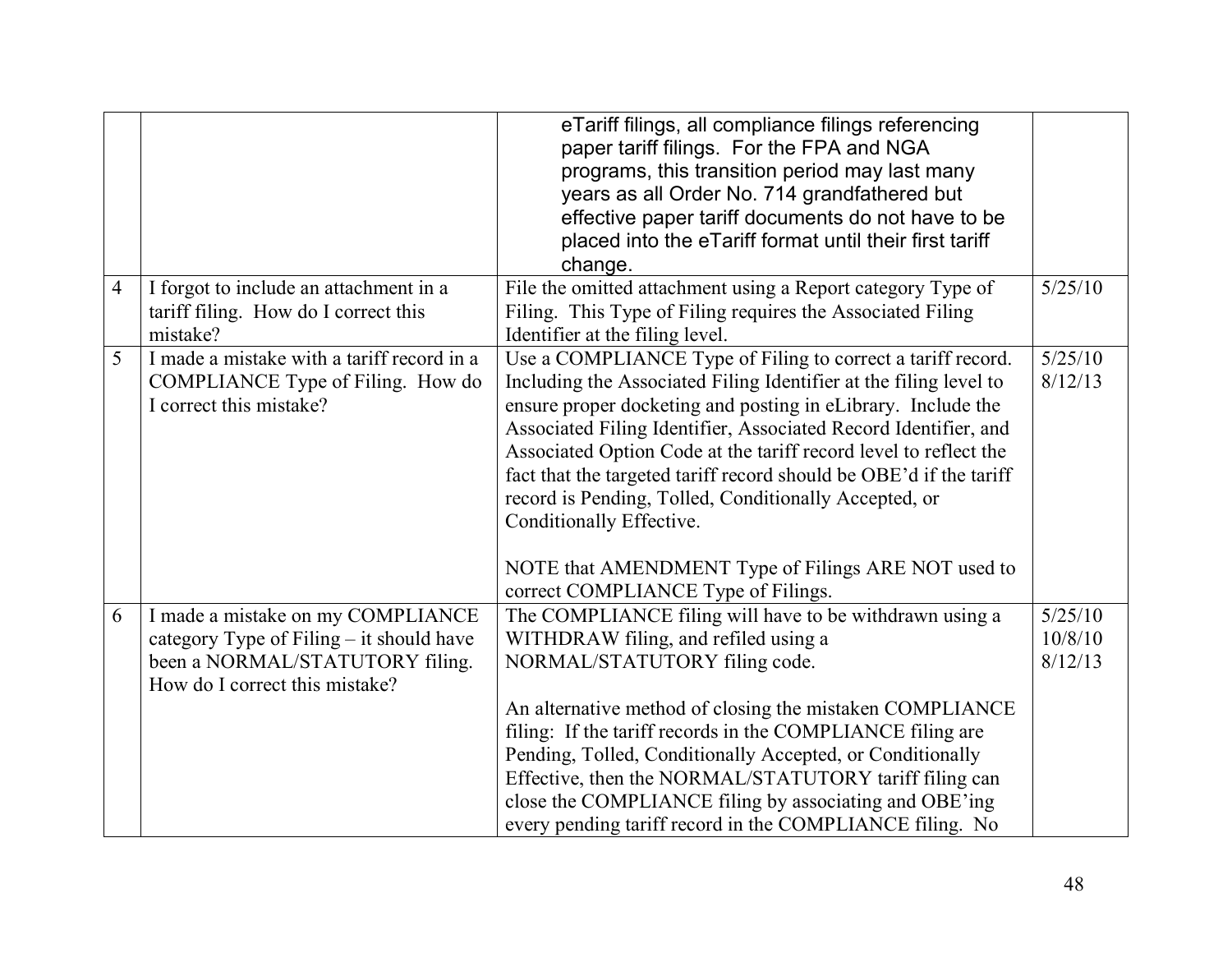|                |                                                                                                                                                                                                     | WITHDRAW filing is necessary.                                                                                                                                                                                                                                                                                                                                                                                                                                                                                                                                                                                                                                                                                                                                                                             |                    |
|----------------|-----------------------------------------------------------------------------------------------------------------------------------------------------------------------------------------------------|-----------------------------------------------------------------------------------------------------------------------------------------------------------------------------------------------------------------------------------------------------------------------------------------------------------------------------------------------------------------------------------------------------------------------------------------------------------------------------------------------------------------------------------------------------------------------------------------------------------------------------------------------------------------------------------------------------------------------------------------------------------------------------------------------------------|--------------------|
| $\overline{7}$ | I am making a Compliance filing to a<br>proceeding that predates the Baseline<br>filing of my company. How do I ensure<br>that the old docket number will be<br>assigned to this Compliance filing? | The Commission has converted, for tariff filings, to automatic<br>docketing. Compliance filings that are to tariff filings that<br>predate a company's Baseline filing will lack the Filing<br>Identifier necessary to populate the eTariff XML schema. The<br>Commission will issue Compliance filings that lack an<br>Associated Filing Identifier a new docket number. The<br>Commission, in its January 21, 2010 order, advised applicants<br>in this situation to put the source docket number in the Filing<br>Title/Description.                                                                                                                                                                                                                                                                   | 6/10/10            |
| 8              | I wish to extend the date by which the<br>Commission must act on a<br>NORMAL/STATUTORY,<br>AMENDMENT, BASELINE/NEW or<br>CANCELLATION filing. How do I do<br>it?                                    | File an AMENDMENT filing with at least one tariff record. As<br>with any statutory type of filing, the new statutory period<br>depends on the proposed effective date(s) in the<br><b>AMENDMENT</b> filing.                                                                                                                                                                                                                                                                                                                                                                                                                                                                                                                                                                                               | 10/8/10            |
| 9              | Must a motion to extend the date by<br>which the Commission may act be filed<br>through eTariff?                                                                                                    | Yes. See Order No. 714 at P 83.<br>Such a filing should use an AMENDMENT category Type of<br>Filing Code, as such a motion is a proposal to amend the<br>proceeding' action dates. The company has a choice as to how<br>long the Commission action date may be extended:<br>A) A simple statutory extension (30 or 60 days): Refile any<br>tariff record from the underlying filing with the same proposed<br>effective date (Tariff Record Proposed Effective Date) and<br>content, but increase the Record Effective Priority Order and<br>Record version number, and populate the associated tariff<br>record information to OBE the underlying and duplicative<br>record;<br>B) To extend the Commission action date to a given date<br>beyond the statutory date (beyond the 30 or 60 days): Refile | 10/8/10<br>10/4/11 |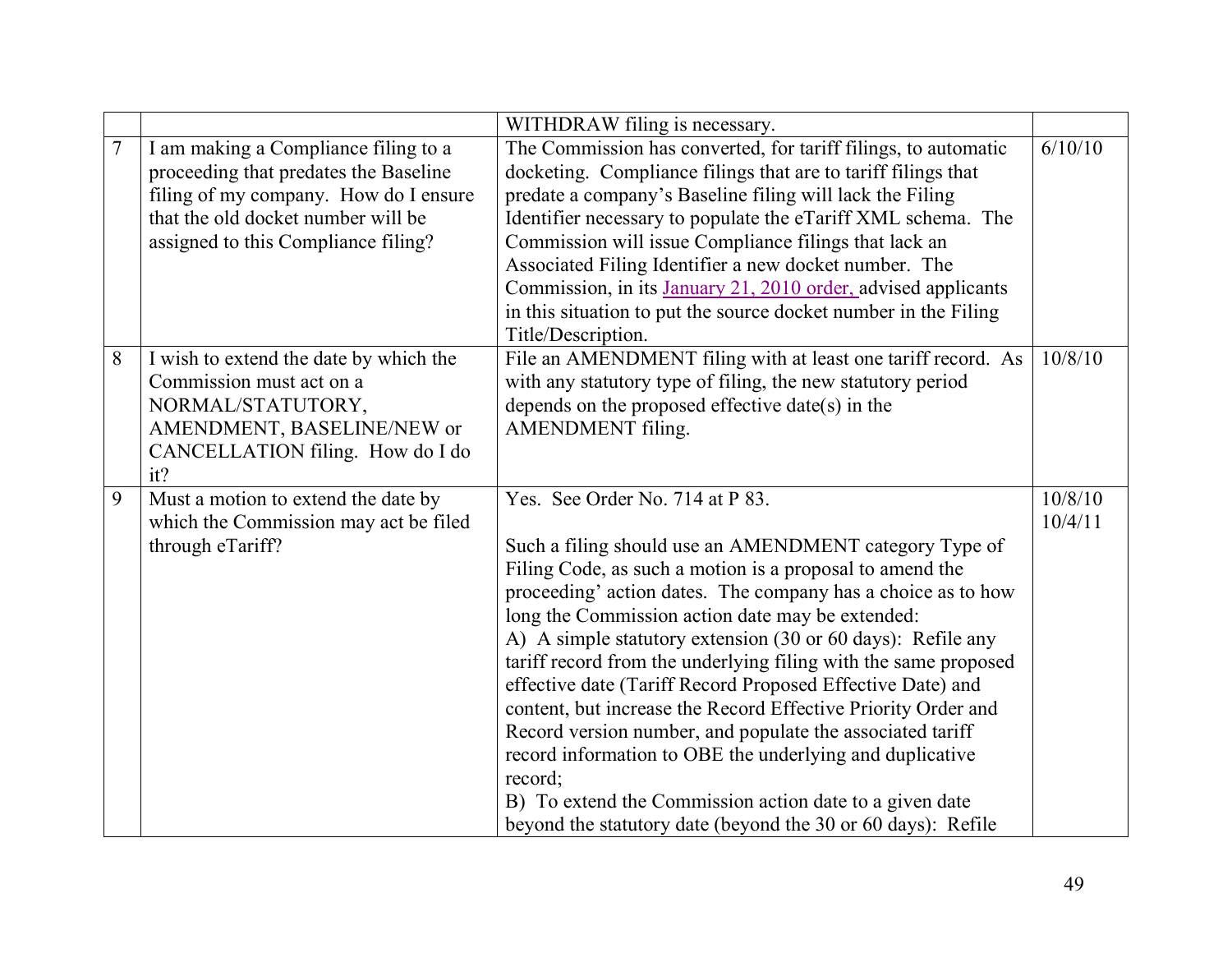|    |                                                                             | any tariff record from the underlying filing with the proposed<br>effective date and content, but increase the Record Version<br>Number, and populate the associated tariff record information<br>to OBE the underlying and duplicative record. The proposed<br>effective date should be the day after the company wishes the<br>Commission to act. If the company wishes to maintain the<br>proposed effective date(s) of the underlying filing, the tariff<br>record in the amendment filing should not have the associated<br>tariff record information.<br>C) To extend the Commission action date indefinitely: Refile<br>any tariff record from the underlying filing with a well into the<br>future proposed effective date and content, but increase the<br>Record Version Number, and populate the associated tariff<br>record information to OBE the underlying and duplicative<br>record. The proposed effective date should be the day after the<br>company wishes the Commission to act. If the company wishes<br>to maintain the proposed effective date(s) of the underlying<br>filing, the tariff record in the amendment filing should not have<br>the associated tariff record information. When the company<br>decides to restart the proceeding, it should file another motion<br>through the AMENDMENT category Type of Filing Code with<br>another tariff record, and populate the associated tariff record<br>information to OBE the underlying and duplicative record with<br>the indefinite date. |         |
|----|-----------------------------------------------------------------------------|----------------------------------------------------------------------------------------------------------------------------------------------------------------------------------------------------------------------------------------------------------------------------------------------------------------------------------------------------------------------------------------------------------------------------------------------------------------------------------------------------------------------------------------------------------------------------------------------------------------------------------------------------------------------------------------------------------------------------------------------------------------------------------------------------------------------------------------------------------------------------------------------------------------------------------------------------------------------------------------------------------------------------------------------------------------------------------------------------------------------------------------------------------------------------------------------------------------------------------------------------------------------------------------------------------------------------------------------------------------------------------------------------------------------------------------------------------------------------------------------------------------------------|---------|
| 10 | I need to motion suspended tariff records                                   | File all the records that the company wishes to move into effect                                                                                                                                                                                                                                                                                                                                                                                                                                                                                                                                                                                                                                                                                                                                                                                                                                                                                                                                                                                                                                                                                                                                                                                                                                                                                                                                                                                                                                                           | 4/18/11 |
|    | into effect. However, there have been                                       | (both changed and unchanged) using a COMPLIANCE filing.                                                                                                                                                                                                                                                                                                                                                                                                                                                                                                                                                                                                                                                                                                                                                                                                                                                                                                                                                                                                                                                                                                                                                                                                                                                                                                                                                                                                                                                                    |         |
|    | intervening changes. How do this?                                           | The Tariff Record Proposed Effective Date for each of the                                                                                                                                                                                                                                                                                                                                                                                                                                                                                                                                                                                                                                                                                                                                                                                                                                                                                                                                                                                                                                                                                                                                                                                                                                                                                                                                                                                                                                                                  |         |
|    |                                                                             | record should conform with the motion filing rules.                                                                                                                                                                                                                                                                                                                                                                                                                                                                                                                                                                                                                                                                                                                                                                                                                                                                                                                                                                                                                                                                                                                                                                                                                                                                                                                                                                                                                                                                        |         |
| 11 | Should my MOTION category filing's<br>tariff records contain tariff text or | No. MOTION category filings' tariff records should not<br>contain tariff text or a revised Record Version Number, as the                                                                                                                                                                                                                                                                                                                                                                                                                                                                                                                                                                                                                                                                                                                                                                                                                                                                                                                                                                                                                                                                                                                                                                                                                                                                                                                                                                                                   | 5/25/11 |
|    | modified Record Version Number?                                             | applicant is not supposed to be proposing any change to the                                                                                                                                                                                                                                                                                                                                                                                                                                                                                                                                                                                                                                                                                                                                                                                                                                                                                                                                                                                                                                                                                                                                                                                                                                                                                                                                                                                                                                                                |         |
|    |                                                                             |                                                                                                                                                                                                                                                                                                                                                                                                                                                                                                                                                                                                                                                                                                                                                                                                                                                                                                                                                                                                                                                                                                                                                                                                                                                                                                                                                                                                                                                                                                                            |         |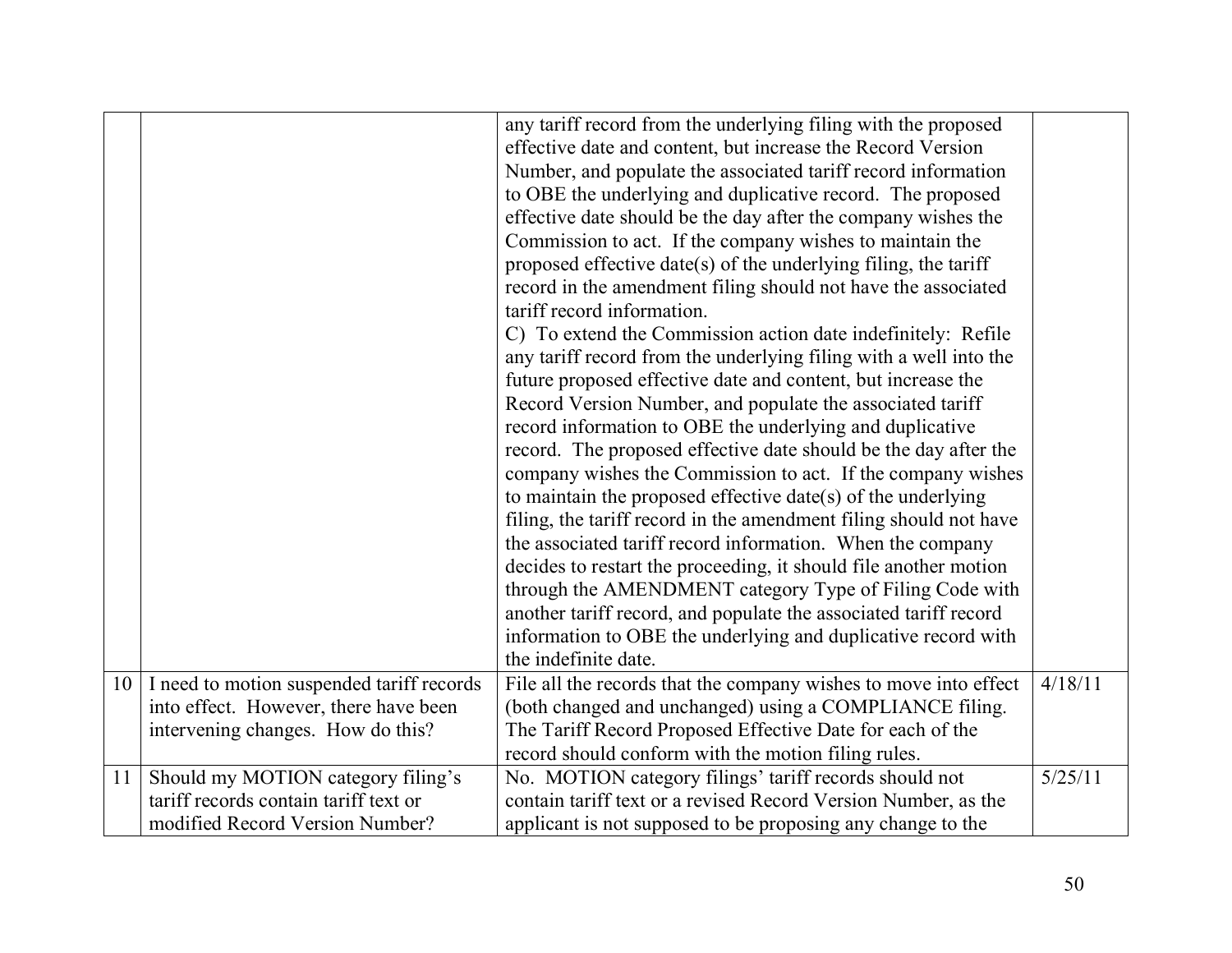| 12 | In the FPA and Oil Program, Suspended<br>tariff records go into effect automatically<br>at the end of their suspension periods.<br>What should be filed to move the               | suspended tariff records' tariff text. A Motion filing is only for<br>the purpose of changing a proposed effective date for a<br>suspended tariff record.<br>Companies in the FPA and Oil Programs with suspended tariff<br>records who wish to move the effective date of their suspended<br>tariff records further into the future should file a MOTION<br>filing that identifies, for each of the suspended tariff records                                                                                                                                                                                                                                                                                                                                                                                                                                                                                                                                                    | 8/12/13  |
|----|-----------------------------------------------------------------------------------------------------------------------------------------------------------------------------------|----------------------------------------------------------------------------------------------------------------------------------------------------------------------------------------------------------------------------------------------------------------------------------------------------------------------------------------------------------------------------------------------------------------------------------------------------------------------------------------------------------------------------------------------------------------------------------------------------------------------------------------------------------------------------------------------------------------------------------------------------------------------------------------------------------------------------------------------------------------------------------------------------------------------------------------------------------------------------------|----------|
|    | effective date out?                                                                                                                                                               | they wish to push out the effective date, the new Tariff Record<br>Proposed Effective Date. This filing must be made before the<br>end of the suspension period.                                                                                                                                                                                                                                                                                                                                                                                                                                                                                                                                                                                                                                                                                                                                                                                                                 |          |
|    | 13   I made a Normal/Statutory filing in the<br>NGA Program and entered the incorrect<br>information for Suspension Motion<br>(suspend_motion). How do I correct that<br>mistake? | The Suspension Motion data element can be populated with<br>either "Y" or "N". If the incorrect information is provided, the<br>information is applied to the tariff filing as a whole – including<br>each proposed tariff record. If the mistake is found while the<br>filing is still pending, it may be WITHDRAWN. Alternatively,<br>while the filing is still pending, file an AMENDMENT with all<br>new records and associated at the record level such that all the<br>records in the tariff filing with the incorrect information are<br>OBE'd and the tariff filing Closed.<br>A mistake in the Suspension Motion data found after the<br>issuance of the Commission order cannot be corrected in<br>eTariff. As a result, tariff records that could have gone into<br>effect will not without a MOTION filing; or tariff records will<br>go into effect that the company may not wish to have in effect.<br>MOTION filings cannot propose a retroactive effective date. | 8/12/13  |
|    | 14   I made a Normal/Statutory filing under<br>$284.123(b)(2)$ in the NGPA program                                                                                                | The applicant with a Pending Normal/Statutory NGPA program<br>filing can propose to change the applicable time-line by filing                                                                                                                                                                                                                                                                                                                                                                                                                                                                                                                                                                                                                                                                                                                                                                                                                                                    | 11/13/13 |
|    | under one of the two time-line options                                                                                                                                            | an Amendment with the desired time-line. The Amendment's                                                                                                                                                                                                                                                                                                                                                                                                                                                                                                                                                                                                                                                                                                                                                                                                                                                                                                                         |          |
|    | $(60$ - or 150-days) that is still Pending                                                                                                                                        | time line will change the underlying Pending filing's time-line.                                                                                                                                                                                                                                                                                                                                                                                                                                                                                                                                                                                                                                                                                                                                                                                                                                                                                                                 |          |
|    | before the Commission. I now want to                                                                                                                                              | For example:                                                                                                                                                                                                                                                                                                                                                                                                                                                                                                                                                                                                                                                                                                                                                                                                                                                                                                                                                                     |          |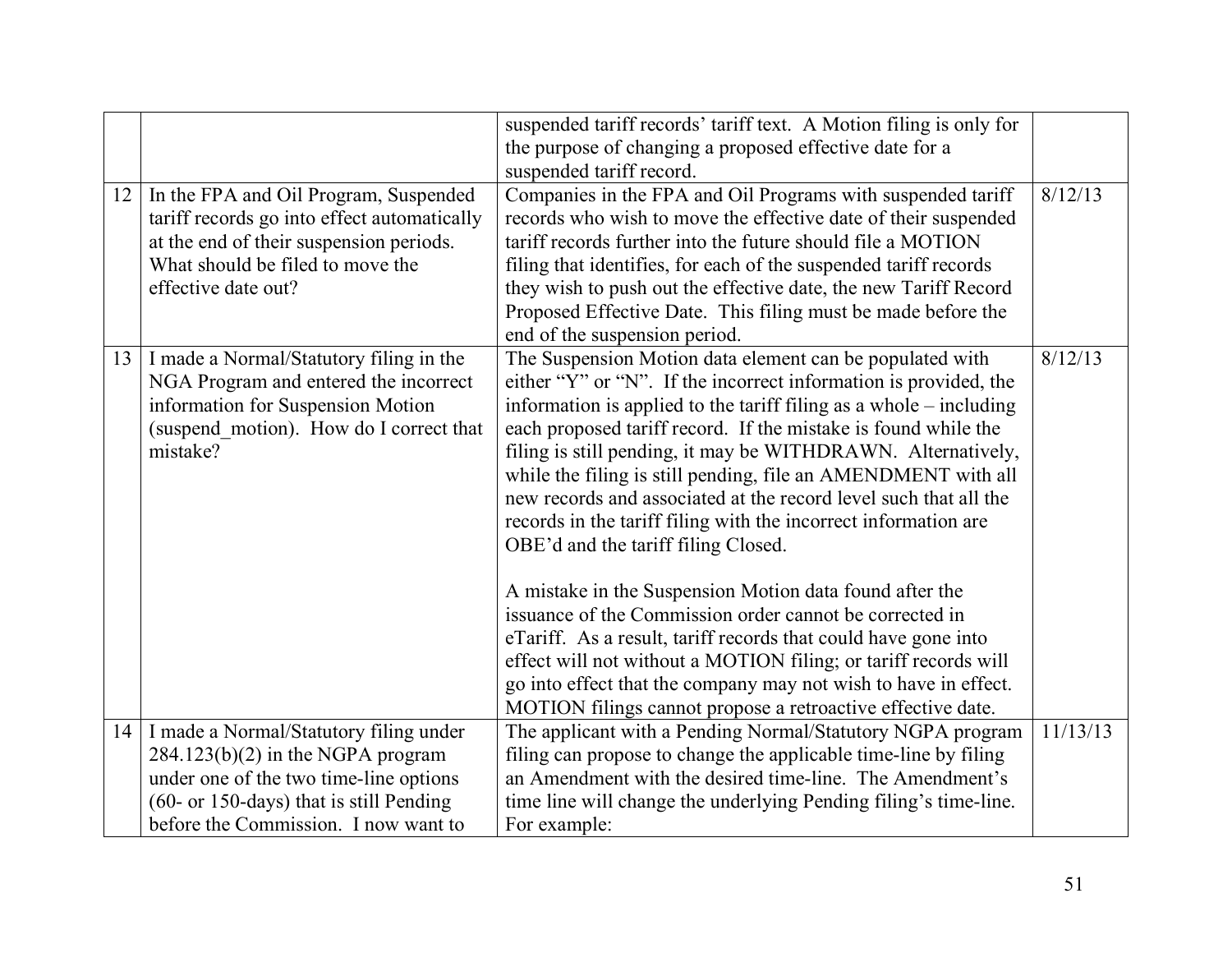| change the time-lines. How can I do                                                                                                                                                                     |                                                                                                                                                                                                                                          |                                                                                                                             |                                                                   |  |
|---------------------------------------------------------------------------------------------------------------------------------------------------------------------------------------------------------|------------------------------------------------------------------------------------------------------------------------------------------------------------------------------------------------------------------------------------------|-----------------------------------------------------------------------------------------------------------------------------|-------------------------------------------------------------------|--|
| that?                                                                                                                                                                                                   | <b>TOFC</b>                                                                                                                                                                                                                              | Category                                                                                                                    | Time-line                                                         |  |
|                                                                                                                                                                                                         | 760                                                                                                                                                                                                                                      | Normal/Statutory                                                                                                            | $150 \text{ days}$                                                |  |
|                                                                                                                                                                                                         | 1270                                                                                                                                                                                                                                     | Amendment                                                                                                                   | 60 days                                                           |  |
|                                                                                                                                                                                                         | Or:                                                                                                                                                                                                                                      |                                                                                                                             |                                                                   |  |
|                                                                                                                                                                                                         | 1300                                                                                                                                                                                                                                     | Normal/Statutory                                                                                                            | 60 days                                                           |  |
|                                                                                                                                                                                                         | 1350                                                                                                                                                                                                                                     | Amendment                                                                                                                   | $150$ days                                                        |  |
| 15   I made an initial filing under<br>284.123(b)(1) (TOFC 980), which has no<br>time line. I would like to change to a 60-<br>day time-line; however my Amendment<br>TOFC 1270 was rejected. How can I | TOFC 980 actually follows the Compliance business process<br>category business. As such, Amendment business process<br>categories will not amend Compliance category TOFCs.<br>To change the time-line of a TOFC 980 filing, file a TOFC |                                                                                                                             |                                                                   |  |
| change the time-line for my filing?                                                                                                                                                                     |                                                                                                                                                                                                                                          | 980 filing. The association of the tariff records will OBE all<br>the records in the TOFC 980 and close the TOFC 980 tariff | 1300 tariff filing and associate with all the records of the TOFC |  |
|                                                                                                                                                                                                         | number.                                                                                                                                                                                                                                  | filing. OSEC will assign the TOFC 1300 filing a new docket                                                                  |                                                                   |  |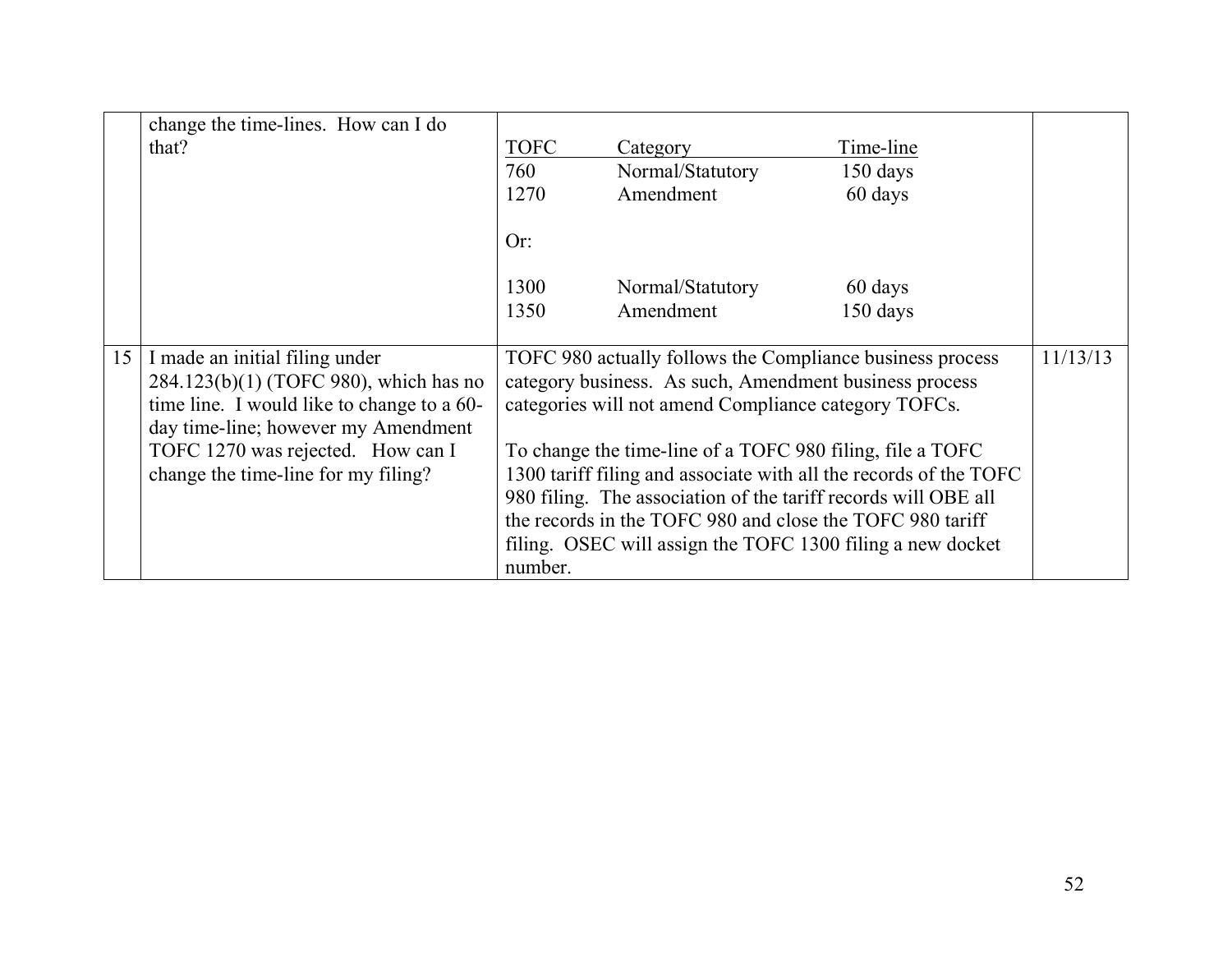#### <span id="page-52-0"></span>**eTariff Viewer**

|                | Ouestion                                                                                                                                                                                                                                                                                                                                                                      | Answer                                                                                                                                                                                                                                                                                                                                                                                                                                                                                                       | Date                                      |
|----------------|-------------------------------------------------------------------------------------------------------------------------------------------------------------------------------------------------------------------------------------------------------------------------------------------------------------------------------------------------------------------------------|--------------------------------------------------------------------------------------------------------------------------------------------------------------------------------------------------------------------------------------------------------------------------------------------------------------------------------------------------------------------------------------------------------------------------------------------------------------------------------------------------------------|-------------------------------------------|
| $\mathbf{1}$   | In the OSEC Implementation Guide<br>under Tariff Record Content Data --<br>Tariff Record Title (record title) and<br><b>Record Content Description</b><br>(record content desc), it states that<br>"this field may be used in a database<br>generated Table of Contents." Can<br>FERC commit that these are the<br>fields they will use in an automated<br>table of contents? | Tariff Record Title (record_title) will definitely be used in<br>an automated table of contents. How the Record Content<br>Description (record_content_desc) will be displayed has<br>not been determined. At the April 28, 2009 technical<br>conference, Record Content Description, Tariff Record<br>Title and Record Version Number, in this arrangement,<br>were identified as the data elements to be used.<br>Commission orders commonly refer to this set of data<br>elements as the "section title." | 12/19/08<br>1/15/10<br>10/8/10<br>10/4/11 |
| $\overline{2}$ | If leading spaces are placed in Tariff<br>Record Title (record title), Record<br><b>Content Description</b><br>(record_content_description), Record<br><b>Version Number</b><br>(record_version_num) or Record<br><b>Narrative Name</b><br>(record_narrative_name), how will the<br>spaces appear in the eTariff Viewer?                                                      | Leading spaces will likely be removed for the eTariff<br>Viewer's display. ETariff will not modify the data<br>submitted to the Commission, including leading spaces.                                                                                                                                                                                                                                                                                                                                        | 2/9 /09                                   |
| $\overline{3}$ | When a tariff filing is made, how long<br>does it take for the new tariff records to<br>appear in the eTariff Viewer?                                                                                                                                                                                                                                                         | The new tariff records should appear within a few minutes of<br>the Secretary accepting the tariff filing for filing before the<br>Commission.                                                                                                                                                                                                                                                                                                                                                               | $10^{1/8/10}$                             |
| $\overline{4}$ | When the Commission acts on a tariff<br>filing, how long does it take for the<br>Commission's actions to be reflected in<br>the eTariff Viewer?                                                                                                                                                                                                                               | There may be up to a 5-day delay between the time the<br>Commission order issues and the time the actions are reflected<br>in the eTariff Viewer.                                                                                                                                                                                                                                                                                                                                                            | 10/8/10                                   |
| 5              | My RTF tariff text does not appear the                                                                                                                                                                                                                                                                                                                                        | There are many reasons why the RTF representation of the                                                                                                                                                                                                                                                                                                                                                                                                                                                     | 10/8/10                                   |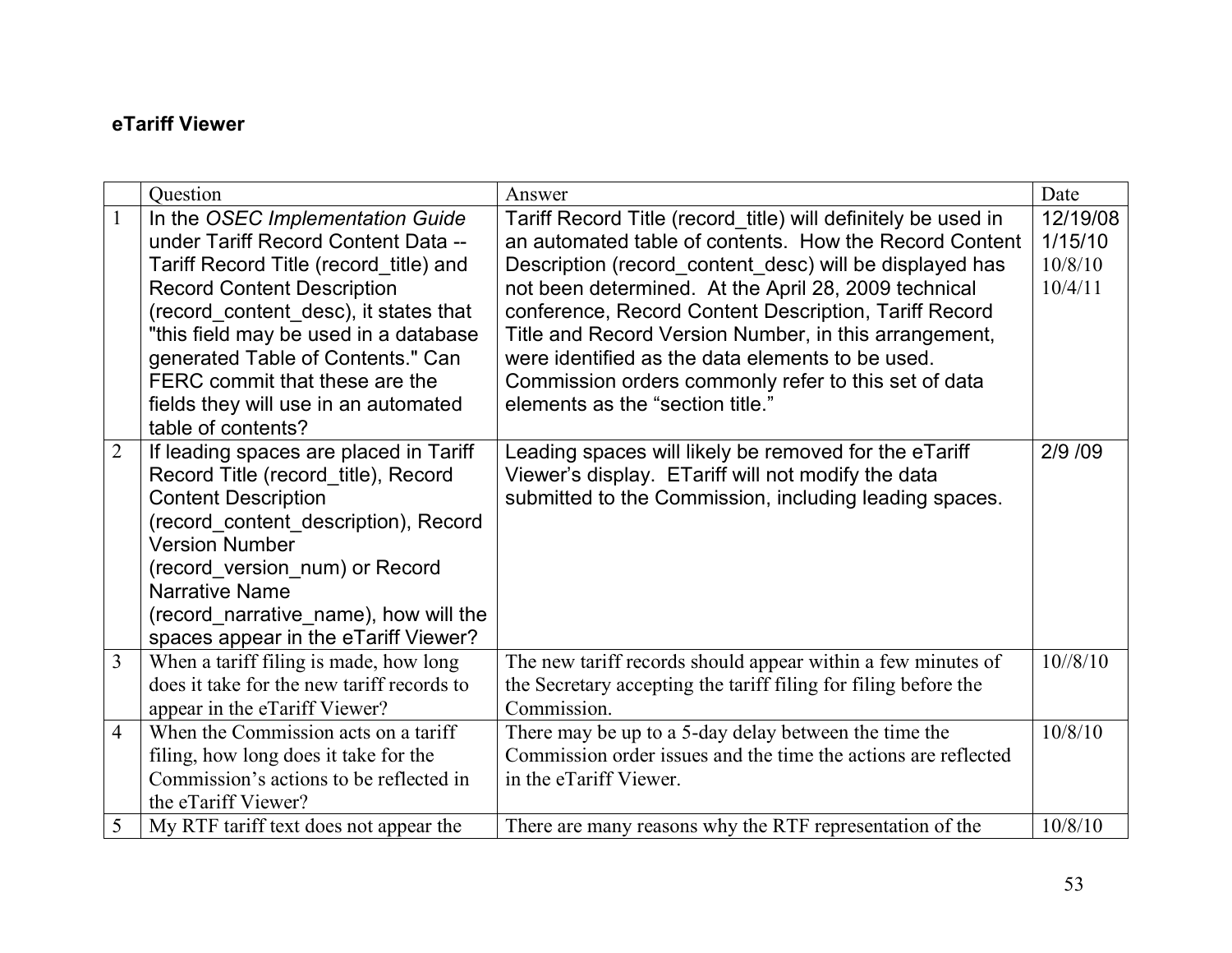|                  | Question                                                                         | Answer                                                                                                                                                                                                                                                                                                                                                                                                                                                                                                                                                                                                                                                                                                                                                                                                                                                                                                                                                                                                                                                                                                                                                                                                                                                                                                                                 | Date    |
|------------------|----------------------------------------------------------------------------------|----------------------------------------------------------------------------------------------------------------------------------------------------------------------------------------------------------------------------------------------------------------------------------------------------------------------------------------------------------------------------------------------------------------------------------------------------------------------------------------------------------------------------------------------------------------------------------------------------------------------------------------------------------------------------------------------------------------------------------------------------------------------------------------------------------------------------------------------------------------------------------------------------------------------------------------------------------------------------------------------------------------------------------------------------------------------------------------------------------------------------------------------------------------------------------------------------------------------------------------------------------------------------------------------------------------------------------------|---------|
|                  | same as the Clean Tariff I provided as an<br>attachment. Why are they different? | tariff text in the eTariff Viewer does not match the Clean Tariff.<br>Users should be aware that the Commission did not promise it<br>could render tariff material in the eTariff Viewer with the same<br>fidelity intended by the applicant. The Clean Tariff<br>requirement is the applicant's rendition of its tariff.<br>Reasons for the lack of fidelity include one or more of the<br>following possible explanations:<br>$\triangleright$ Creating the tariff document in a format other than RTF<br>and converting to RTF (note Discussion items above<br>regarding incompatibilities between Microsoft Word<br>formats and RTF);<br>$\triangleright$ Creating the tariff document in a format other than RTF,<br>creating the Clean Tariff document from that document,<br>then converting to RTF, instead of creating the Clean<br>Tariff document from the RTF document.<br>$\triangleright$ Use of conversion software (including word processing<br>conversions, binary64 conversions and XML generators)<br>that do not recognize the same character sets or features.<br>These conversion issues can be located with the tariff<br>creators or with FERC.<br>$\triangleright$ Using Tracked Changes and creating the RTF file before<br>removing all tracked changes and/or before saving the<br>file in native format. | 1/6/14  |
| 6                | I have lost access to the company's tariff                                       | The eTariff Viewer provides a feature that permits any person                                                                                                                                                                                                                                                                                                                                                                                                                                                                                                                                                                                                                                                                                                                                                                                                                                                                                                                                                                                                                                                                                                                                                                                                                                                                          | 4/18/11 |
|                  | data base and I need to restore it to                                            | to download in an XML format enough of the tariff to continue                                                                                                                                                                                                                                                                                                                                                                                                                                                                                                                                                                                                                                                                                                                                                                                                                                                                                                                                                                                                                                                                                                                                                                                                                                                                          |         |
|                  | continue making filings. How can I do                                            | business. The instructions on how to use this feature are                                                                                                                                                                                                                                                                                                                                                                                                                                                                                                                                                                                                                                                                                                                                                                                                                                                                                                                                                                                                                                                                                                                                                                                                                                                                              |         |
|                  | that?                                                                            | located under Help on the eTariff Viewer home page.                                                                                                                                                                                                                                                                                                                                                                                                                                                                                                                                                                                                                                                                                                                                                                                                                                                                                                                                                                                                                                                                                                                                                                                                                                                                                    |         |
| $\boldsymbol{7}$ | I have lost access to the company's past                                         | No. The Commission does not retain a copy of the XML or                                                                                                                                                                                                                                                                                                                                                                                                                                                                                                                                                                                                                                                                                                                                                                                                                                                                                                                                                                                                                                                                                                                                                                                                                                                                                | 4/18/11 |
|                  | XML and ZIPped eTariff filings. Can I                                            | ZIPped tariff filings. All the material from these tariff filings,                                                                                                                                                                                                                                                                                                                                                                                                                                                                                                                                                                                                                                                                                                                                                                                                                                                                                                                                                                                                                                                                                                                                                                                                                                                                     |         |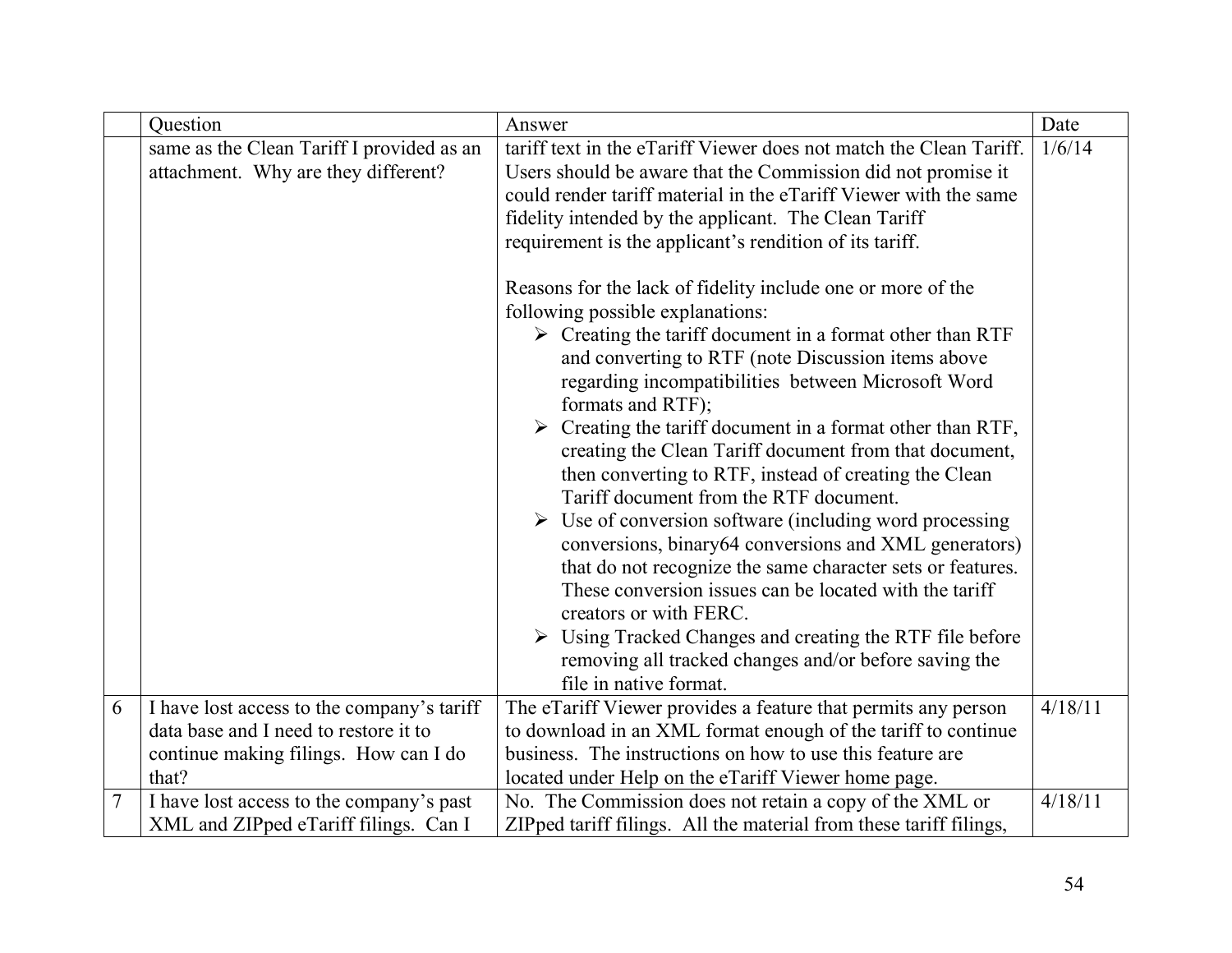|   | Question                                          | Answer                                                               | Date    |
|---|---------------------------------------------------|----------------------------------------------------------------------|---------|
|   | obtain a copy from the Commission?                | including the meta data, are available on eLibrary.                  |         |
| 8 | I only need access to a couple of                 | Most internet browsers permit the creation of shortcuts or           | 8/12/13 |
|   | companies' tariffs. Do I have to go               | favorites to websites. In the eTariff Viewer, bring up the tariff    |         |
|   | through the eTariff Viewer's menu each            | of interest, and then create a shortcut or favorite consistent with  |         |
|   | time to find and bring up those tariff's?         | the instructions on your browser.                                    |         |
| 9 | I cannot find a tariff record in the eTariff      | There are several reason why certain tariff records do not           | 8/12/13 |
|   | Viewer's Table of Contents. Why cannot            | appear in the eTariff Viewer's Table of Contents:                    |         |
|   | I see certain tariff records?                     |                                                                      |         |
|   |                                                   | 1. The tariff record is Rejected or Cancelled as of the Effective    |         |
|   |                                                   | Date the user selected for viewing the tariff, and there were no     |         |
|   |                                                   | Effective versions of the tariff record. To see these records,       |         |
|   |                                                   | select a view Effective date prior to the date the tariff record     |         |
|   |                                                   | was Rejected or Cancelled.                                           |         |
|   |                                                   | 2. A version of the tariff record is Suspended, and there were       |         |
|   |                                                   | no Effective versions of the tariff record as of the Effective       |         |
|   |                                                   | Date the user selected for viewing the tariff. To see these          |         |
|   |                                                   | records, select a view Effective date after the end of the           |         |
|   |                                                   | suspension period.                                                   |         |
|   |                                                   | 3. On rare occasions, there is an eTariff updating error that        |         |
|   |                                                   | results in no Effective tariff record (a condition known as          |         |
|   |                                                   | Superceded <> Superceded). To see these records, select a view       |         |
|   |                                                   | Effective date prior to the date the tariff record was superceded.   |         |
|   |                                                   | If these errors are found, please inform                             |         |
|   |                                                   | ferconlinesupport@ferc.gov, and provide the Company ID,              |         |
|   |                                                   | Tariff Identifier and Tariff Record Identifier.                      |         |
|   | $10$ I cannot find a tariff record in the eTariff | On the Tariff Browser screen, use the "List All Sections"            | 8/12/13 |
|   | Viewer's Table of Contents. How can I             | button. This will list all tariff records, including those that have | 5/12/16 |
|   | find tariff records that are not in eTariff       | only Rejected, Suspended, Cancelled and no Effective status.         |         |
|   | Viewer's Table of Contents?                       |                                                                      |         |
|   |                                                   | Rejected and Cancelled tariff records may appear misplaced in        |         |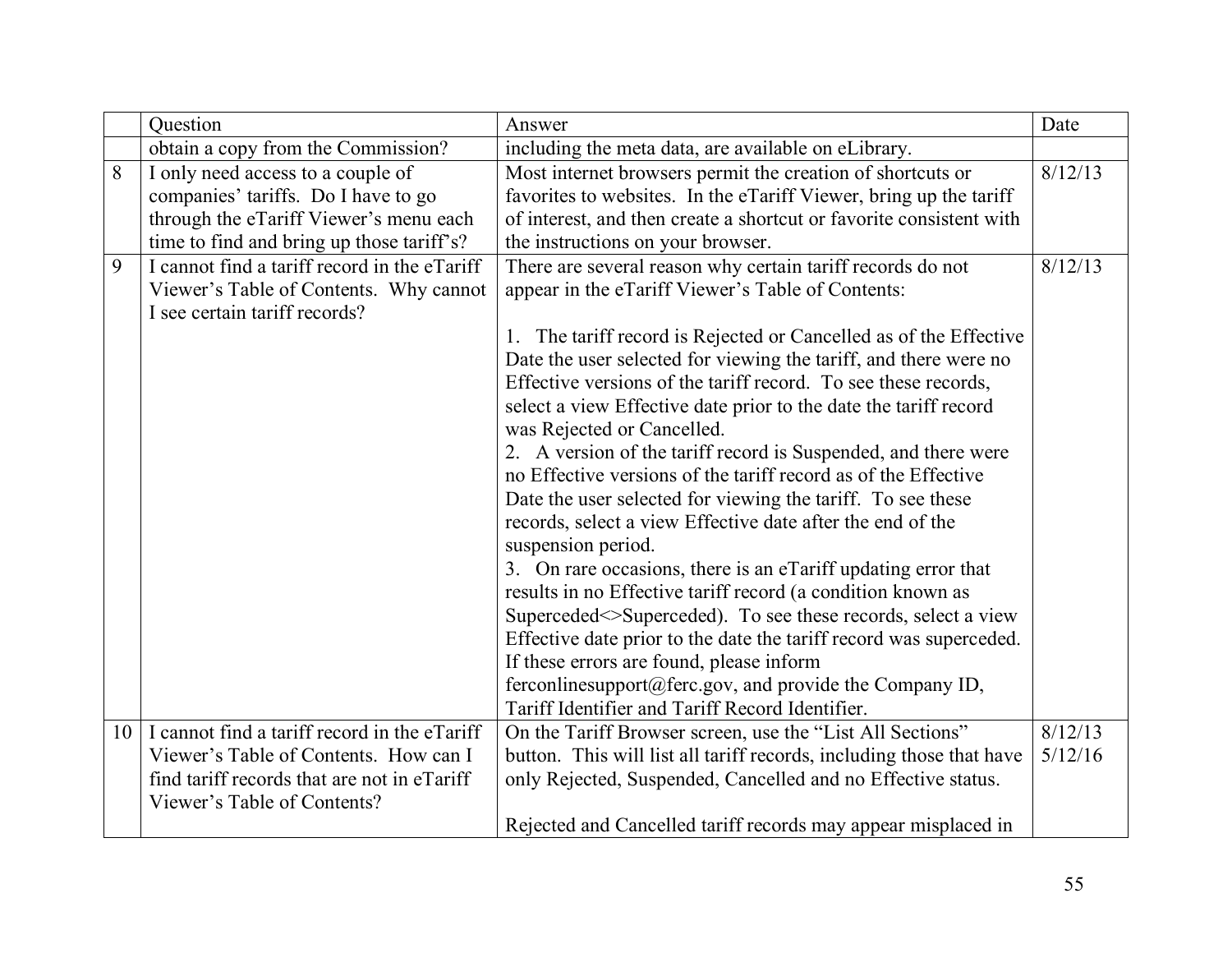|    | Question                                     | Answer                                                               | Date    |
|----|----------------------------------------------|----------------------------------------------------------------------|---------|
|    |                                              | the Table of Contents. This may occur because the tariff             |         |
|    |                                              | records' Tariff Record Collation Values and Parent Identifiers       |         |
|    |                                              | may have no continuing relationship to their location relative to    |         |
|    |                                              | other tariff records in the eTariff Viewer's Table of Contents.      |         |
|    |                                              | See also Maintaining and Changing Tariff Databases, Qu. 8.           |         |
| 11 | Many recent Commission orders contain        | For the link to the tariff, go to the eTariff Viewer and either:     | 8/12/13 |
|    | hyperlinks to the eTariff Viewer's           | (a) go to the Tariff Browser to find the company's tariff, place     |         |
|    | version of the Company's tariff or           | the cursor over the hyperlink to the tariff, and copy the link       |         |
|    | specific tariff records in the tariff. How   | address (usually the option to copy the link address appears         |         |
|    | can I find these links for use in my         | with a right-click of the mouse); or                                 |         |
|    | filings?                                     | (b)go to the company's Tariff Browser, and copy the URL from         |         |
|    |                                              | the address line at the top of your browser.                         |         |
|    |                                              |                                                                      |         |
|    |                                              | For the link to the tariff record, in the Tariff Browser, select the |         |
|    |                                              | tariff record of interest from the Table of Contents. Then, in       |         |
|    |                                              | the tariff section activity box on the upper right of the screen,    |         |
|    |                                              | place the cursor over the hyperlink to the version of the tariff     |         |
|    |                                              | record of interest, and copy the link address (usually the option    |         |
|    |                                              | to copy the link address appears with a right-click of the           |         |
|    |                                              | mouse).                                                              |         |
|    |                                              | If the document is to be converted to PDF and has hyperlinks,        |         |
|    |                                              | remember to print-to-PDF to retain the hyperlinks. All PDF           |         |
|    |                                              | documents filed with the Commission are <i>required</i> to be either |         |
|    |                                              | print-to-PDF or OCR'ed.                                              |         |
| 12 | The eTariff Viewer's Table of Contents       | This is a known error of the eTariff Viewer.                         | 1/6/14  |
|    | does not show the correct tariff record      |                                                                      |         |
|    | section title for the chosen effective date. |                                                                      |         |
| 13 | Two tariff records with the same Tariff      | If two or more tariff records with the same Tariff Record            | 1/6/14  |
|    | Record Identifier became effective on the    | Identifier became effective on the same day and have the same        |         |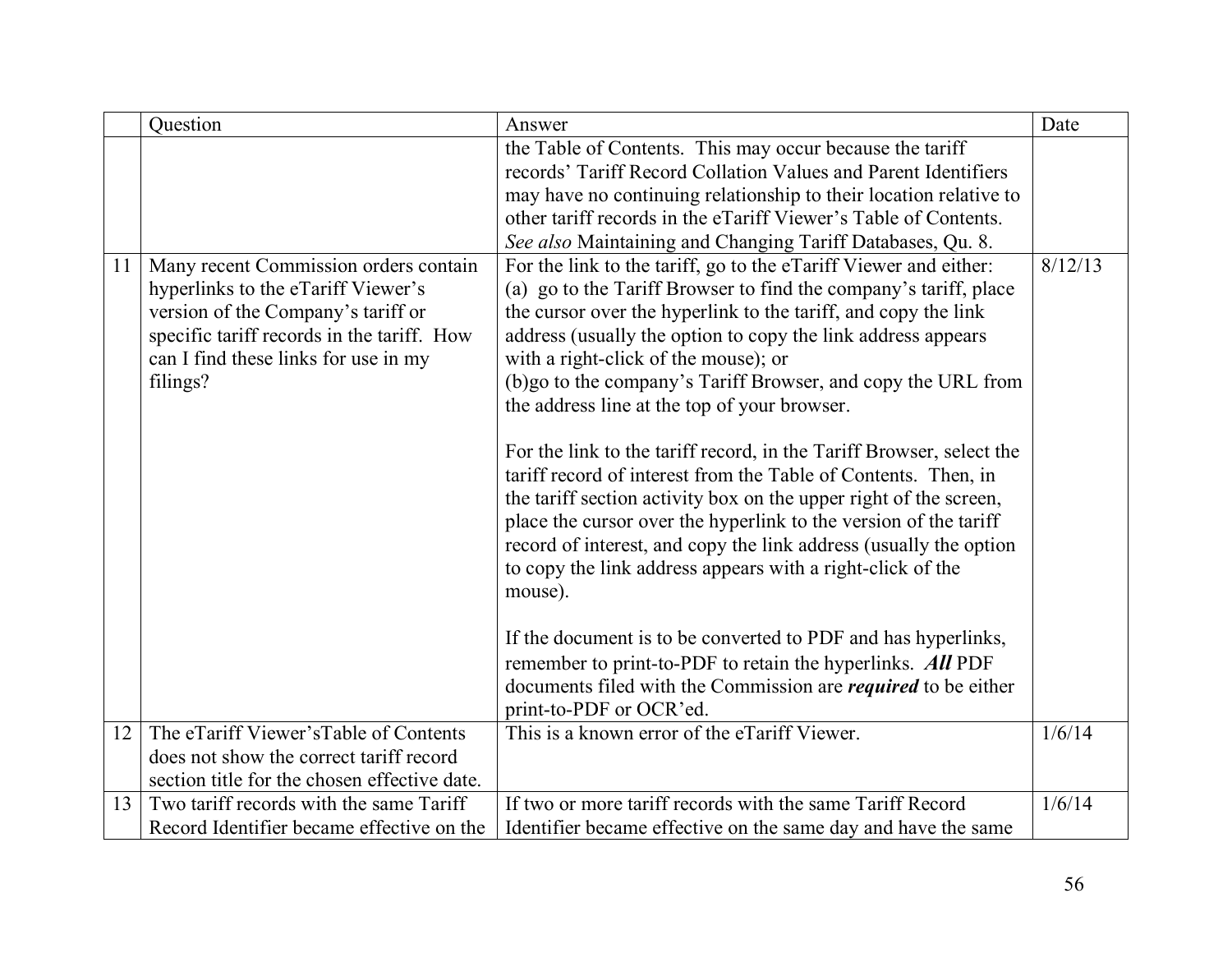|                 | Question                                   | Answer                                                                                 | Date   |
|-----------------|--------------------------------------------|----------------------------------------------------------------------------------------|--------|
|                 | same day. However, the eTariff Viewer      | Record Effective Priority Order, then the eTariff software                             |        |
|                 | shows the wrong tariff record as           | cannot determine the intent of the Commission or the applicant                         |        |
|                 | effective. What is the problem?            | as to which tariff record should be effective and which tariff                         |        |
|                 |                                            | record(s) should be Superceded. The applicant should make a                            |        |
|                 |                                            | tariff filing to correct the Record Effective Priority Order. See                      |        |
|                 |                                            | Tariff Record Related Codes, Qu. 39.                                                   |        |
| 14              | I looked at my company's tariff on the     | Effective tariff records not in the proper order mean that the                         | 1/6/14 |
|                 | eTariff Public Viewer. The effective       | records' Tariff Record Collation Values are incorrect. Tariff                          |        |
|                 | tariff records are out of order and/or not | record order is determined by each tariff record's Tariff Record                       |        |
|                 | in the proper hierarchical structure. What | Collation Value. Tariff records are ordered with the smallest                          |        |
|                 | is wrong, and how can it be corrected?     | Tariff Record Collation Value at the top of the Table of                               |        |
|                 |                                            | Contents through the highest Tariff Record Collation Value at                          |        |
|                 |                                            | the bottom of the Table of Contents. Every effective tariff                            |        |
|                 |                                            | record's Tariff Record Collation Value must be unique.                                 |        |
|                 |                                            | Duplicative effective Tariff Record Collation Values are                               |        |
|                 |                                            | ordered randomly relative to each other on the eTariff Public                          |        |
|                 |                                            | Viewer.                                                                                |        |
|                 |                                            |                                                                                        |        |
|                 |                                            | Effective tariff records that are misplace in the hierarchy may                        |        |
|                 |                                            | mean that the either that record's or one of its parent's Tariff                       |        |
|                 |                                            | Record Parent Identifier is incorrect.                                                 |        |
|                 |                                            | A tariff record that appears in the eTariff Public Viewer to be a                      |        |
|                 |                                            | child of the wrong parent may have the proper Tariff Record                            |        |
|                 |                                            | Parent Identifier, but the wrong Tariff Record Collation Value.                        |        |
|                 |                                            |                                                                                        |        |
|                 |                                            | Incorrect Tariff Record Collation Values and Tariff Record                             |        |
|                 |                                            | Parent Identifiers should be corrected through a                                       |        |
|                 |                                            | Normal/Statutory or Compliance filing.                                                 |        |
| 15 <sup>1</sup> |                                            | Different companies have very different tariff organization. Are there any guidelines? | 1/6/14 |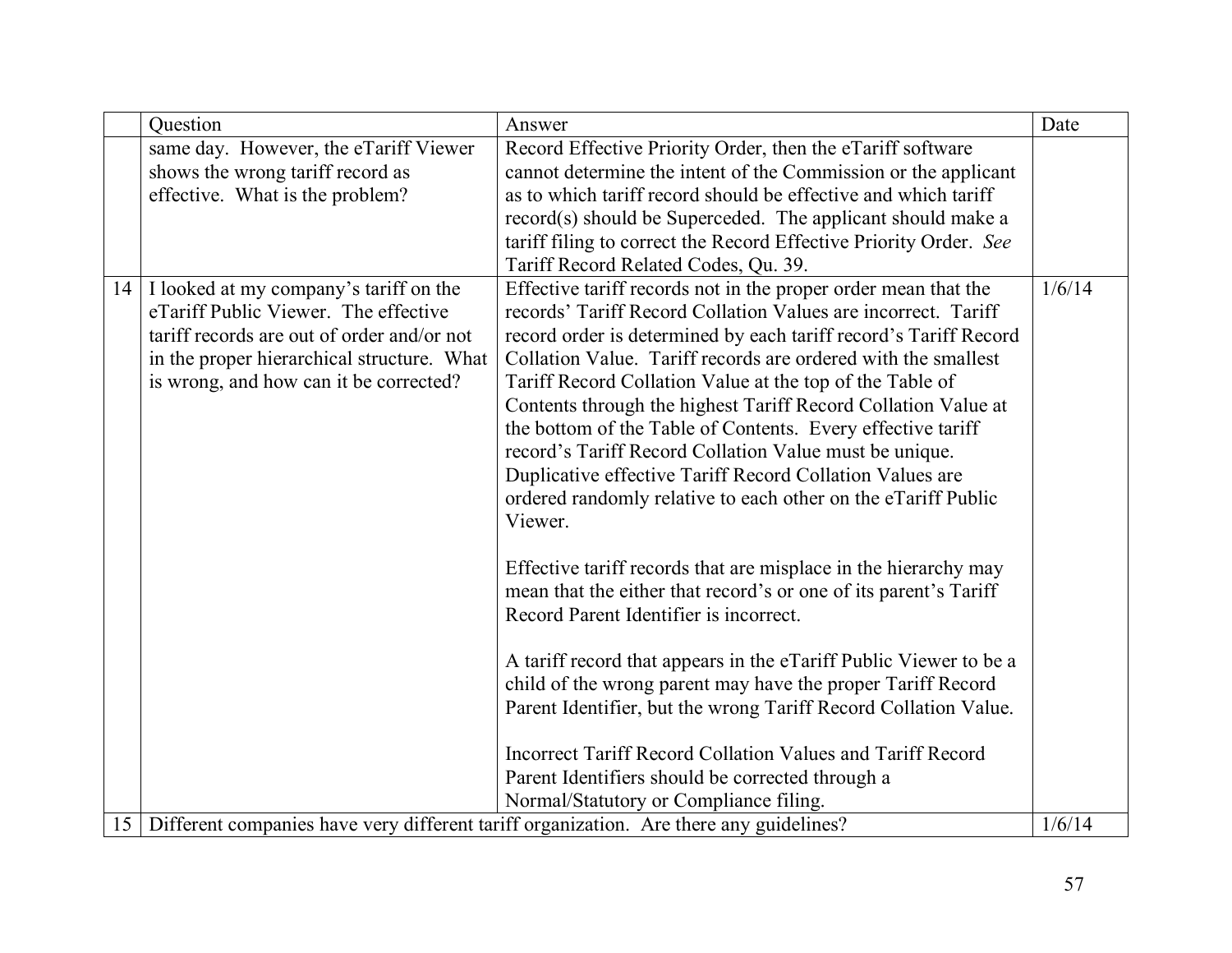| Question                                                                                                       | Answer | Date |  |  |  |
|----------------------------------------------------------------------------------------------------------------|--------|------|--|--|--|
| The Commission provides limited guidance on how to structure tariffs at Parts 35, 154, 284 and 341.            |        |      |  |  |  |
|                                                                                                                |        |      |  |  |  |
| Business practice and staff experience suggest the following guidelines:                                       |        |      |  |  |  |
| 1. Do not have too many Tariff IDs. Rather, group classes of tariff documents into a single Tariff Identifier: |        |      |  |  |  |

i. Example of excess Tariff IDs:

| Portland General Electric Company | C001132 |    | <b>PGE First Revised Volume 12</b>          |
|-----------------------------------|---------|----|---------------------------------------------|
| Portland General Electric Company | C001132 | 9  | PGE Original Volume 13 Ancillary Services   |
| Portland General Electric Company | C001132 | 10 | PGE-2 Cost Based Rate Tariff                |
| Portland General Electric Company | C001132 | 3  | PGE SEVENTH REVISED VOLUME NO. 11 MBR       |
| Portland General Electric Company | C001132 | 11 | PGE 14 Reserve Energy Service               |
| Portland General Electric Company | C001132 | 8  | Portland General Electric OATT Volume No. 8 |
| Portland General Electric Company | C001132 | 12 | Other Rate Schedules                        |
|                                   |         |    |                                             |

| Puget Sound Energy, Inc. | C000171 | 37  | Residential Purchase and Sale Agreement       |
|--------------------------|---------|-----|-----------------------------------------------|
| Puget Sound Energy, Inc. | C000171 | 41  | Market-Based Rates Tariff                     |
| Puget Sound Energy, Inc. | C000171 | 39  | Electric Transmission Reassignment            |
| Puget Sound Energy, Inc. | C000171 | 43  | Jackson Prairie Gas Storage Project Agreement |
| Puget Sound Energy, Inc. | C000171 | 54  | OATT - Open Access Transmission Tariff        |
| Puget Sound Energy, Inc. | C000171 | 99  | Montana Intertie Agreement                    |
| Puget Sound Energy, Inc. | C000171 | 103 | Misc Tariffs and Agreements                   |
| Puget Sound Energy, Inc. | C000171 | 113 | Open Access Transmission Tariff               |
| Puget Sound Energy, Inc. | C000171 | 73  | Vantage Transmission Service Agreement #476   |
| Puget Sound Energy, Inc. | C000171 | 80  | PSE Original Service Agreement No. 506        |
| Puget Sound Energy, Inc. | C000171 | 82  | PSE Original Service Agreement #507           |
| Puget Sound Energy, Inc. | C000171 | 84  | PSE Original Service Agreement No. 508        |
|                          |         |     |                                               |

2. Don't include the Company Name as part of the Tariff Title – it unnecessarily adds character space that is better used to describe the tariff, and creates duplicative text in properly formatted tariff citations:

| <b>CONSIGNOR CONTROLLING COMPANY</b> | -------  | $\cdots$ |                           |                                                         |
|--------------------------------------|----------|----------|---------------------------|---------------------------------------------------------|
| UGI Utilities Inc.                   | .002089  |          | <b>UGI Utilities Inc.</b> |                                                         |
| Union Electric Company               | 000744-0 |          |                           | Union Electric Company Tariffs of General Applicability |
|                                      |          |          |                           |                                                         |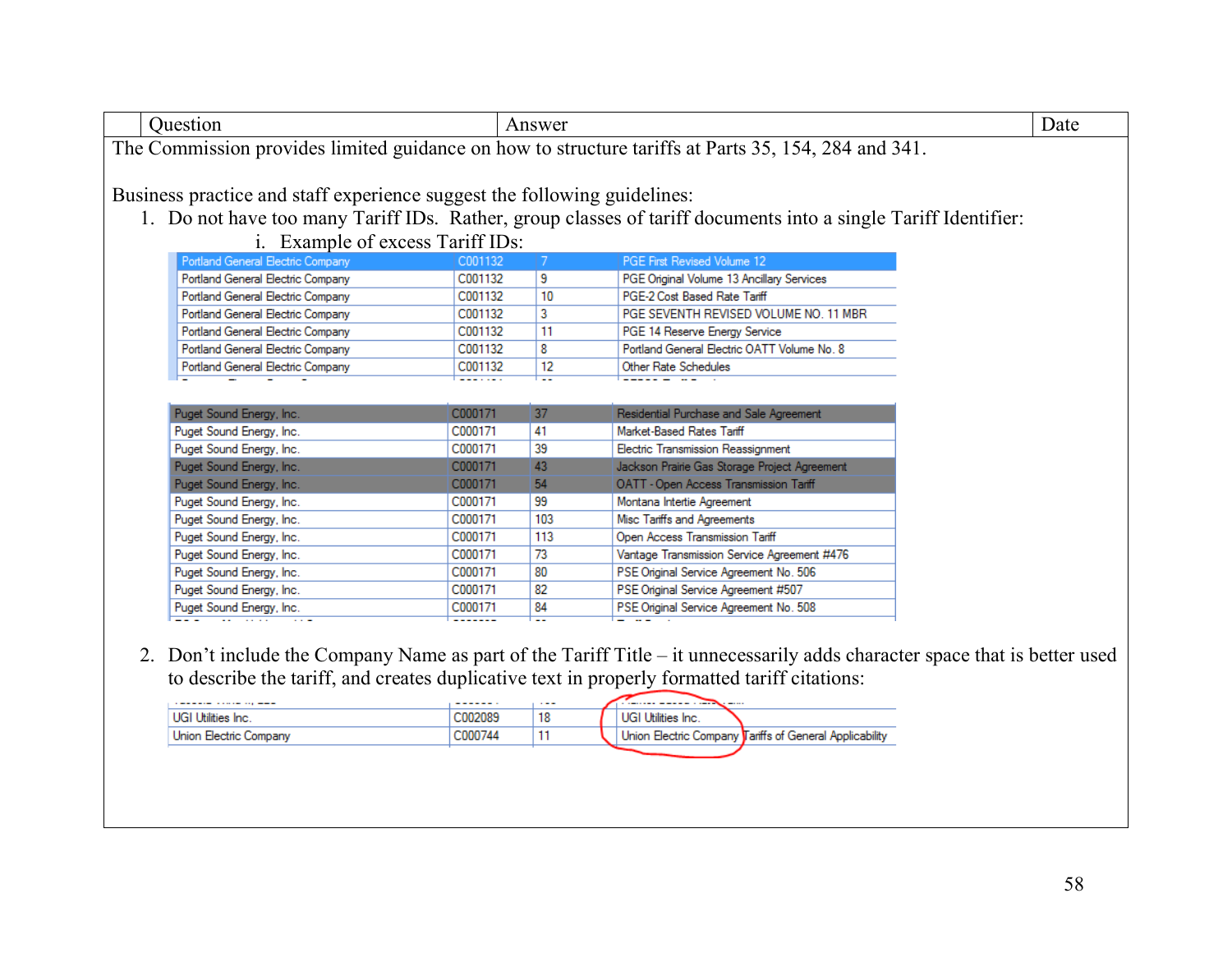| Question | Answer                                                                                                | Date |
|----------|-------------------------------------------------------------------------------------------------------|------|
|          | 3. Some companies use tariff structures that lack organization.                                       |      |
|          | i. Some common mistakes or practices that produce poor tariff structure:                              |      |
|          |                                                                                                       |      |
|          | 1. Mixing up correlation values                                                                       |      |
|          | 2. Placing different types of agreements together                                                     |      |
|          | 3. Not using parent/child relationships to facilitate viewing and researching                         |      |
|          |                                                                                                       |      |
|          |                                                                                                       |      |
|          | ii. Example of disorganized tariff structure:                                                         |      |
|          | Distribution Service Agmt, Service Agreement No. 357, 2.0.0                                           |      |
|          | SGIA, Service Agreement No. 358, 2.0.0                                                                |      |
|          | Distribution Service Agmt, Service Agreement No. 359, 1.0.0                                           |      |
|          | LGIA, Service Agreement No. 362, 1.0.0                                                                |      |
|          | Distribution Service Agmt, Service Agreement No. 363, 1.0.0                                           |      |
|          | WDAT Service Agreement, First Revised Service Agreement No. 130, 0.0.0                                |      |
|          | IFA, First Revised Service Agreement No. 181, 1.0.0                                                   |      |
|          | LGIA, First Revised Service Agreement No. 184, 1.0.0                                                  |      |
|          | SA for WDS, First Revised Service Agreement No. 185, 1.0.0                                            |      |
|          | SGIA, First Revised Service Agreement No. 198, 1.0.0                                                  |      |
|          | Amended SGIA Cancel, First Revised Service Agreement No. 215 Cancelled, 3.0.0                         |      |
|          | Dist Serv Agmt Cancel, First Revised Service Agreement No. 216 Cancelled, 1.0.0                       |      |
|          | Amended SGIA, First Revised Service Agreement No. 200, 1.0.0                                          |      |
|          | Distribution Service Agmt, First Revised Service Agreement No. 201, 0.0.0                             |      |
|          | <u>SGIA, First Revised Service Agreement No. 221, 1.0.0</u>                                           |      |
|          | LGIA, First Revised Service Agreement No. 226, 1.0.0                                                  |      |
|          | <u>LGIA, First Revised Service Agreement No. 233, 1.0.0</u>                                           |      |
|          | Distribution Service Agmt, First Revised Service Agreement No. 234, 1.0.0                             |      |
|          | Distribution Service Agmt, Service Agreement No. 230, 1.0.0                                           |      |
|          | IFA, Service Agreement No. 140, 1.0.0                                                                 |      |
|          | Distribution Service Agmt, Service Agreement No. 141, 2.0.0                                           |      |
|          | IFA, Service Agreement No. 231, 1.0.0                                                                 |      |
|          | SGIA, Service Agreement No. 238, 2.0.0                                                                |      |
|          | Distribution Service Agmt, Service Agreement No. 239, 2.0.0<br>SGIA, Service Agreement No. 289, 1.0.0 |      |
|          | Distribution Service Agmt, Service Agreement No. 290, 1.0.0                                           |      |
|          |                                                                                                       |      |
|          |                                                                                                       |      |
|          |                                                                                                       |      |
|          |                                                                                                       |      |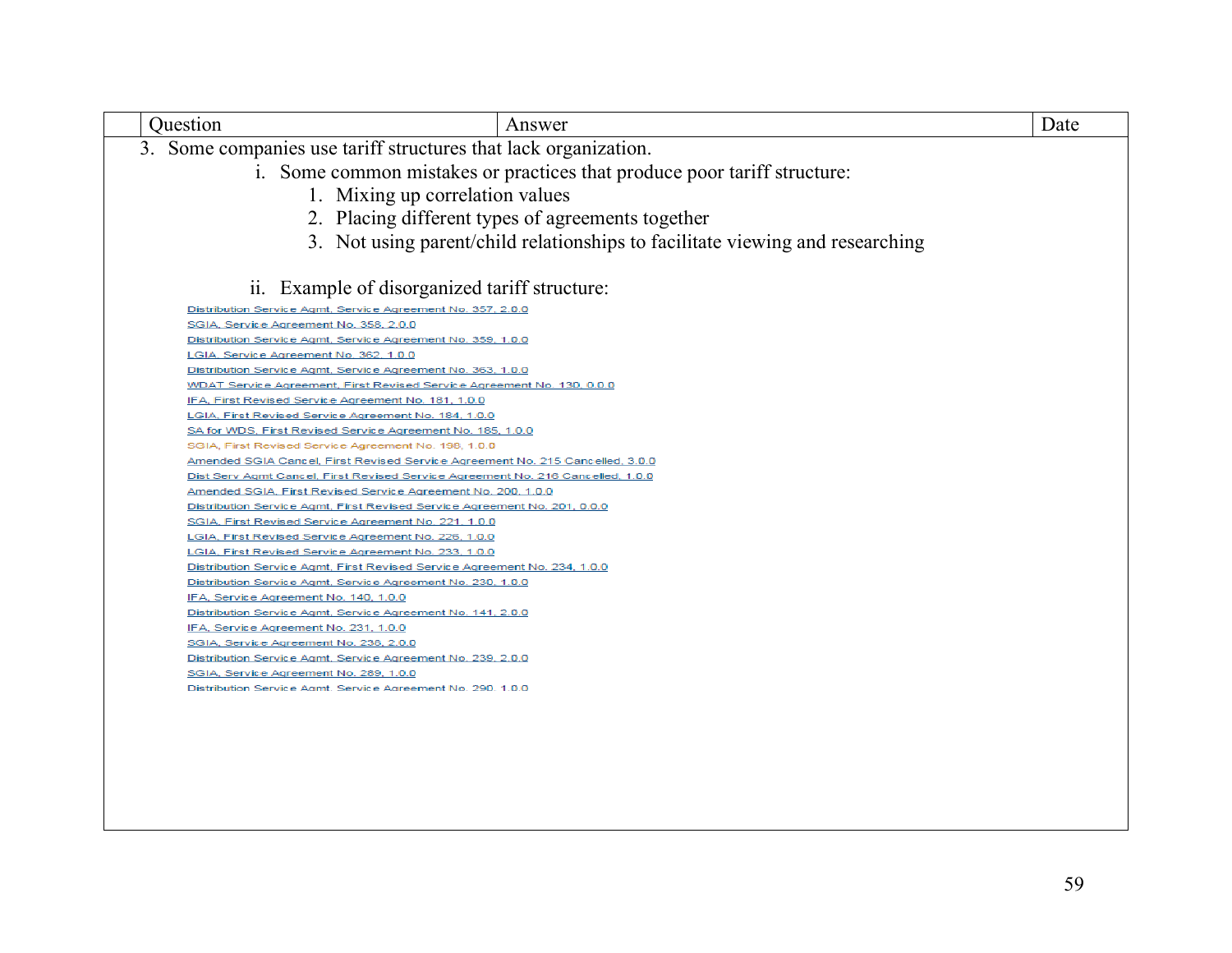| Question     | Answer                                                                                                      | Date |
|--------------|-------------------------------------------------------------------------------------------------------------|------|
| iii.         | Example of disorganized tariff structure:                                                                   |      |
|              | Mixing sections, sheets and pages in a single tariff:<br>Pq 5 - Sections 6.2 - 10, LGS-1 Storage Svc, 2.0.0 |      |
|              | Sheet Nos. 50 - 54, Future Use, 2.0.0                                                                       |      |
|              | □ Pq 1 - Sections 1 - 2.1, LGS-2 Storage Svc, 2.0.0                                                         |      |
|              | Pq 2 - Sections 2.1 - 2.2, LGS-2 Storage Svc, 2.0.0                                                         |      |
|              | Pq 3 - Sections 2.3 - 2.4, LGS-2 Storage Svc, 2.0.0                                                         |      |
|              | Pq 4 - Sections 3 - 5, LGS-2 Storage Svc, 2.0.0                                                             |      |
|              | Pq 5 - Sections 6 - 8, LGS-2 Storage Svc, 2.0.0                                                             |      |
|              | Pq 6 - Sections 9 - 10, LGS-2 Storage Svc, 2.0.0                                                            |      |
|              | Sheet Nos. 61 - 69, Future Use, 2.0.0                                                                       |      |
|              | □ Definitions 1.1 - 1.8, GTC - Definitions, 2.0.0                                                           |      |
|              | Definitions 1.9 - 1.15, GTC - Definitions, 2.0.0                                                            |      |
|              | Definitions 1.16 - 1.26, GTC - Definitions, 2.0.0                                                           |      |
|              | Definitions 1.27 - 1.34, GTC - Definitions, 2.0.0                                                           |      |
|              | Definitions 1.35 - 1.44, GTC - Definitions, 2.0.0                                                           |      |
|              | Definitions 1.45 - 1.49, GTC - Definitions, 2.0.0                                                           |      |
|              | Sheet Nos. 76 - 84, Future Use, 2.0.0                                                                       |      |
|              | 4. Example of good tariff structure:                                                                        |      |
| $\mathbf{1}$ | Has standardized Section Titles                                                                             |      |
|              | ii. Has informative Section Titles                                                                          |      |
|              | iii. Maximizes use of sectionalized outline formatting, at least 3 Levels deep                              |      |
|              | a. Consistent use of Record Content Description for outline format                                          |      |
|              | b. Consistent use of Tariff Record Title for the description                                                |      |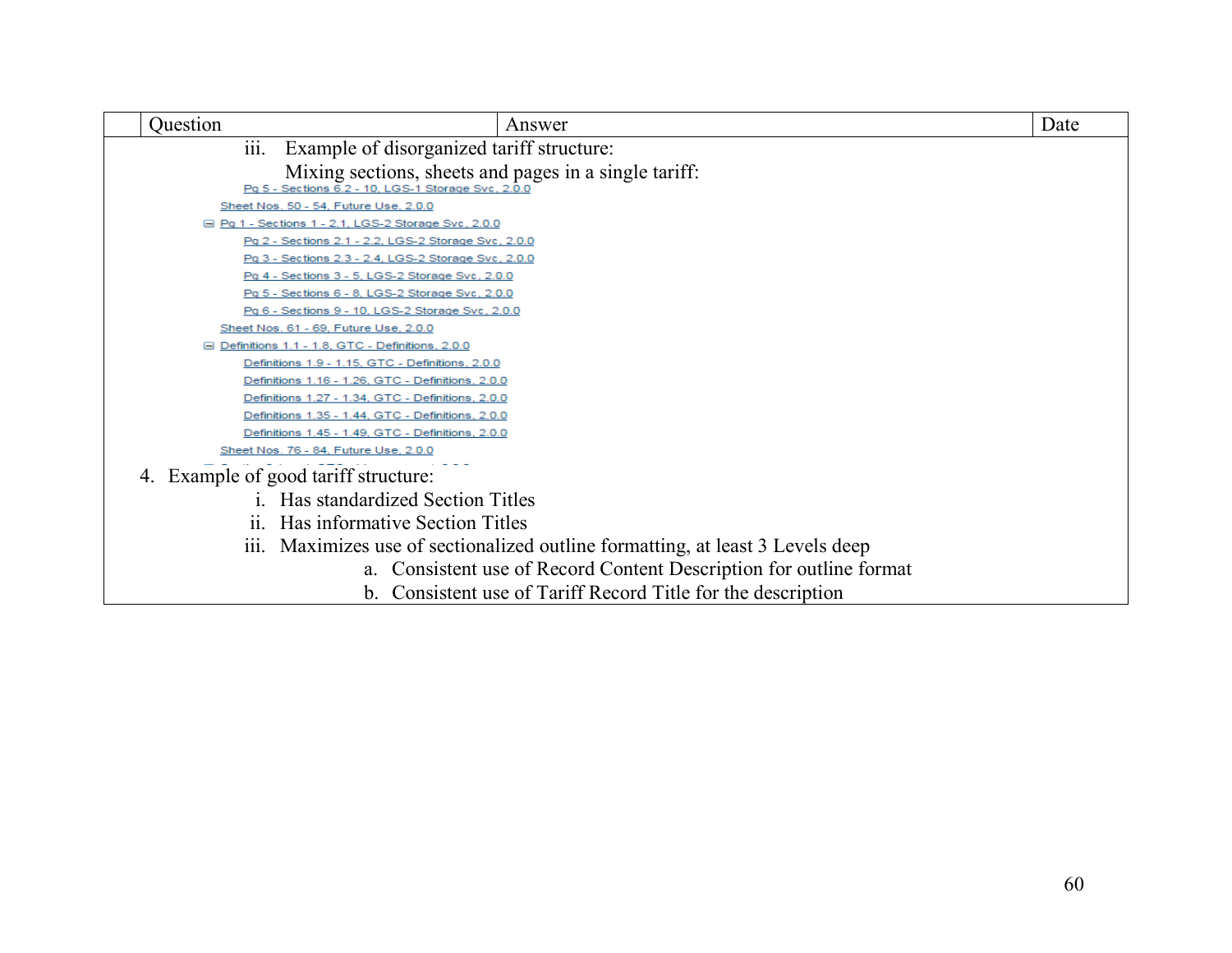| Ouestion                                                      | Answer | Date |
|---------------------------------------------------------------|--------|------|
| 9.2, System Reinforcements, 0.0.0                             |        |      |
| □ 10, OPERATING PROVISIONS, 0.0.0                             |        |      |
| 10.1, Good Utility Practice and Applicable Requirements Oblic |        |      |
| 10.2, Power Delivery and Quality Standard, 0.0.0              |        |      |
| 10.3, Coordination Of Operations, 0.0.0                       |        |      |
| 10.4, Relationship To Balancing Authority Area Operations, 0. |        |      |
| 10.5, Separate Balancing Authority Area, 0.0.0                |        |      |
| 10.6, Reporting Significant Events, 0.0.0                     |        |      |
| 10.7, Operation Pursuant To Good Utility Practice, 0.0.0      |        |      |
| 10.8, Settlement of Disputes and Arbitration, 0.0.0           |        |      |
| 10.9, Protective Devices, 0.0.0                               |        |      |
| $\Box$ 10.10, Continuity Of Service, 0.0.0                    |        |      |
| 10.10.1, Operation Actions To Maintain Continuity, 0.0.0      |        |      |
| 10.10.2, Unscheduled Interruptions, 0.0.0                     |        |      |
| 10.10.3, Scheduled Interruptions, 0.0.0                       |        |      |
| 10.10.4, Interruption By Protective Devices, 0.0.0            |        |      |
| 10.10.5, Jeopardy, 0.0.0                                      |        |      |
| 10.11, Operating Records, 0.0.0                               |        |      |
| 10.12, Mutual Obligation Communications Protocol, 0.0.0       |        |      |
| 10.13, Confidentiality, 0.0.0                                 |        |      |
|                                                               |        |      |
|                                                               |        |      |
|                                                               |        |      |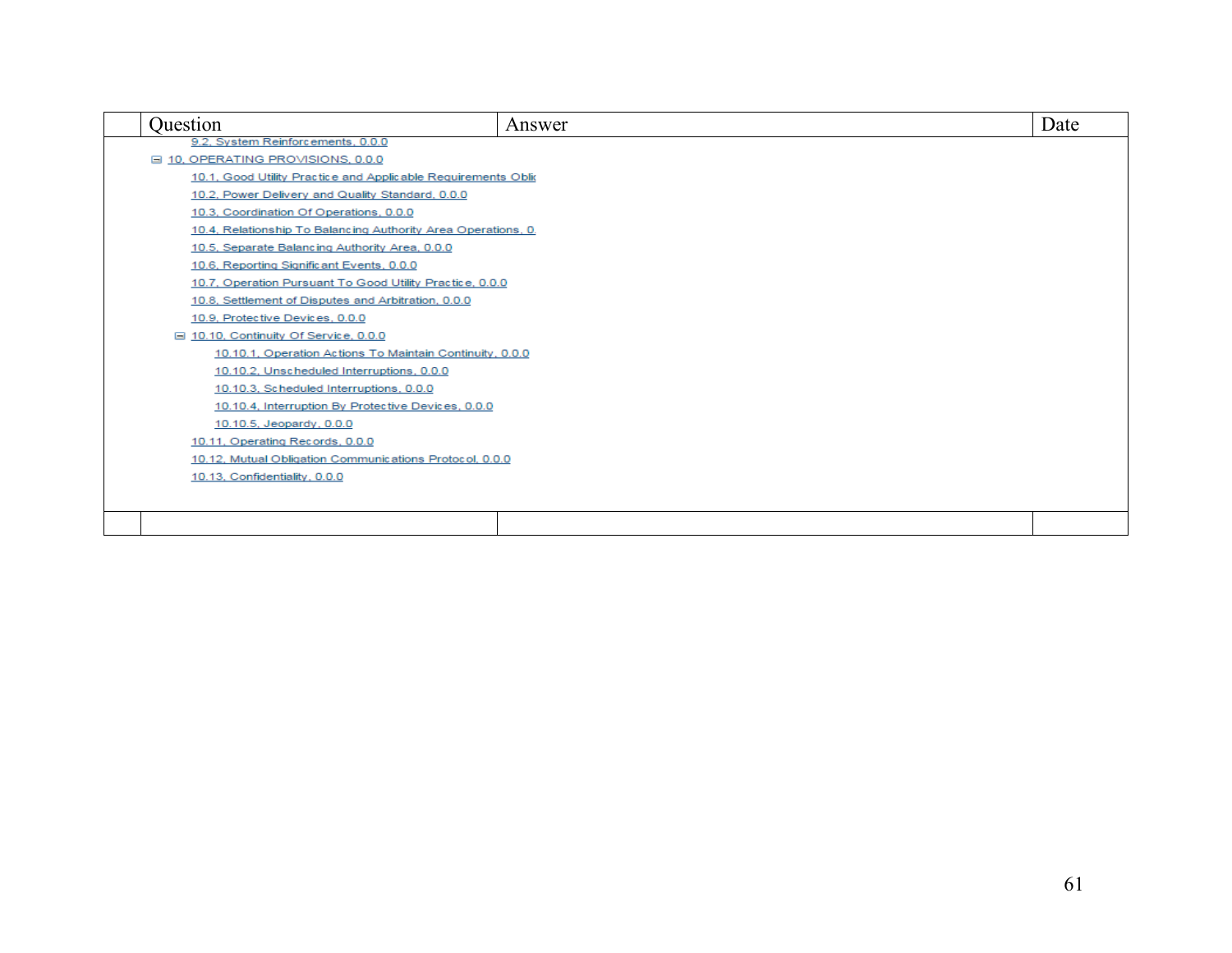# <span id="page-61-0"></span>**Company Registration**

|                | Question                                 | Answer                                                           | Date    |
|----------------|------------------------------------------|------------------------------------------------------------------|---------|
| $\mathbf{1}$   | I manage several company registrations   | Yes. Create a Delegated Filer DID at the Commission's            | 8/12/13 |
|                | (CIDs). The same agents make filings     | Company Registration site. Assign agents to each of the forms.   |         |
|                | on behalf of these companies. Is there   | Then, edit each of the CIDs by designating the DID for each      |         |
|                | some way that I can manage just one      | form. Thereafter, if you need to make any changes to your        |         |
|                | company profile's agents and have those  | agents, make the change in the DID profile, and those changes    |         |
|                | changes carry over to the other company  | will automatically carry over to every CID form that has that    |         |
|                | profiles?                                | DID designated as an agent.                                      |         |
| $\overline{2}$ | I would like to create several DIDs for  | Yes. However, the Commission provides no service to find lost    | 8/12/13 |
|                | my business purposes. Will Company       | DIDs or correct information in the DID profile other than        |         |
|                | Registration permit that?                | through Company Registration.                                    |         |
| $\overline{3}$ | I am a person eRegistered with the       | You should contact the company's CID Account Manager. If         | 2/3/14  |
|                | Commission. How do I find out whether    | the Account Manager does not find your name as an agent, the     |         |
|                | I am an agent for a company for the      | Account Manager may add your name. If the Account Manager        |         |
|                | purpose of filing a form with the        | does not find your name but finds that a DID listed as an agent  |         |
|                | Commission?                              | for the form, you should contact DID's Account Manager.          |         |
|                |                                          |                                                                  |         |
|                |                                          | Staff does not review, approve or have access to a CID profile's |         |
|                |                                          | list of agents.                                                  |         |
| $\overline{4}$ | The company retroactively changed its    | No.                                                              | 5/12/16 |
|                | name and/or other information. Can I     |                                                                  |         |
|                | request that the CID profile information |                                                                  |         |
|                | be changed with a retroactive effective  |                                                                  |         |
|                | date?                                    |                                                                  |         |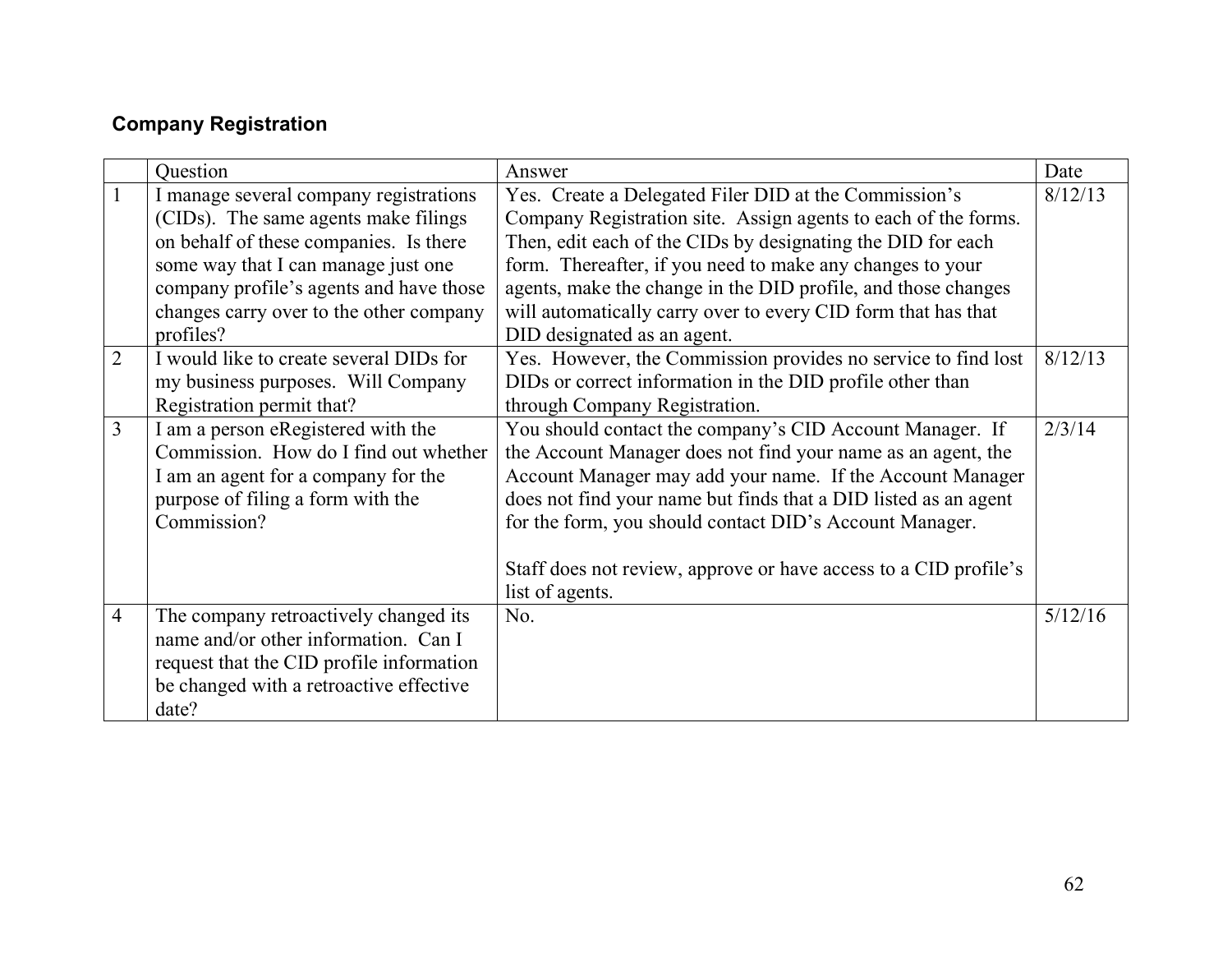# <span id="page-62-0"></span>**Maintaining and Changing Tariff Data Bases**

|                | Question                                                                                                                                                                                                                                                                                                                                                                  | Answer                                                                                                                                                                                                                                                                                                                                                                                                                                                                                                                                                                                                                                                          | Date    |
|----------------|---------------------------------------------------------------------------------------------------------------------------------------------------------------------------------------------------------------------------------------------------------------------------------------------------------------------------------------------------------------------------|-----------------------------------------------------------------------------------------------------------------------------------------------------------------------------------------------------------------------------------------------------------------------------------------------------------------------------------------------------------------------------------------------------------------------------------------------------------------------------------------------------------------------------------------------------------------------------------------------------------------------------------------------------------------|---------|
| $\mathbf{1}$   | My company is changing its name/was<br>acquired by another entity, but will<br>otherwise continue to operate as it did in<br>the past. Does the old company's tariff<br>database need to be Cancelled and a new<br>Baseline tariff data base filed?                                                                                                                       | If the company is simply changing its name, was acquired by<br>another entity, or both, then there is no need to Cancel the<br>existing tariff data base and file a new Baseline tariff. Simply<br>update Company Registration and, as of the effective date of the<br>change, revise any Tariff Records as necessary through an<br>eTariff filing.                                                                                                                                                                                                                                                                                                             | 5/12/16 |
| $\overline{2}$ | The company wishes to change tariff<br>data bases. However, there are many<br>tariff records that are in different status<br>conditions. How should the tariff<br>records with different status conditions<br>be filed?                                                                                                                                                   | Tariff records may have many different status conditions (see<br>Tariff Record Related Codes, Qus. 12-17, above). In general,<br>refiled tariff data bases should reflect only Effective or<br>Conditionally Effective tariff records. Tariff records that are<br>Pending, Pending (Tolled), Accepted, Conditionally Accepted,<br>and Suspended should be filed at a later date in a<br>COMPLIANCE filing as action dates approach or Commission<br>findings require. An accepted set of procedures for managing<br>tariff records with statuses other than Effective or Conditionally<br>Effective are listed at Transmittal Letter, Docket No. ER15-<br>2244. | 5/12/16 |
| $\overline{3}$ | The company Cancelled a tariff data<br>base effective a certain date. The<br>Commission accepted a Pending tariff<br>record with an effective date that<br>predates the date the tariff database was<br>Canceled. Can the cancelled tariff data<br>base tariff records' metadata be modified<br>to reflect the change in status, effective<br>date and Commission action? | Cancelled tariff databases may be revised for changes that occur<br>prior to the date of cancellation. For example, tariff records<br>Pending as of the date of cancellation may become Accepted<br>and Effective with effective dates prior to the date of<br>cancellation. The Commission will revise its "cancelled" tariff<br>data base to reflect changes to Pending tariff records' statuses<br>and effective dates. It remains the responsibility of the<br>company to reflect these changes in its proprietary tariff<br>database. An accepted set of procedures for managing tariff<br>records with statuses other than Effective or Conditionally     | 5/12/16 |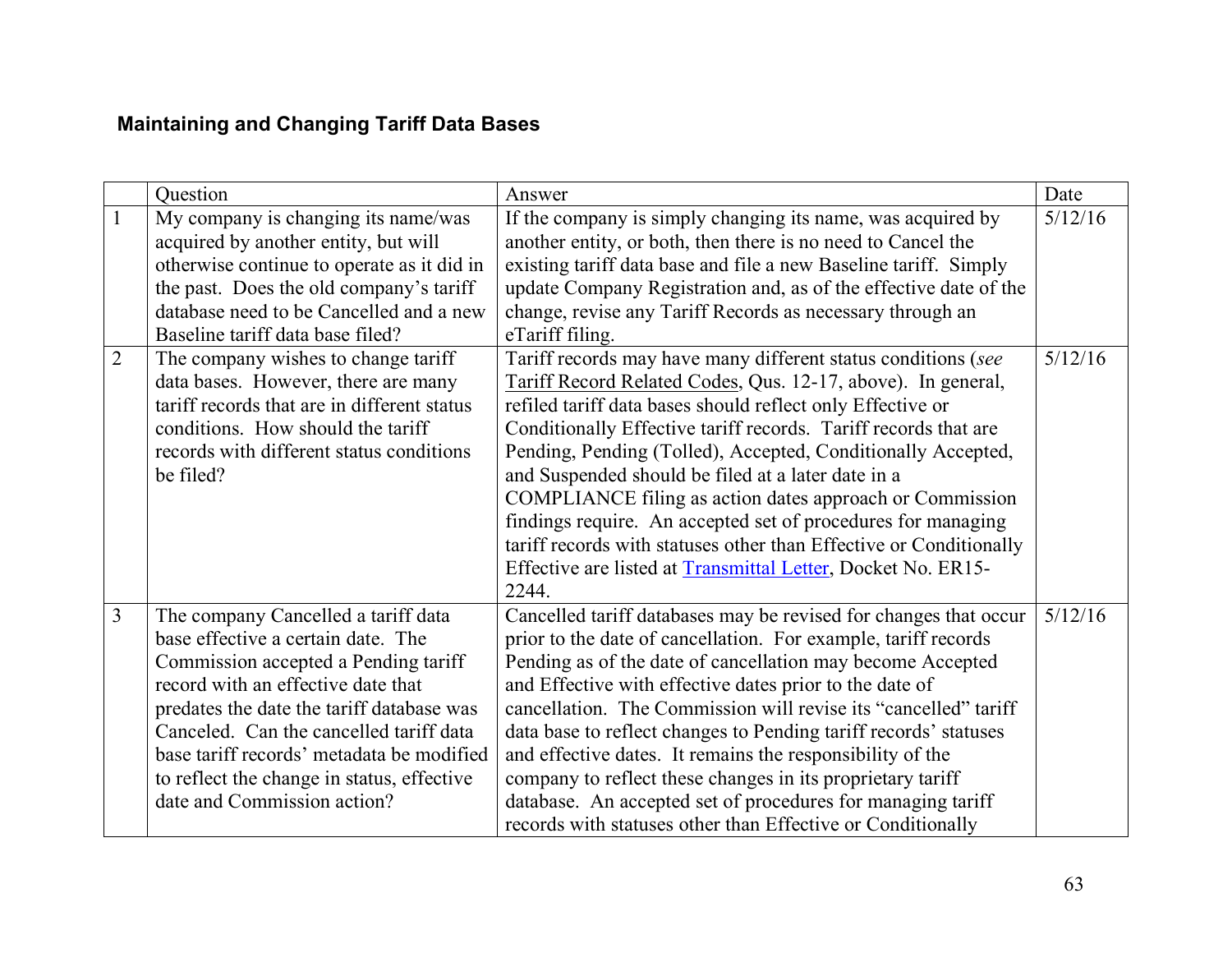|                |                                                                                                                                                                                                                                                                                                                                                                                                                                                    | Effective are listed at Transmittal Letter, Docket No. ER15-<br>2244.                                                                                                                                                                                                                                                                                                                                                                                                                              |         |
|----------------|----------------------------------------------------------------------------------------------------------------------------------------------------------------------------------------------------------------------------------------------------------------------------------------------------------------------------------------------------------------------------------------------------------------------------------------------------|----------------------------------------------------------------------------------------------------------------------------------------------------------------------------------------------------------------------------------------------------------------------------------------------------------------------------------------------------------------------------------------------------------------------------------------------------------------------------------------------------|---------|
| $\overline{4}$ | The company Cancelled a tariff data<br>base effective a certain date. The<br>Commission required a change to a tariff<br>record with an effective date that<br>predates the date the tariff database was<br>Canceled. Can the company make an<br>eTariff filing that revises a cancelled<br>tariff data base tariff records' metadata<br>and Record Binary Data with an<br>effective date prior to the date the tariff<br>data base was cancelled? | Yes. Cancelled tariff databases may be revised through an<br>eTariff filing for changes that occur prior to the date of<br>cancellation. An accepted set of procedures for managing tariff<br>records with statuses other than Effective or Conditionally<br>Effective are listed at Transmittal Letter, Docket No. ER15-<br>2244.                                                                                                                                                                 | 5/12/16 |
| 5              | What Type of Filing Code should be<br>used to file a new tariff data base?                                                                                                                                                                                                                                                                                                                                                                         | Tariff data base filings are generally at the initiative of the<br>company. As such, a statutory type of filing code as appropriate<br>for the Program should be used: Baseline-New.<br>If the Commission required a company to refile its tariff data<br>base or the tariff database must be refiled in compliance with<br>some other directive, such as a Commission approved<br>settlement, a compliance type of filing code as appropriate for<br>the Program should be used: Baseline-Refile. | 5/12/16 |
| 6              | The company proposed a name change<br>in Company Registration with a<br>prospective effective date. Various tariff<br>records must be revised to reflect this<br>and related changes. What name will be<br>reflected as the "applicant" in eLibrary<br>and the Commission's Notice if the<br>company makes this eTariff filing prior<br>to the proposed effective date of the CID                                                                  | eLibrary and the Commission's Notice will reflect the name of<br>the applicant that has the status of Effective as reflected in the<br>Company Registration data base as of the date the eTariff filing<br>was made. The Filing Title and Transmittal Letter should<br>indicate the purpose of the tariff filing.                                                                                                                                                                                  | 5/12/16 |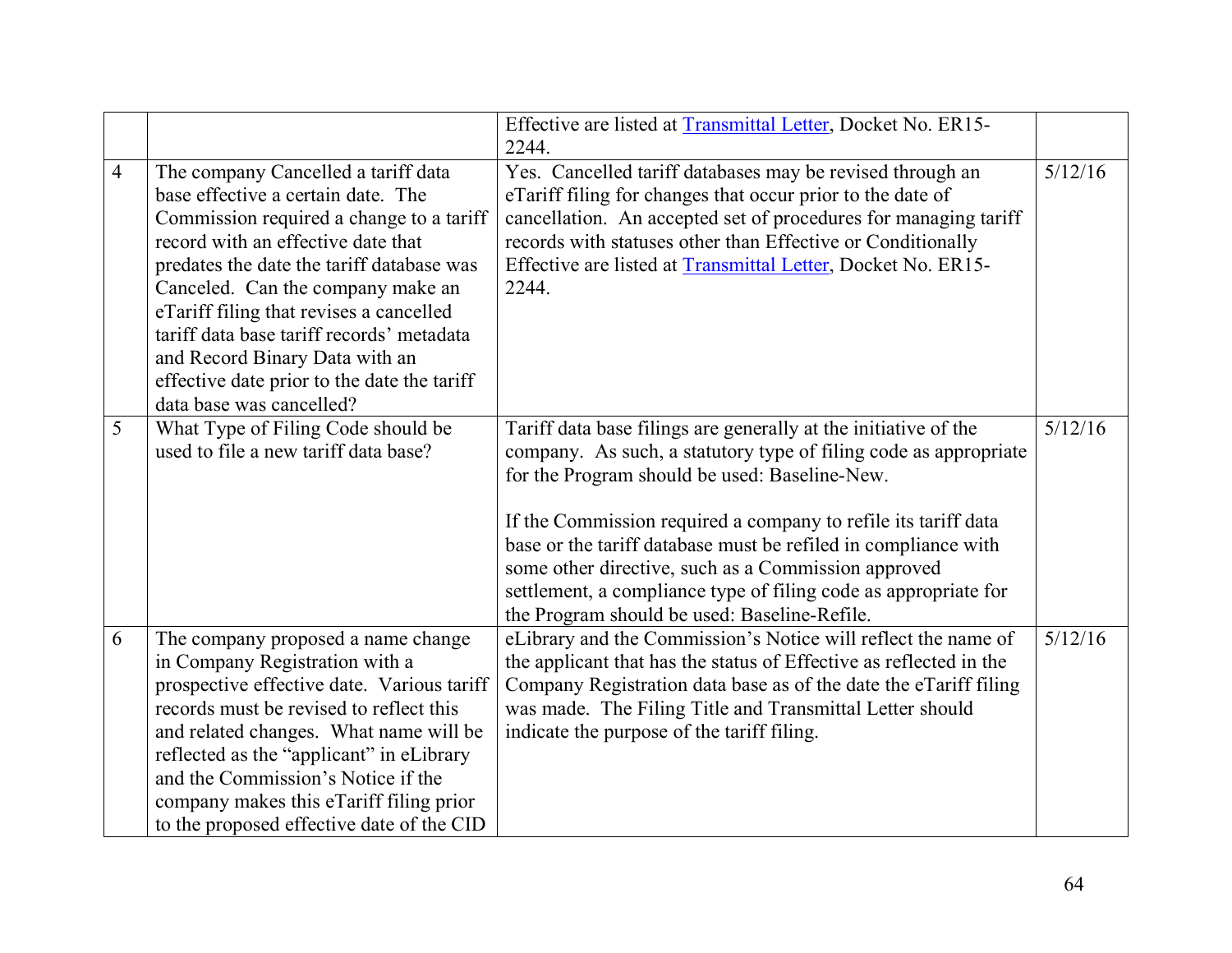|                | profile change?                                                                                                                                                                                                                                                                         |                                                                                                                                                                                                                                                                                                                                                                                                                                                                                                                                                                                                                                                                                                                                                                                                                                                                                                                                                                                                                                                                                                                                                                                                            |         |
|----------------|-----------------------------------------------------------------------------------------------------------------------------------------------------------------------------------------------------------------------------------------------------------------------------------------|------------------------------------------------------------------------------------------------------------------------------------------------------------------------------------------------------------------------------------------------------------------------------------------------------------------------------------------------------------------------------------------------------------------------------------------------------------------------------------------------------------------------------------------------------------------------------------------------------------------------------------------------------------------------------------------------------------------------------------------------------------------------------------------------------------------------------------------------------------------------------------------------------------------------------------------------------------------------------------------------------------------------------------------------------------------------------------------------------------------------------------------------------------------------------------------------------------|---------|
| $\overline{7}$ | The company opts to retain the same<br>Tariff ID. However, the new eTariff<br>database vendor requires the existing<br><b>Tariff Record Collation Values be</b><br>changed to their system. Can Tariff<br>Record Collation Values be changed<br>while retaining the existing Tariff ID? | Yes. However, great care should be taken to ensure that each<br>Tariff Record retains its original position relative to the<br>preceding and following Tariff Records. A common mistake<br>with such re-collation filings is assigning an incorrect Tariff<br>Record Collation Values for a child Tariff Record. The results<br>are "lost" Tariff Records – both single Tariff Records and<br>whole branches.                                                                                                                                                                                                                                                                                                                                                                                                                                                                                                                                                                                                                                                                                                                                                                                              | 5/12/16 |
| 8              | The company refiled all Tariff Records<br>with new Tariff Record Collation Values<br>and/or Tariff Record Parent Identifiers.<br>However, not all Tariff Records appear<br>in the Commission's Public Viewer.<br>Did eTariff lose those missing Tariff<br>Records?                      | eTariff has proven to be extremely reliable in retrieving Tariff<br>Record data from the eTariff XML. As determining the cause<br>of missing/misplaced Tariff Records becomes increasingly<br>time-consuming and complex as new versions of Tariff Records<br>are filed, these problems are best identified and resolved as<br>soon as possible after a filing is made.<br>If the applicant believes that eTariff may have lost Tariff<br>Records, check the following sources:<br>1. In the expansion of Viewer at ferc.gov, bring up the tariff data<br>base in question. Ensure that effective date is within the<br>range of the proposed or actual effective date for the<br>proposed revisions of the tariff data base. Select the<br>"List All Sections" button. That option will reveal Tariff<br>Records that may be Effective and/or Pending, but with<br>Tariff Record Collation Values and/or Tariff Record<br>Parent Identifiers that mis-place those Tariff Records.<br>2. In eLibrary, bring up the tariff filing that should contain<br>the missing Tariff Records. Open the "FERC<br><b>GENERATED TARIFF FILING.RTF" document.</b><br>Search for the missing Tariff Record Identifier(s). | 5/12/16 |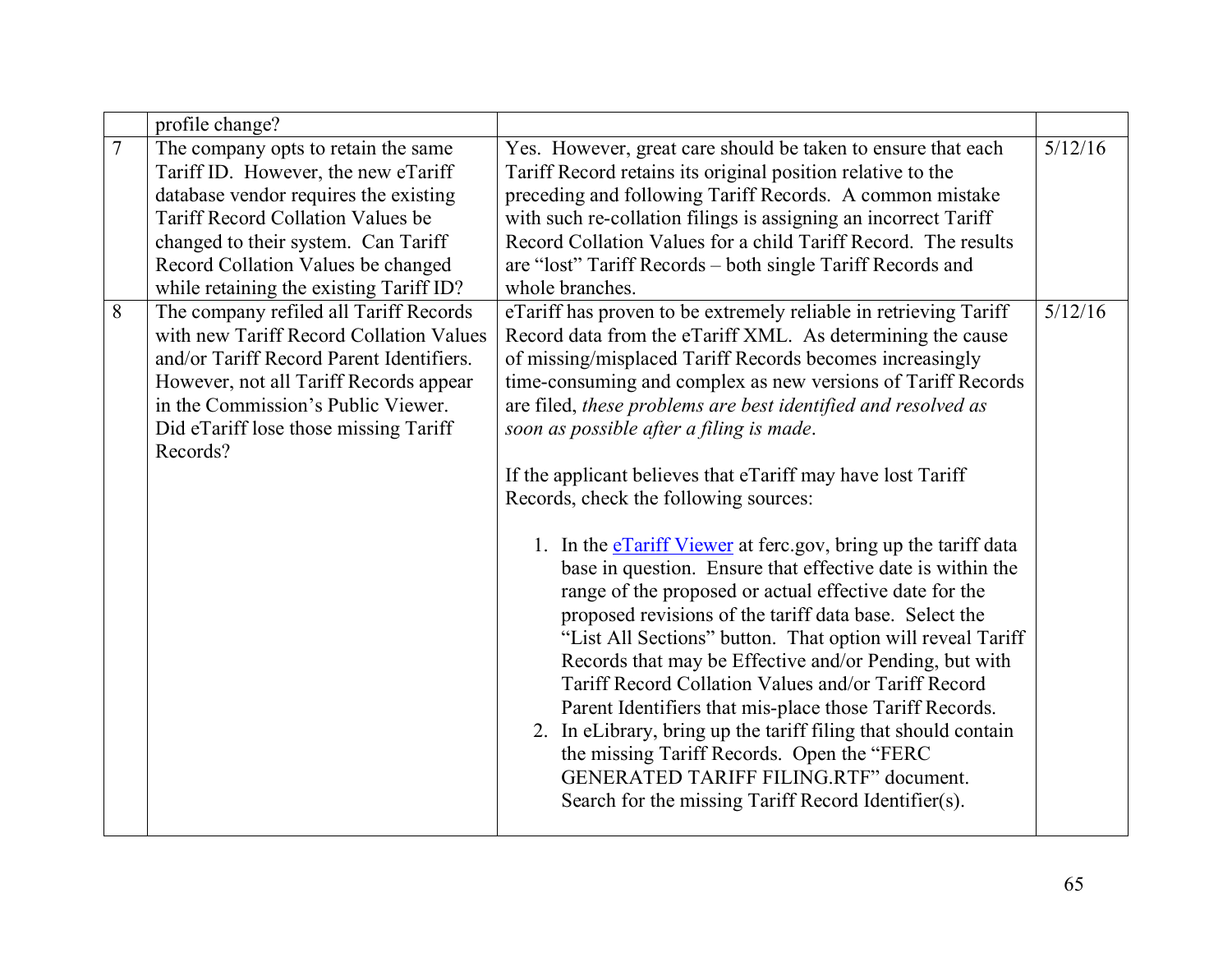|    |                                                                                                                                                          | If the missing Tariff Records appear in either the List All<br>Sections view of the tariff database or in FERC GENERATED<br>TARIFF FILING.RTF, then the problem is most likely incorrect<br>Tariff Record Collation Values and/or Tariff Record Parent<br>Identifiers provided by the applicant. If the missing Tariff<br>Records do not appear in either of these locations, then: |         |
|----|----------------------------------------------------------------------------------------------------------------------------------------------------------|-------------------------------------------------------------------------------------------------------------------------------------------------------------------------------------------------------------------------------------------------------------------------------------------------------------------------------------------------------------------------------------|---------|
|    |                                                                                                                                                          | 3. Open the company-retained eTariff XML filing filed<br>with the Commission with an XML editor or a variety of<br>text editor software. Search for the missing Tariff<br>Record Identifier(s). [NOTE: the Commission does not<br>retain eTariff XML files - the Commission only retains<br>the data contained within the files. See Business Rules,<br>Qu. 35 above.]              |         |
|    |                                                                                                                                                          | If the missing Tariff Records cannot be found in either the<br>Public Viewer or eLibrary's FERC GENERATED TARIFF<br>FILING.RTF, and they are in the company's eTariff XML,<br>please contact ferconlinesupport@ferc.gov and provide a<br>Docket No., Submission ID, example missing Tariff Record<br>Identifiers and brief description of the problem.                              |         |
|    |                                                                                                                                                          | Commission staff provides only minimal technical support in<br>diagnosing missing Tariff Record problems not of eTariff's<br>making.                                                                                                                                                                                                                                                |         |
| 9  | The company's existing Section Titles<br>are on a sheet basis. Can the company<br>move to a sectionalized basis as part of a<br>refiled tariff database? | Yes. Companies should use such tariff database refilings as an<br>opportunity to adopt best tariff formatting practices. See also<br>eTariff Viewer, Qu. 15 above.                                                                                                                                                                                                                  | 5/12/16 |
| 10 | Is a redline/strike-out required for refiled<br>tariff databases?                                                                                        | Certain Program's tariff filing requirements require tariff filings<br>to provide a redline/strike-out document that identifies all                                                                                                                                                                                                                                                 | 5/12/16 |